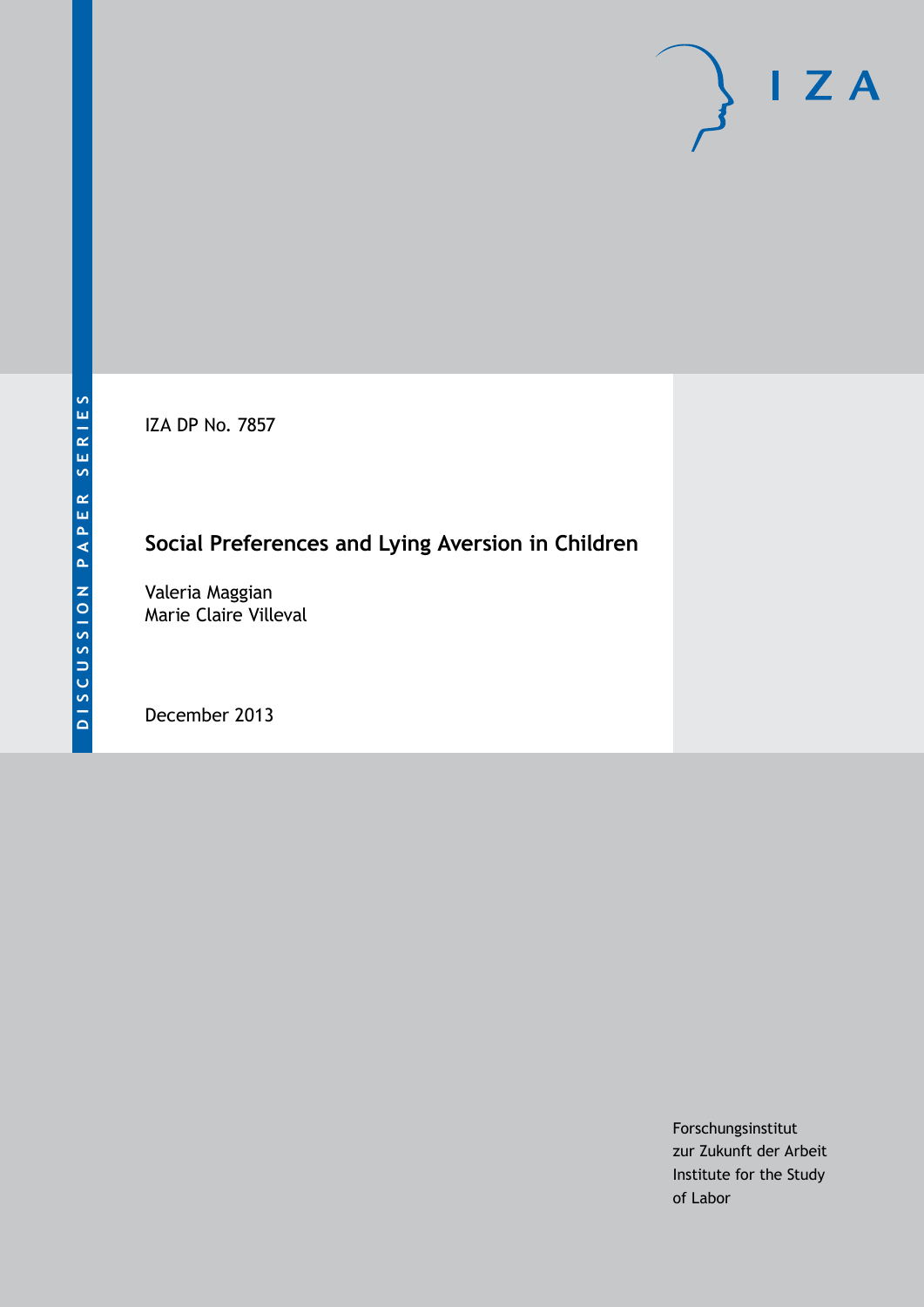# **Social Preferences and Lying Aversion in Children**

### **Valeria Maggian**

*University of Milano-Bicocca*

### **Marie Claire Villeval**

*Université de Lyon, CNRS, GATE and IZA*

Discussion Paper No. 7857 December 2013

IZA

P.O. Box 7240 53072 Bonn Germany

Phone: +49-228-3894-0 Fax: +49-228-3894-180 E-mail: [iza@iza.org](mailto:iza@iza.org)

Any opinions expressed here are those of the author(s) and not those of IZA. Research published in this series may include views on policy, but the institute itself takes no institutional policy positions. The IZA research network is committed to the IZA Guiding Principles of Research Integrity.

The Institute for the Study of Labor (IZA) in Bonn is a local and virtual international research center and a place of communication between science, politics and business. IZA is an independent nonprofit organization supported by Deutsche Post Foundation. The center is associated with the University of Bonn and offers a stimulating research environment through its international network, workshops and conferences, data service, project support, research visits and doctoral program. IZA engages in (i) original and internationally competitive research in all fields of labor economics, (ii) development of policy concepts, and (iii) dissemination of research results and concepts to the interested public.

<span id="page-1-0"></span>IZA Discussion Papers often represent preliminary work and are circulated to encourage discussion. Citation of such a paper should account for its provisional character. A revised version may be available directly from the author.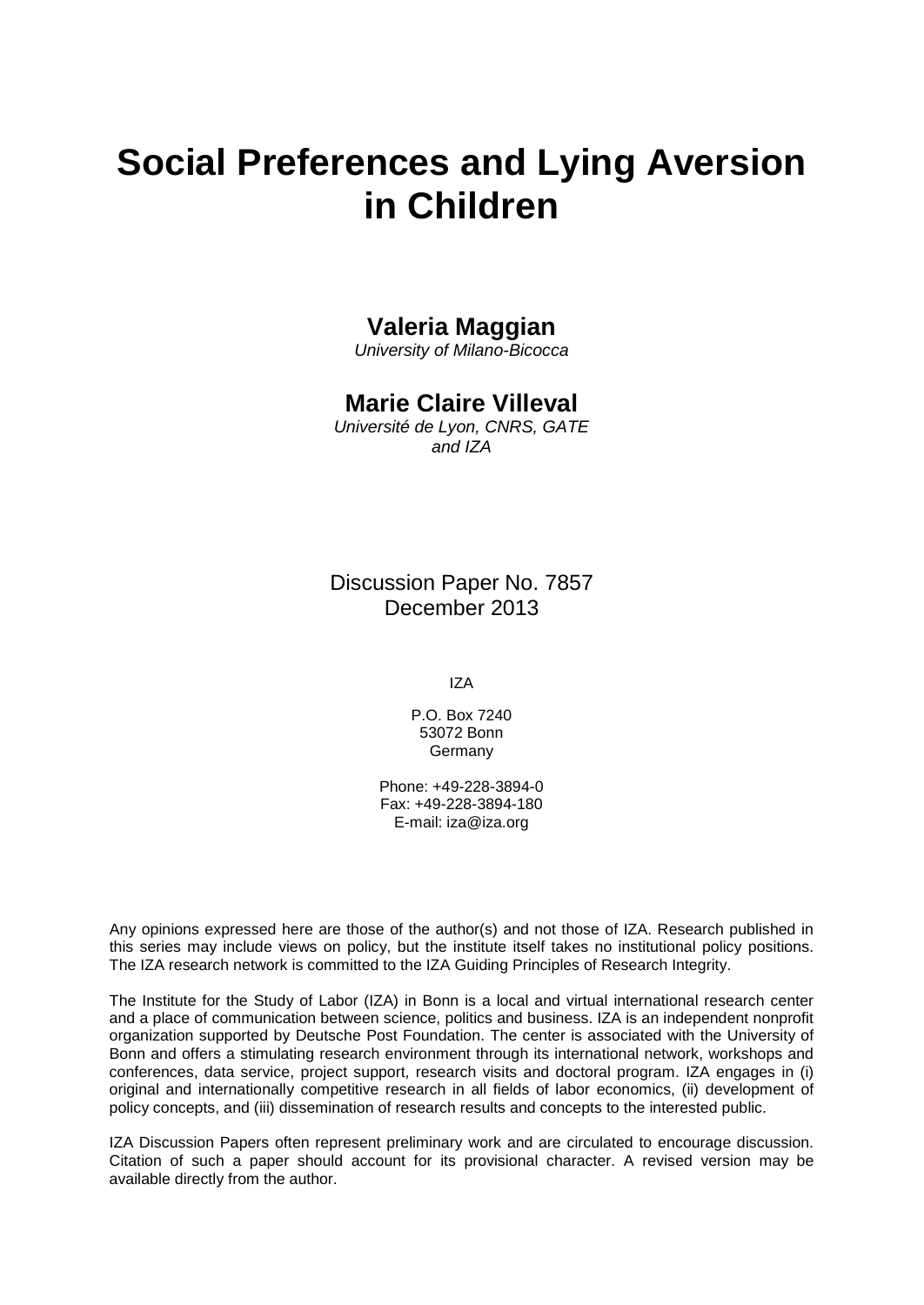IZA Discussion Paper No. 7857 December 2013

# **ABSTRACT**

# **Social Preferences and Lying Aversion in Children[\\*](#page-1-0)**

While previous research has shown that social preferences develop in childhood, we study whether this development is accompanied by reduced use of deception when lies would harm others, and increased use of deception to benefit others. In a sample of children aged between 7 and 14, we find strong aversion to lying at all ages. Lying is driven mainly by selfish motives and envy. Children with stronger social preferences are less prone to deception, even when lying would benefit others at no monetary cost. Older children lie less than younger children and require more self-justification to lie.

JEL Classification: C91, D03, D63

Keywords: lie aversion, deception, social preferences, children, experiment

Corresponding author:

Marie Claire Villeval GATE (Groupe d'Analyse et de Théorie Economique Lyon St Etienne) CNRS – University of Lyon 93 Chemin des Mouilles 69130 Ecully France E-mail: [villeval@gate.cnrs.fr](mailto:villeval@gate.cnrs.fr)

This research has been supported by a grant from the French National Research Agency (ANR, EMCO program, HEIDI grant) and was performed within the framework of the LABEX CORTEX (ANR-11-LABX-0042) of Université de Lyon, within the program "Investissements d'Avenir" (ANR-11-IDEX-007) operated by the French National Research Agency (ANR). We thank participants at the ESA world meeting in New-York, the Toulouse-Lyon BEE workshop in Lyon, the Florence Workshop on Behavioral and Experimental Economics, the workshop on Understanding employees' dishonesty behavior in the workplace in Dijon, and seminar participants at the University of Paris I for useful comments.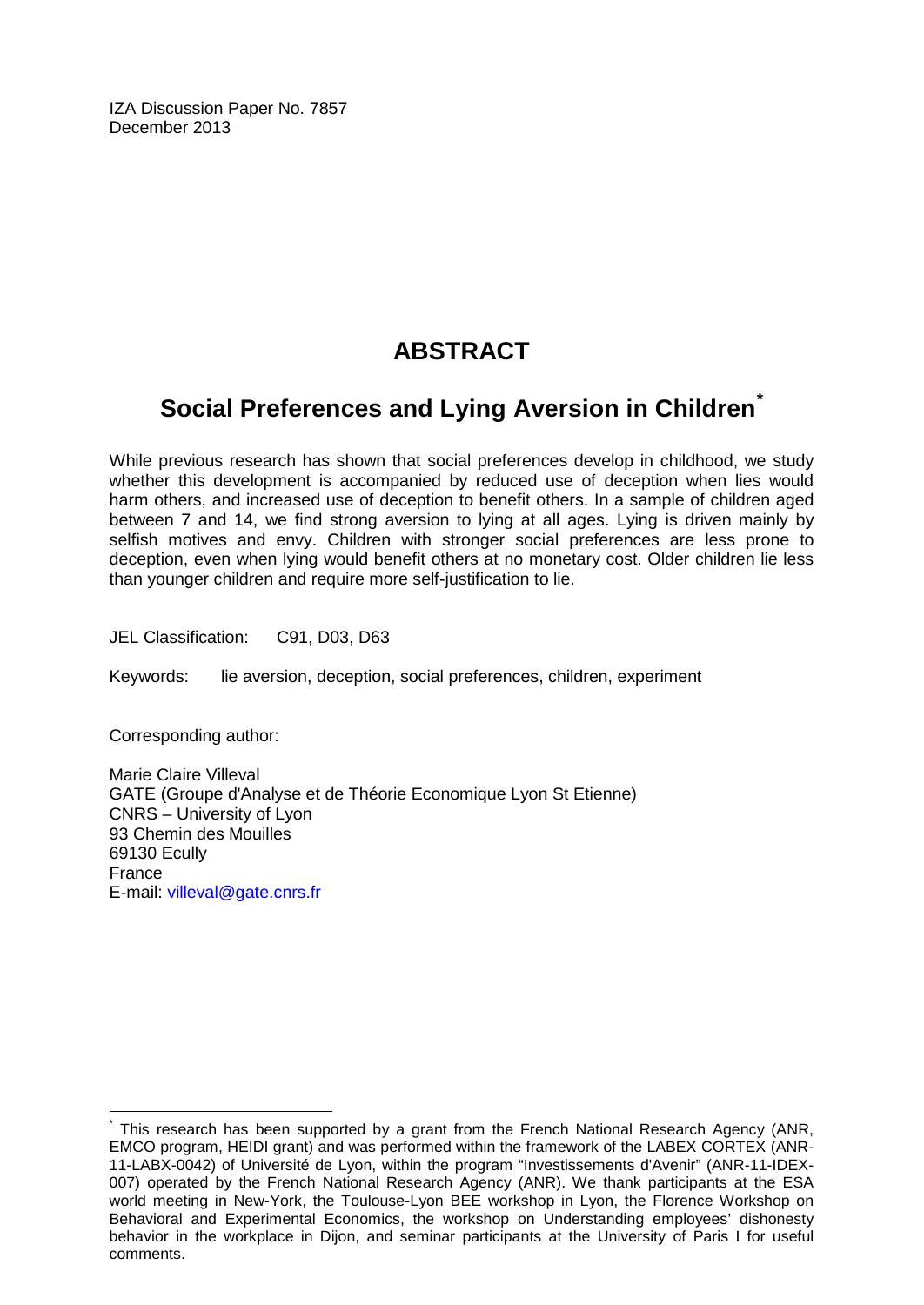#### **I. INTRODUCTION**

The ideal figure of *homo oeconomicus* has been challenged from two perspectives. First, extensive research has established that individuals make conscious decisions revealing other-regarding preferences towards strangers (Heinrich *et al*. 2001, Fehr and Fischbacher 2003, Dawes *et al*. 2007, Tricomi *et al*. 2010), making cooperation achievable (Ostrom 1990, Fehr and Fischbacher 2002). Second, contrary to the notion that individuals rationally violate moral norms provided this brings marginal net benefits, recent research provides evidence that people value honesty (Charness and Dufwenberg 2006, Lundquist *et al*. 2009, Fischbacher and Föllmi-Heusi 2013, Lopez-Perez and Spiegelman 2013; Pruckner and Sausgruber 2013, Gibson, Tanner and Wagner 2013). Honesty enhances mutual trust, conditions the efficacy of policies (Nyberg 1997, Hilbig and Zettler 2009), and is fundamental for preserving human dignity, according to the Kantian imperative (Kant 1998). However, pursuing a moral conduct may sometimes conflict with the desire to improve others' welfare. As shown by Gneezy (2005), Hurkens and Kartik (2009) and Erat and Gneezy (2012), the decision to lie is not only sensitive to the liar's incentives but also to the consequences of the lie on others' well-being. When the pursuit of otherregarding preferences implies lying, individuals face a moral dilemma.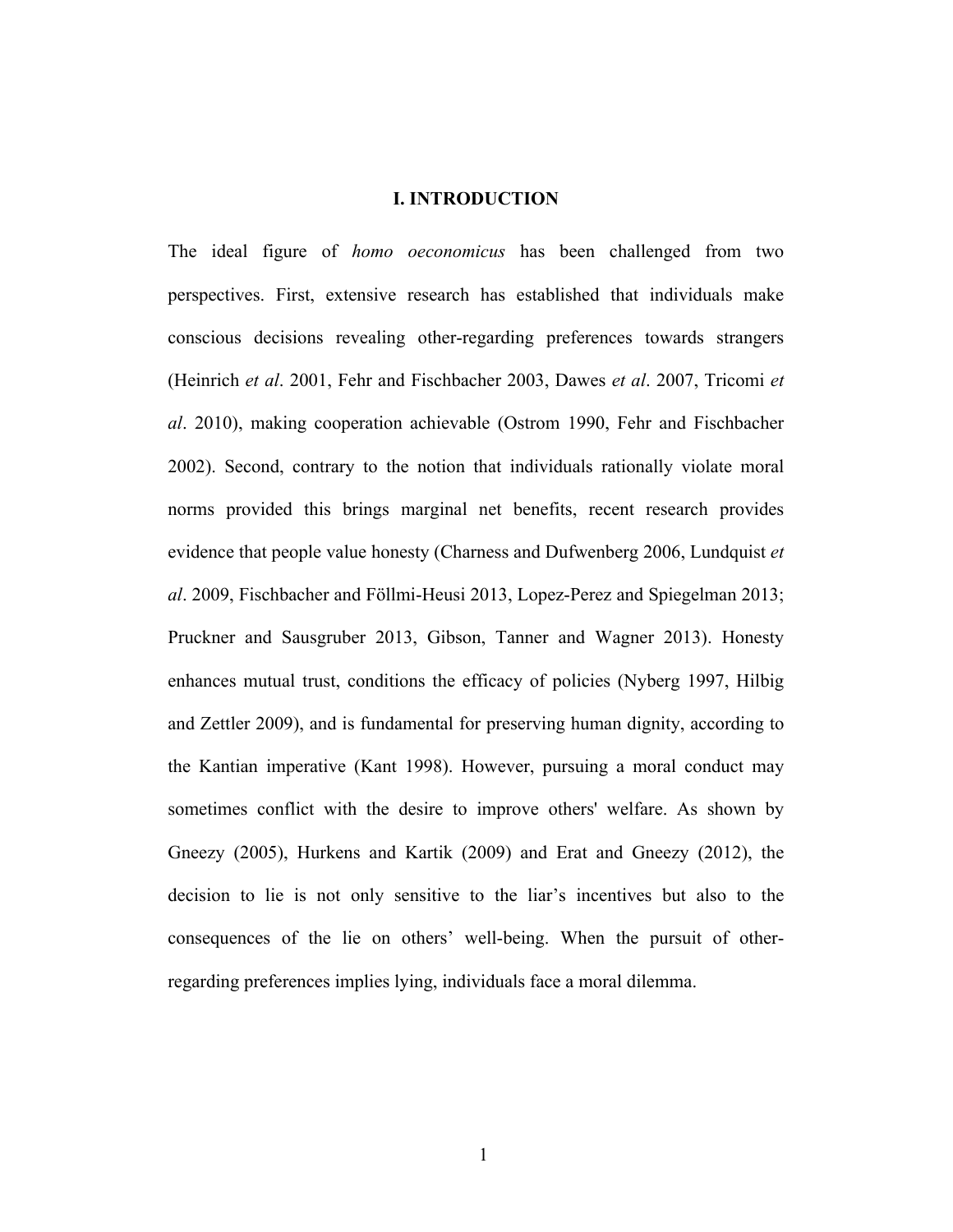Analyzing such a dilemma is extremely relevant in childhood, a crucial phase in the process of development of both other-regarding preferences and moral reasoning<sup>1</sup>. Other-regarding preferences are found to develop as children age (Benenson, Pascoe and Radmore 2007), with children at age 7-8 becoming less selfish and more inequality averse than 3-4 years old children (Fehr, Bernhard and Rockenbach 2008, Blake and Rand 2010). Later on, egalitarianism becomes less frequent and efficiency concerns more prominent (Fehr, Glätzle-Rützler and Sutter 2013); moreover, females are more frequently classified as egalitarian than males (Martinsson *et al*. 2011), even if the disutility from having less than others becomes less important with age for both genders.

The development of moral reasoning has been a focus of investigation in psychology<sup>2</sup> (Bussey 1999, Talwar and Crossman 2011), but rarely in economics (one exception is Bucciol and Piovesan  $2011$ ).<sup>3</sup> Lewis, Stanger and Sullivan (1989) and Chandler, Fritz and Hala (1989) have shown that children's understanding of the opportunity to not tell the truth in order to pursue personal interest or to avoid punishment, emerges as early as three years of age. Deceitful behavior evolves during school years as children develop executive control

<sup>1</sup> Experiments with children are becoming more frequent in economics. While initial analysis was mostly focused on the development of other-regarding preferences (Harbaugh and Krause 2000, Fehr, Bernhard and Rockenbach 2008, Almas *et al*. 2010, Martinsson *et al*. 2011, Fehr, Glätzle-Rützler and Sutter 2013) and trust (Harbaugh *et al.* 2003, Sutter and Kocher 2007) in children, recent research also investigates the emergence of a gender gap in competiveness (Gneezy and Rustichini 2004, Sutter and Rützler 2010, Dreber, von Essen and Ranehill 2011) and risk and ambiguity attitudes (Harbaugh *et al*. 2002, Sutter *et al*. 2013).

 $\frac{2}{2}$  Piaget (1965) is among the first psychologists suggesting a theory of moral development.

<sup>3</sup> Bucciol and Piovesan (2011) study honesty in children between the age of 5 and 15. Children are asked to toss a coin and report the outcome. Evidence of cheating is found when lying is profitable and cannot be detected.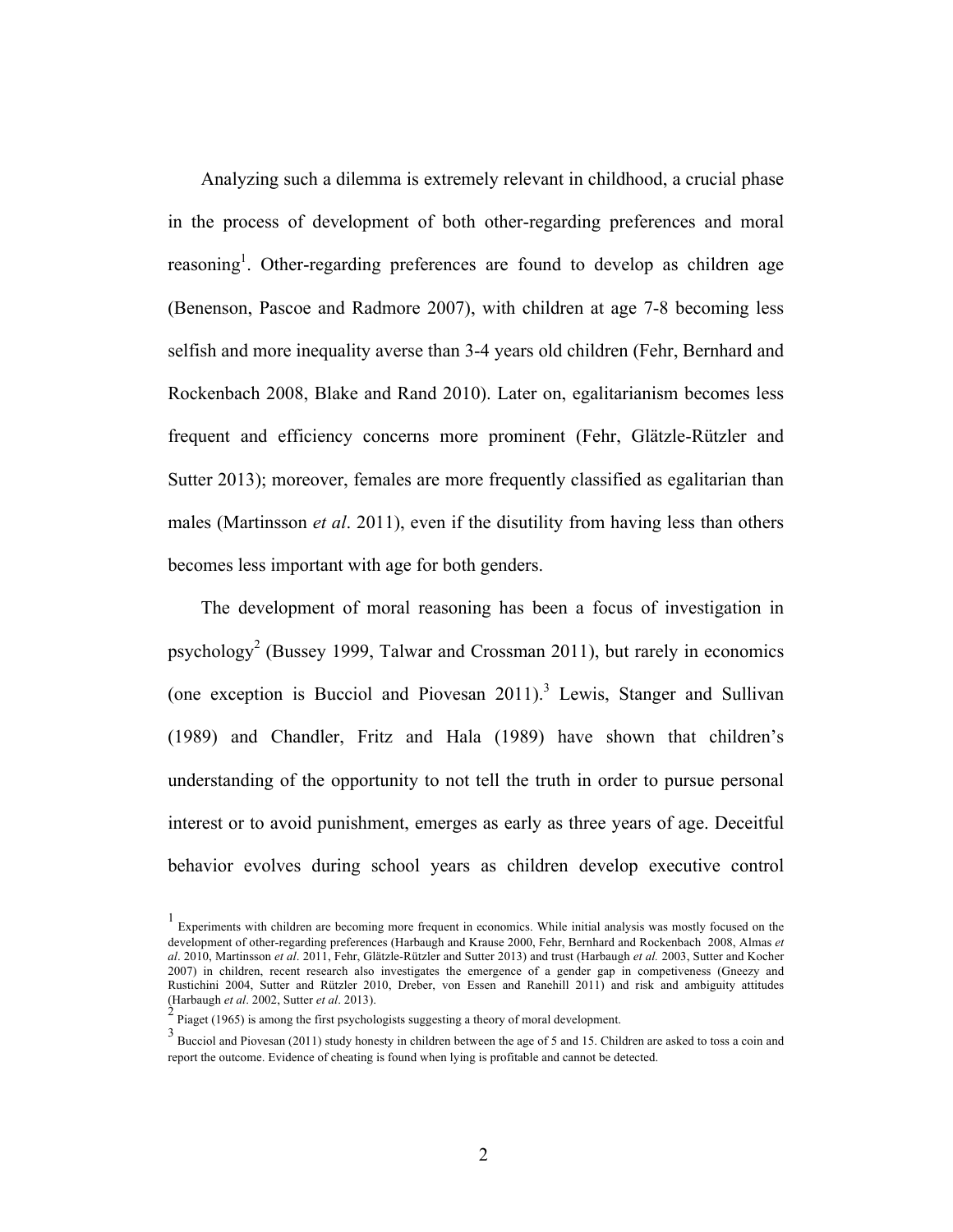functions and theory of mind (Talwar, Gordon and Lee 2007, Talwar and Lee 2008), and the ability to infer correctly which social and moral norms may be violated when lying (Xu *et al*. 2010; Bussey 1992). However, most studies investigate children's understanding of social rules (Talwar, Murphy and Lee 2007, Broomfield, Robinson and Robinson 2002) but disregard how their decision to lie is affected by its economic consequences on others' welfare. A priori, there are two main plausible developmental pathways. On the one hand, since unconditional lie-aversion has been observed in adults, we expect the internalization of the value of honesty to be already present in childhood. On the other hand, since adults are sensitive to the consequences of their lies on other's payoffs we might expect that older children, who are more likely to care about other's welfare as they age, become also more likely to lie to benefit others.

In this paper we analyze whether children's deceitful behavior depends on their other-regarding preferences in presence of economic incentives. Collecting data both on deceptive behavior and on social preferences in a natural environment is, however, extremely difficult. Using instead survey data with children on this topic is unlikely to provide reliable information. For that reason, we conducted a controlled experiment in classrooms. Our experiment involved 637 Italian children (326 females and 311 males) in three age groups, from middle childhood (7-8 and 9-10 years old) to early adolescence (11 and 14 years old). We gave children the opportunity to lie in order to achieve their preferred outcome,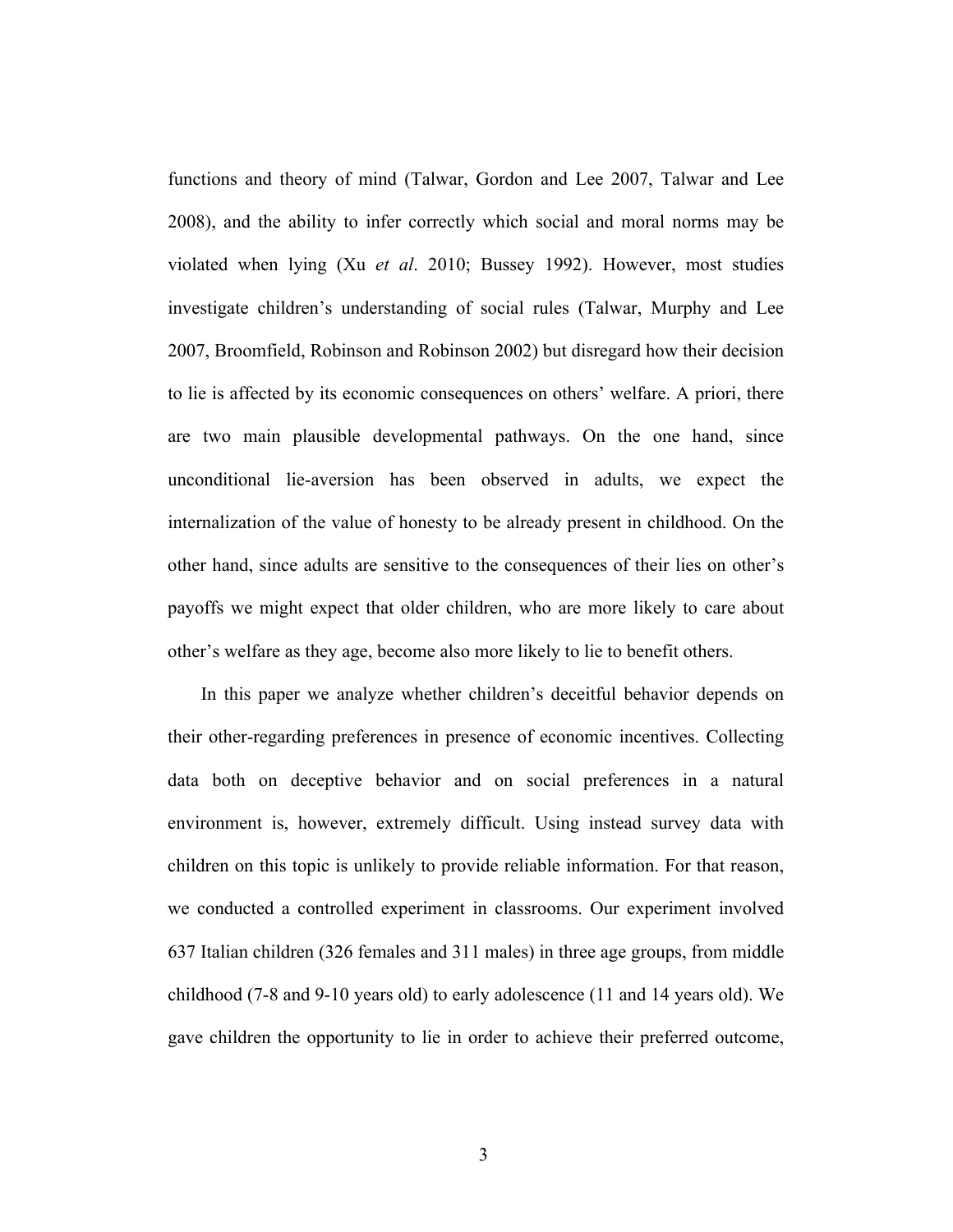making them conscious that their choice would influence both their own payoff and their partner's welfare. We study whether having a preference for a particular allocation of resources (*i.e*. an other-regarding or a self-regarding allocation) affects children's willingness to lie to achieve it, according to their age and gender. 4

Precisely, our experiment consists of a modified version of the dictator game that was played in two stages. In the first stage each child had to choose between two options for the allocation of resources between himself and an anonymous classmate. The chosen option allows us to measure each child's social preferences. In the second stage a random device selected one of the two same options. Each child was then asked to report the option that had been randomly drawn. If this option did not correspond to his preferred one, the child had the possibility to lie by reporting his preferred option instead of the observed one. Both decisions were made in private in a separate room. This design allows us to examine children's individual lying behavior conditioned on their preferences over allocations. We implemented three different treatments with different allocation options to study various social preferences (namely, altruism, inequity aversion, efficiency concerns).

<sup>4</sup> Dreber and Johannesson (2008) report gender differences in deception, which however disappear with larger stakes (Childs 2012). We want to investigate whether the greater aversion to lying of females with respect to males emerges in childhood, when the consequences of lies affect both the liar and the receiver of the lie.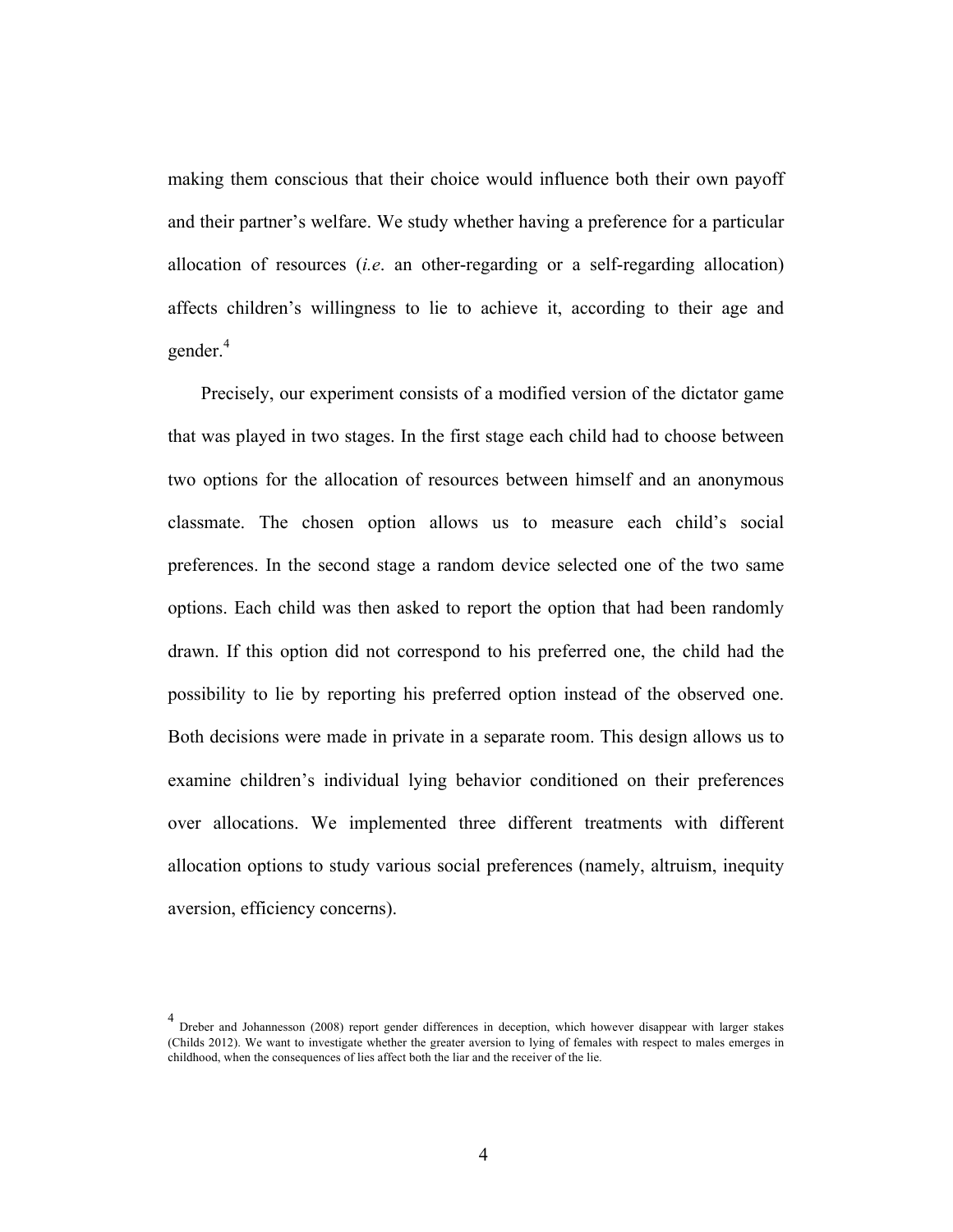We find that a large fraction of children is reluctant to tell lies, even when the lie could benefit the receiver without entailing a personal monetary cost. We also show that lying behavior follows a hump-shaped time-path along age groups, with the 9-10 years old children more likely to lie than the oldest ones. While otherregarding preferences develop with age, lying behavior does not develop along the same path. Older children who become more concerned about others' welfare lie less than younger ones. Interestingly, we find that older children lie more if they can manipulate the truth at their advantage without altering their self-image. Our results suggest that older children need self-justification to deceive. Male children are more likely to tell lies that hurt others compared to female children, but this gender gap tends to disappear when aging.

Our analysis also reveals that ethical preferences are correlated with social preferences. The frequency of lie telling is much higher for children having a preference for an allocation of resources that reveals selfishness or envy, independently on their age, than for socially-oriented children. For example, when the choice in the first stage of the experiment was between a selfish and an equal allocation of resources, children who exhibited inequity aversion are less likely to lie in the second stage (to implement an equal sharing) compared to children who made an initial selfish choice. Similarly, altruistic children never lie. Finally, when the choice was between an efficient and an equal allocation of resources, children who exhibited efficiency concerns are less prone to lie to increase the recipients' payoff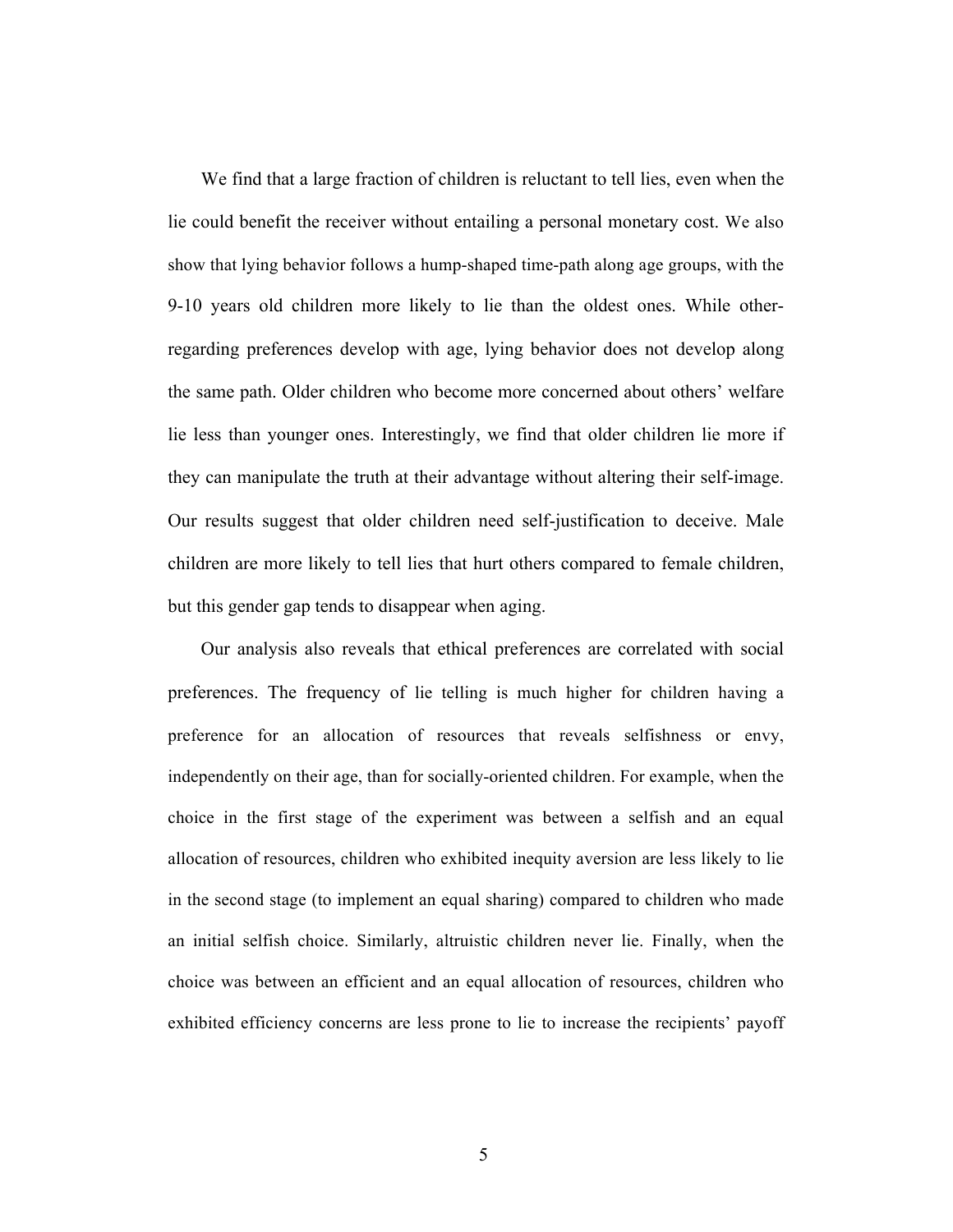than envious children who lie to decrease the other's payoff without increasing their own payoff. Since we find more social preferences in older children, this explains that on average, the frequency of lies is lower among older children.

The remainder of our study proceeds as follows. The next section describes our experimental design. Section III develops the experimental results. Section IV discusses these results and concludes.

#### **II. EXPERIMENTAL METHOD**

In order to study whether there is a correlation between children's other-regarding preferences and ethical preferences against lying, we designed a two-stage computerized experiment using the z-Tree software (Fischbacher 2007)*. 5* Precisely, we implemented a simplified version of the Dictator game. Since our sample was composed by children it was important to design the simplest possible game allowing us to analyze lying behavior conditioned on children's other regarding preferences.

*<sup>5</sup>* We think that asking children to use a computer was not an issue. Indeed, according to recent research, the average Italian child from age 2 to 11 spends 22 hours a month on the computer and children from age 2 to 5 are more likely to be able to use a computer mouse and play a computer game than to tie their own shoelaces (Bricolo et al. 2007; Heussner 2010). Moreover, the experimenter stood nearby the decision room in case the child needed help. No child has encountered any problem with the computer.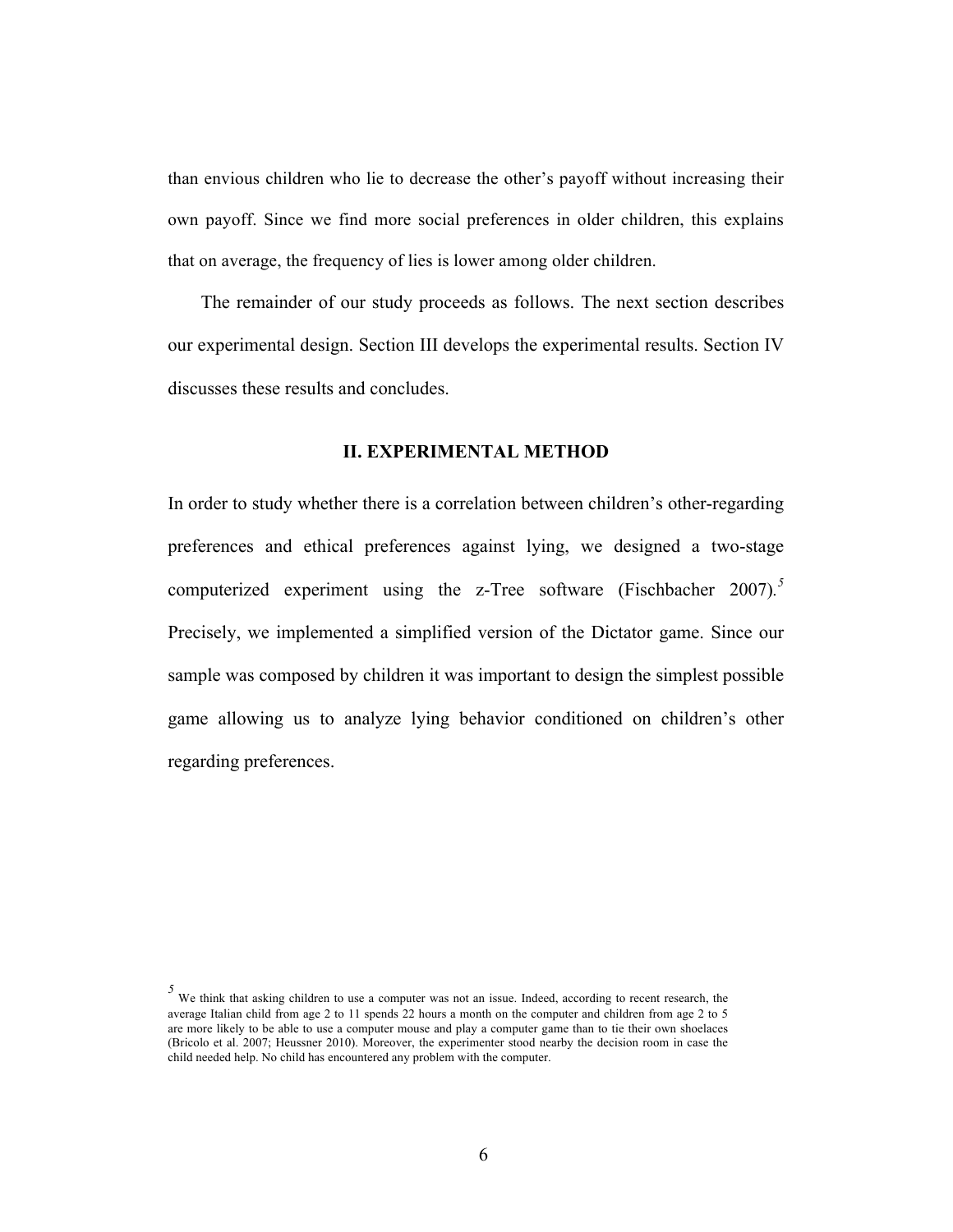#### *A Participants and procedures*

A total of 637 participants aged between 7 and 14 years took part in this experiment. <sup>6</sup> We run the experiment in three schools in Vicenza and Treviso (Italy). The same session logistics was used in all schools. After having planned the experimental sessions with headquarters and teachers we asked the latter to give children's parents the informative material, the consent form and a questionnaire to fill in order to allow their children to participate in the experiment. The questionnaire served us to get demographic information about children. Teachers and headmasters were also aware that they were not allowed to reveal the purpose of the experiment to children and parents, or to provide details about the content of the protocol.<sup>7</sup> However, parents had the opportunity to contact us for getting clarifications. Only children whose parents have signed the consent form could participate in the experiment; moreover, children were explicitly asked if they wanted to participate.

We used a room that was separated from the classroom to allow each child to make his decisions alone, in private, while the experimenter was waiting outside (see on-line Appendix 1). At the beginning of the sessions, each child was randomly paired with an anonymous classmate. None of the children was

<sup>6</sup> In total, our sample consists of 637 children. We contacted 742 parents, and 686 gave their consent (92 percent). The size of the final dataset is reduced further because 2 children voluntary decided not to participate and 42 children were missing the day of the experiment. 34 classes in total participated in the experiment, with an average of 19 students per class  $(S.D.=3.45)$ .

<sup>7</sup> Similarly, for obvious security reasons, the teachers were present in the classroom during the experiment (not in the decision room), but they agreed not to communicate with the children about the experiment during the session.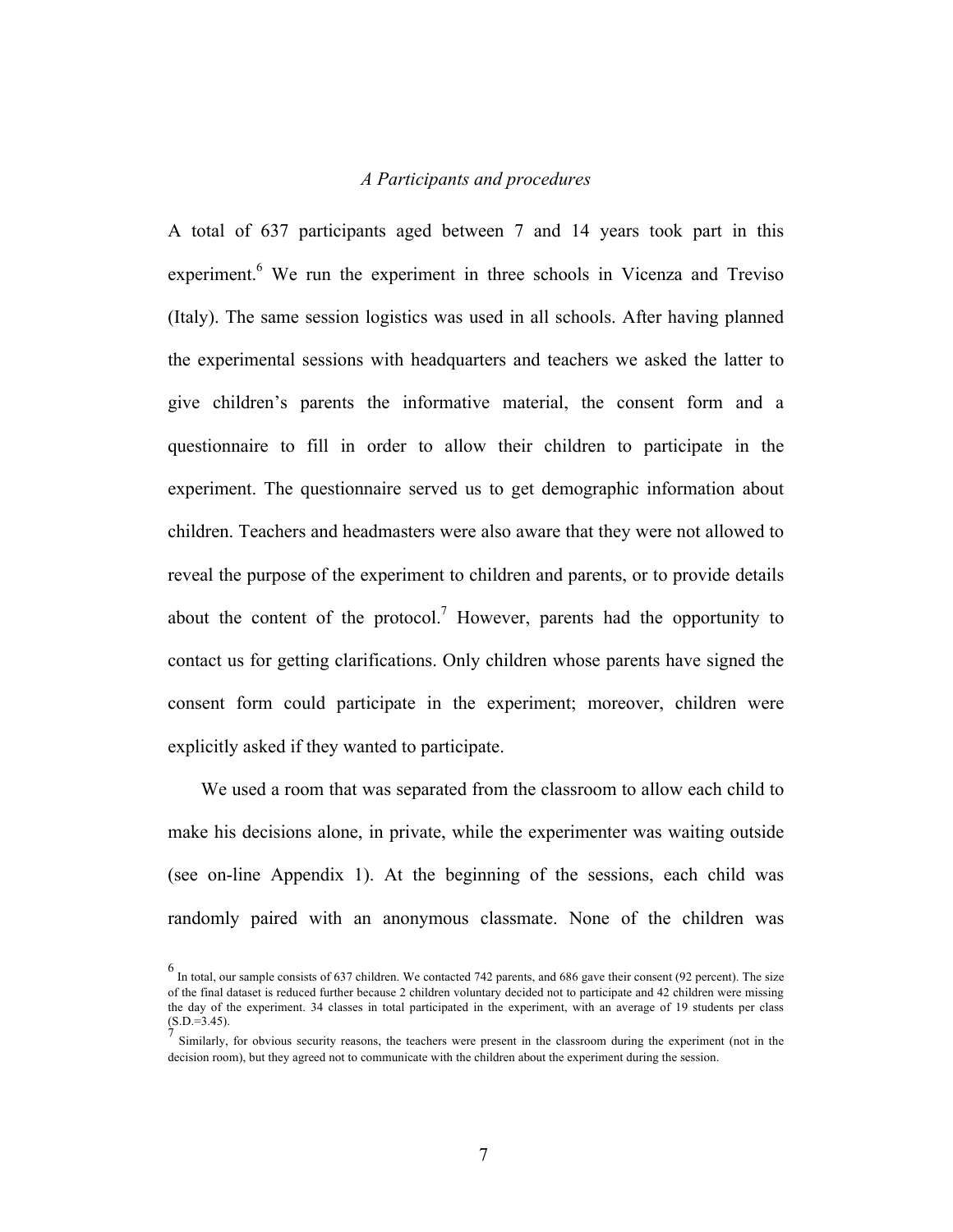informed about the identity of his partner. Instructions were explained to all children in the class but questions were asked and answered privately.<sup>8</sup> Instructions for the two stages of the experiment were read in a row: in such a way, children had to go to the other room to play the game only once, reducing the possibility of communicating their choices to their peers during the experiment. This procedure also saved time (the average duration of the game was about 50 minutes). It also required that children's attention remains focused for the entire duration of the instructions. To help children, instructions were briefly explained one more time to each child individually before he entered the decision room.

Each child participated to the two stages but was randomly paid only according to the choice he has made in the first or in the second stage. Children were told which stage was paid only at the end of the experiment. Moreover, they were explained that only the choice made by one of the two members in the pair in the selected stage would be randomly selected for payment.<sup>10</sup> In the payment phase, the earned tokens were exchanged with prizes: the higher the number of

<sup>8</sup> The full set of instructions is available in the Appendix.

<sup>9</sup> Alternatively, we could have asked children to make their first decision on a sheet of paper in the classroom and then to make their second decision on the computer, one by one, alone, in another room. However, with this alternative procedure, children would have taken their decisions in two different environments: in the classroom, sitting next to their peers, and then in isolation in another room. Our procedure kept the environment constant throughout the game.

<sup>10&</sup>lt;br>10 In the case there was an odd number of children in the class, one child was randomly selected to play the game without a partner (this was not made common knowledge): one of his two decisions was randomly selected for determining the child's payment.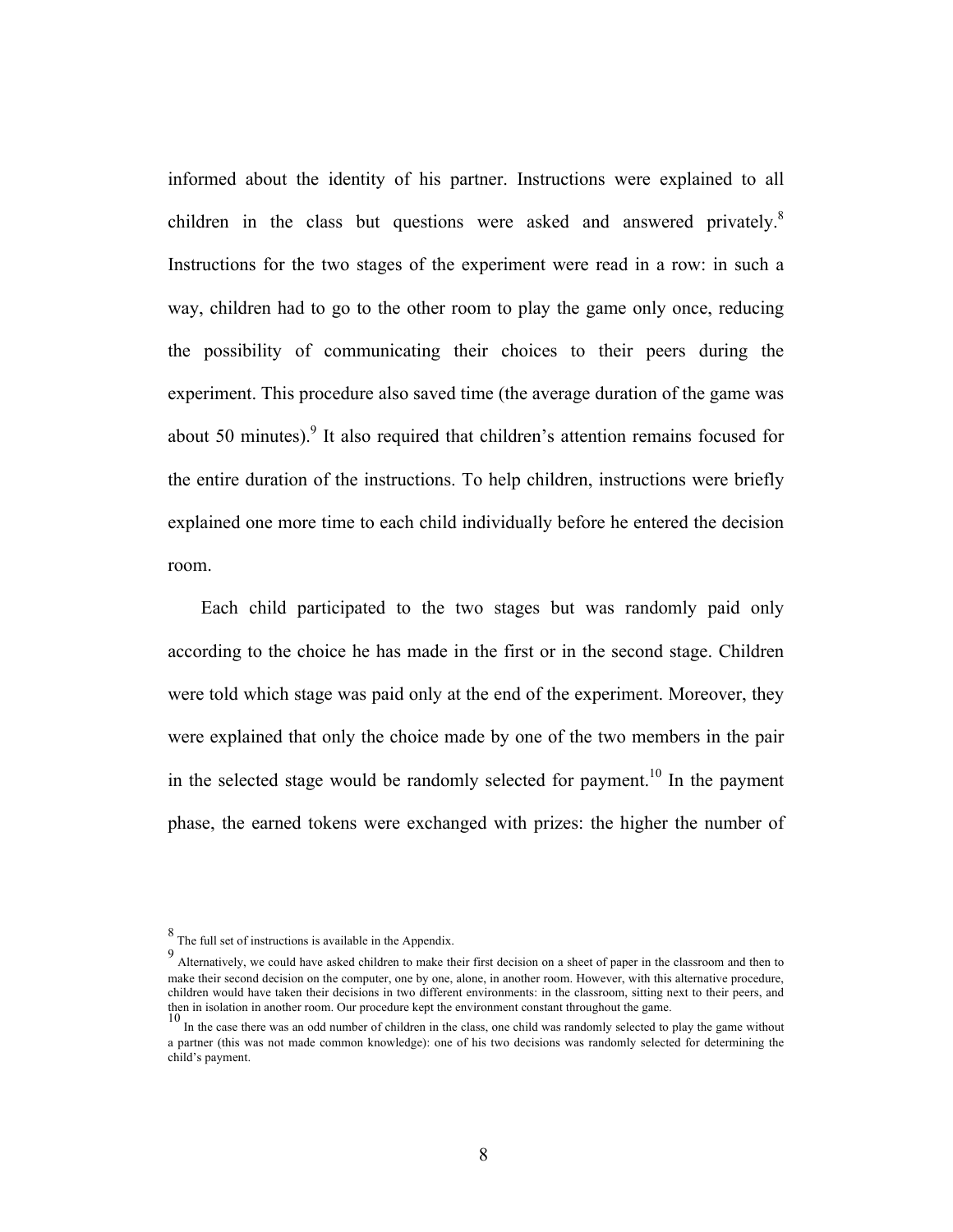tokens earned by the child, the more prizes he would receive.<sup>11</sup> These prizes (consisting of pencils, stickers, and small bracelets) were shown to the children from the beginning of the session. Each type of prize was available in large quantity so that children could not be afraid of a shortage of their preferred items.

#### *B. Timing of decisions*

In the first stage of the experiment, each child was asked to decide how to allocate a certain amount of tokens between himself and an anonymous classmate. Two options were available: one option gave both children the same number of tokens; the alternative, depending on the treatment, assigned the child more or less tokens than his partner. The child's choice indicated his social orientation, as detailed below.

In the second stage, in order to elicit attitudes towards lying, we asked each child to press a button on the computer located in the separate room to make a shape - a sun or a star – appear on the screen (see Figure 1). The child was informed that each shape would appear with one chance out of two. Each shape was associated with one of the two allocation options used in the first stage. It was made clear that the shape appearing was random and independent of their decision in the first stage. The child was instructed to report the shape observed on the

<sup>11</sup> A picture of the prizes can be found in the on-line Appendix 2. We were not allowed to use monetary prizes but it was clear that the children were really enthusiastic at the prospect of earning these prizes. We implemented a slightly higher exchange rate for payments in the 14 years old group. This approach was taken to ensure that the marginal incentives were comparable across ages.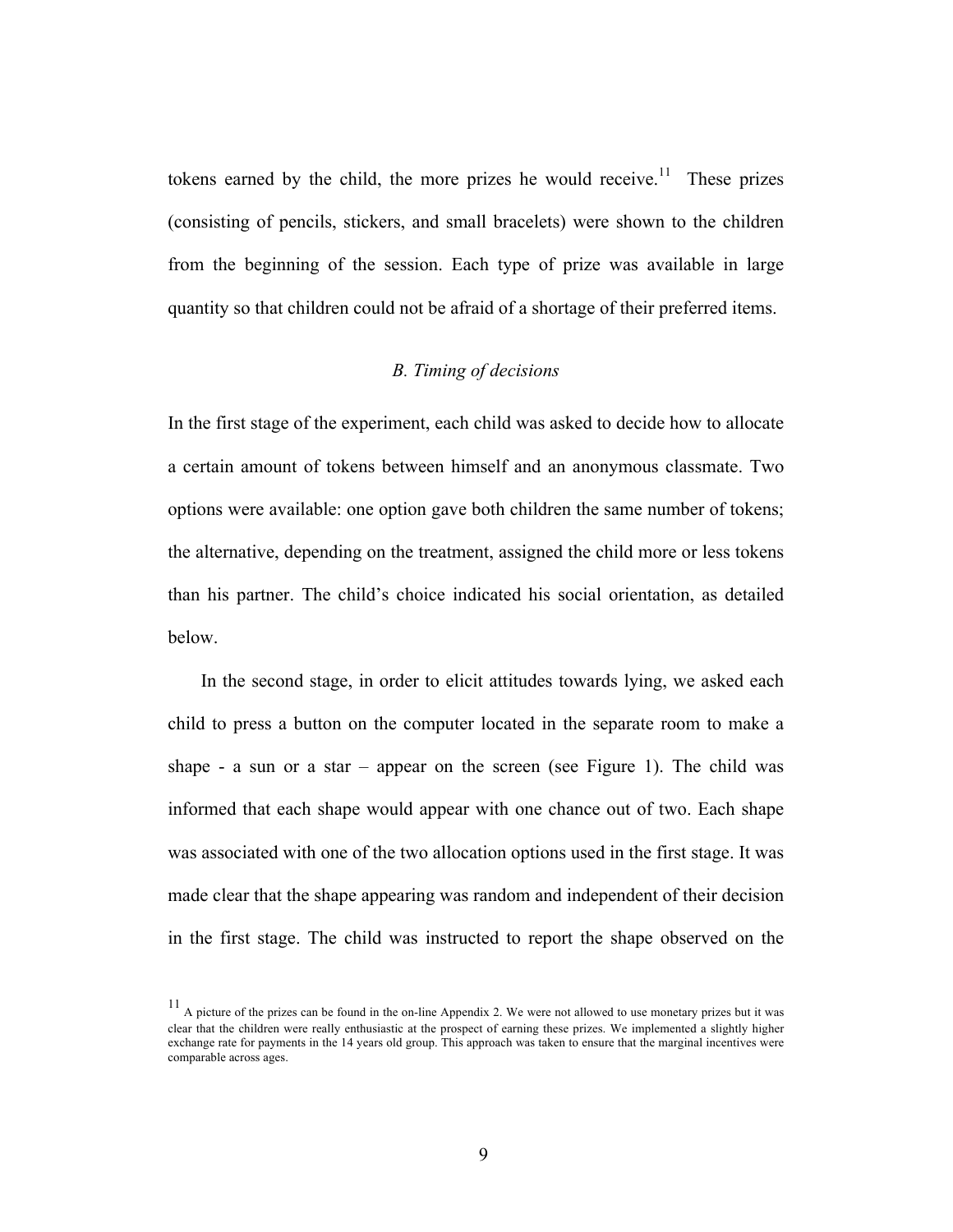screen on a reporting sheet (see Figure 1).<sup>12</sup> Since the corresponding allocation option reported by the child was implemented if the second stage was selected for payment at the end of the session, each child had thus the opportunity to misreport the observed shape to get his preferred allocation option. This was, of course, not made explicit. Similarly, we did not mention in the instructions that it was possible to press the button several times to make the shape corresponding to the favorite option appear. We let the children explore and use or not this opportunity.

#### [*Insert Figure 1 about here*]

In a previous experiment, Lundquist *et al*. (2009) showed that the distance between a lie and the truth increases the difficulty to tell a lie. Our design allows us to test for this possibility. Although not made explicit, there was indeed a possibility for children to press the button several times until their favorite shape (*i.e*. allocation option) appears. This procedure allows the child to maintain a positive self-view about being honest (Mazar, Amir and Ariely 2008) while acting dishonestly.

The advantage of our design is that it allows us to measure both deception at the individual level (*i.e*. reporting a different shape with respect to the first appeared) and its relationship with social preferences, according to the children's age and gender.

<sup>12</sup> We used this indirect procedure instead of displaying the two allocation options because we thought that it was more neutral. Furthermore, it does not seem to have created any confusion in the children's mind: they understood the correspondence between the shapes and the allocation options.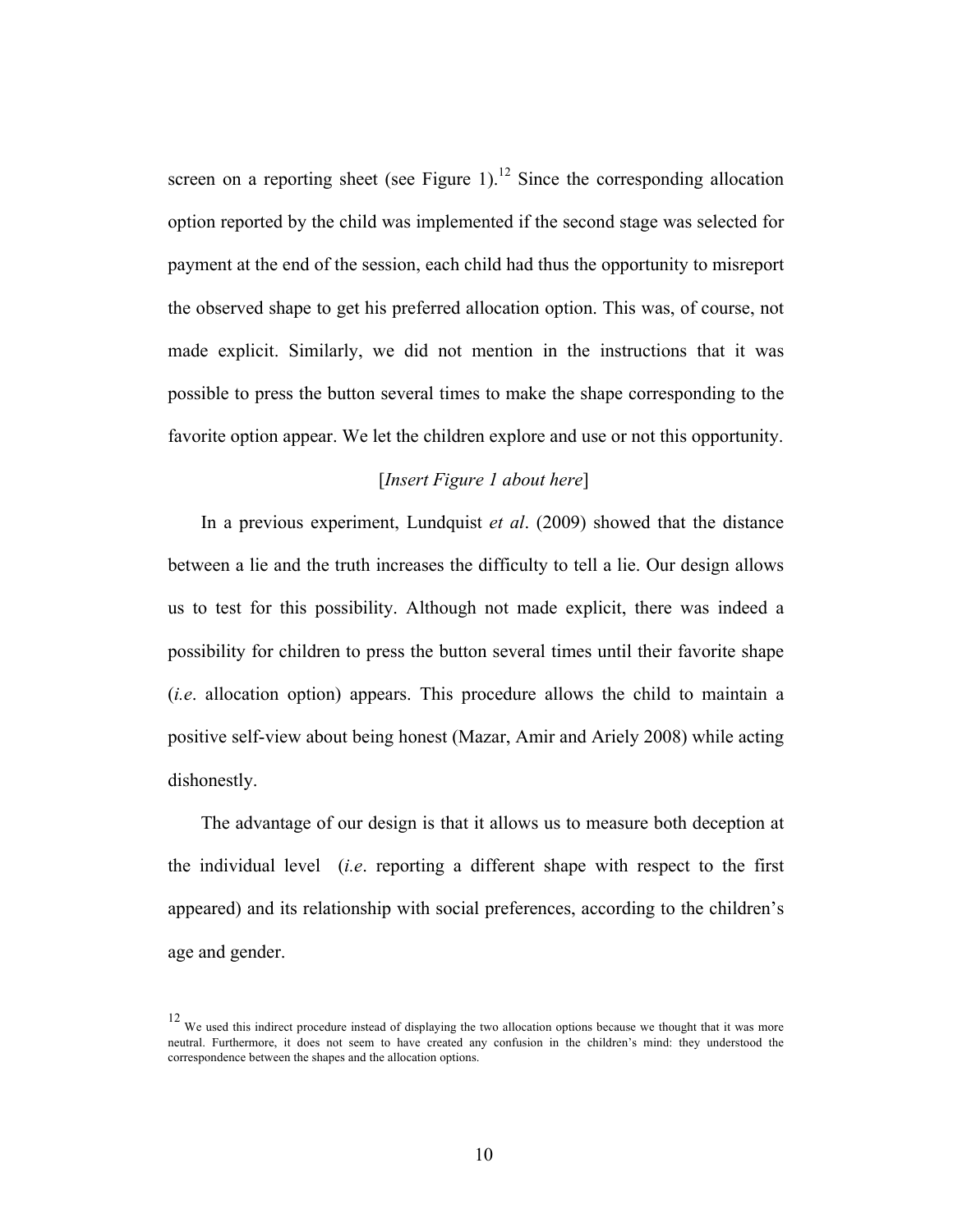#### *C. Treatments*

We vary the treatments to investigate how various types of social preferences affect lying behavior. Each class of the sample was randomly assigned to one of three treatments: Selfishness, Efficiency, or Altruism treatment. One allocation option is common to all three treatments: this option enables an egalitarian distribution of 5 tokens to both the decision-maker and his partner. The equal share was chosen as the benchmark since egalitarianism has been shown to be a major driver of human actions (Dawes *et al*. 2007). The alternative option creates advantageous or disadvantageous inequality, depending on the treatment.

In the Selfishness treatment, by choosing the (7,3) alternative option, the child increases his own payoff by decreasing that of his partner, revealing selfishness. Choosing (5,5) instead of (7,3) reveals inequality aversion. In the Altruism treatment, instead of choosing (5,5) the child can increase his partner's payoff by choosing the alternative (3,7) option. Since this choice reduces the child's own payoff, it provides evidence of altruism. Finally, in the Efficiency treatment, the child can increase his partner's payoff at no cost to himself by choosing (5,7) instead of the (5,5) option. Efficiency concerns are identified when the percentage of children choosing the (5,7) option is significantly above 50 percent. On the contrary, if more than 50 percent choose the (5,5) option, this may be driven by envy or inequality aversion.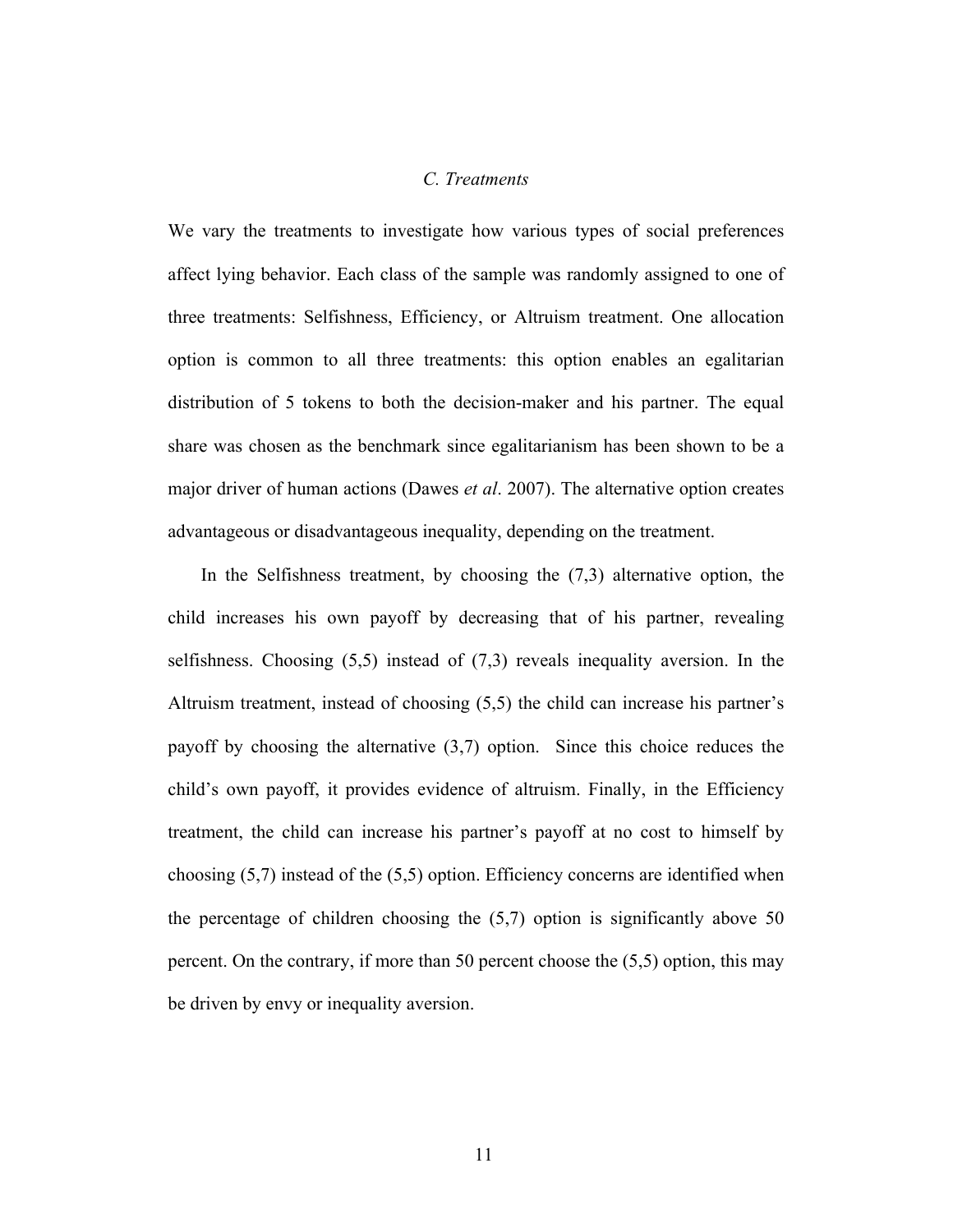#### **III. RESULTS**

We first examine the children's social preferences by age and by gender, before relating them to their deceptive behavior.

#### *A Children's social preferences*

Figure 2 shows the percentage of children choosing the equal sharing (5,5) in the first stage of the experiment, by age and by treatment. In line with previous studies we find that as children age, selfishness becomes less prominent and more children exhibit preferences for efficiency.

In the Selfishness treatment, 48 percent of the 7-8 year olds, 50 percent of the 9-10 year olds and 63.22 percent of the 11 and 14 year olds choose the egalitarian instead of the selfish option.  $\chi^2$ -tests indicate that children in the oldest age category are significantly more likely to choose the  $(5,5)$  instead of the  $(7,3)$ option in comparison with both the 7-8 and the 9-10 years old children (*p*=0.079,  $N=173$ , and  $p=0.052$  and  $N=162$ , respectively). The time path of egalitarian choices is reversed when we consider the Efficiency treatment. A  $\chi^2$ -test confirms at a 5% significance level that the 11 and 14 year olds are more likely to prefer the (5,7) option than the egalitarian one compared to the 7-8 year olds ( $p=0.035$ ), with no difference with the 9-10 year olds ( $p=0.464$ ). Indeed, while only 20.27 percent of younger children choose the efficient option, this percentage increases to 30.28 percent for the 9-10 year olds and to 35.11 percent for the 11 and 14 year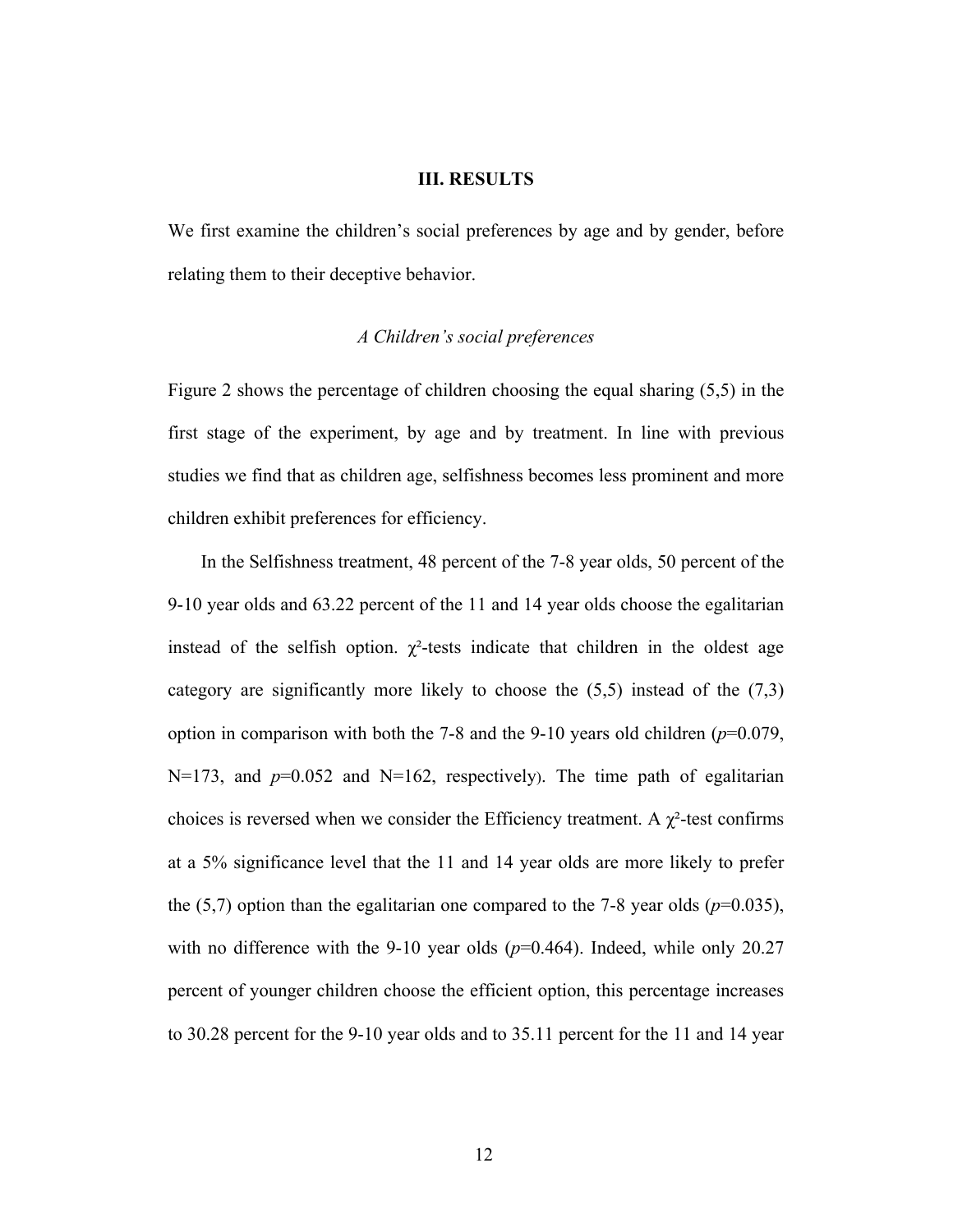olds. We interpret this result as an evidence of children becoming more concerned with efficiency as becoming older, since a binomial test strongly rejects the hypothesis that the rate of egalitarian choices corresponds to a random choice in all age groups  $(p<0.01)$ . In contrast, in the Altruism treatment 96.40 percent of the children prefer equal sharing to the disadvantageous inequality alternative, with no age differences.

#### [*Insert Figure 2 about here*]

Next, we consider the impact of gender on the development of social preferences. In the Selfishness treatment, 64.06 percent of females but only 43.33 percent of males choose to share tokens equally  $(p=0.001, \gamma^2$ -test, N=248). Similarly, in the Efficiency treatment, 77.04 percent of females but only 64.79 percent of males choose (5,5) ( $p=0.025$ ,  $\gamma^2$ -test, N=277). In the Altruism treatment, 100 percent of females and 91.84 percent of males prefer the egalitarian to the altruistic option (*p*=0.035, Fisher's exact tests two-tailed, N=111). This shows that females are more averse than males to both advantageous and disadvantageous inequality.

However, some of these gender differences reduce as children age. In the Selfishness treatment, 7-8 year old females more frequently choose the egalitarian option than males (59.46 percent of females and 36.84 percent of males). This gender gap increases at age 9-10 ( $p=0.005$ ,  $\chi^2$ -test, N=86) but diminishes strongly at ages 11 and 14 (see Figure 3A). Indeed, the percentage of egalitarian choices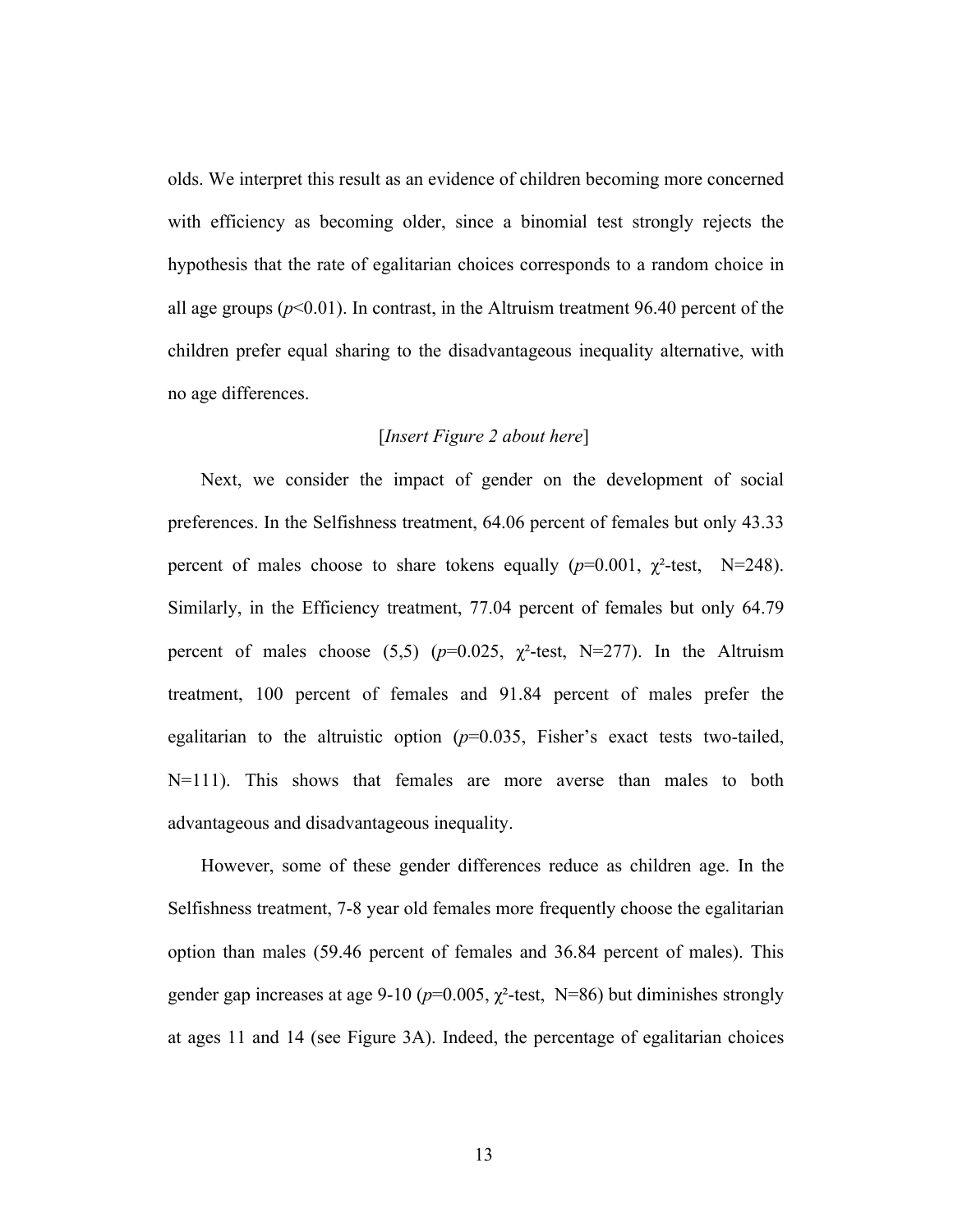increases from 33.33 percent at age 9-10 to 58.14 percent at ages 11 and 14 for boys, while for girls it remains almost stable at, respectively, 63.83 and 68.18 percent. In the Efficiency treatment, the gender gap remains approximately constant across ages (Figure 3B) with efficiency concerns increasing for both genders.<sup>13</sup>

#### [*Insert Figures 3A and 3B about here*]

In order to analyze the influence of age, gender and treatments on choices, we report in Table 1 four Probit regressions on pooled data from the Selfishness and Efficiency treatments.<sup>14</sup> The dependent variable is the binary choice of the egalitarian option  $(5,5)$  in the first stage of the game. In model  $(1)$ , the only independent variable is the selfishness treatment*.* This variable is a dummy variable that takes value 1 if the child participated in the Selfishness treatment, and 0 if he participated in the Efficiency treatment. In model (2), we add age categories, respectively 7-8 and 9-10 years old. These variables are dummy variables that take value 1 if the child belongs to the defined age category, and 0 otherwise. We also interact each age category with the Selfishness treatment category. Since the omitted category is the 11 and 14 years old children who participated in the Efficiency treatment, the 7-8 and 9-10 variables measure the age trends in choosing the egalitarian choice in the Efficient Treatment. Finally,

<sup>&</sup>lt;sup>13</sup> In the Efficiency treatment 26.47 percent of 7-8 years old males and 42.55 percent of 11 and 14 years old males prefer  $(5,7)$  to  $(5,5)$ , while the corresponding percentage for females are 15 and 27.66 percent.<br><sup>14</sup> We do not pool the data from the Altruism treatment because there is almost no variation in decisions.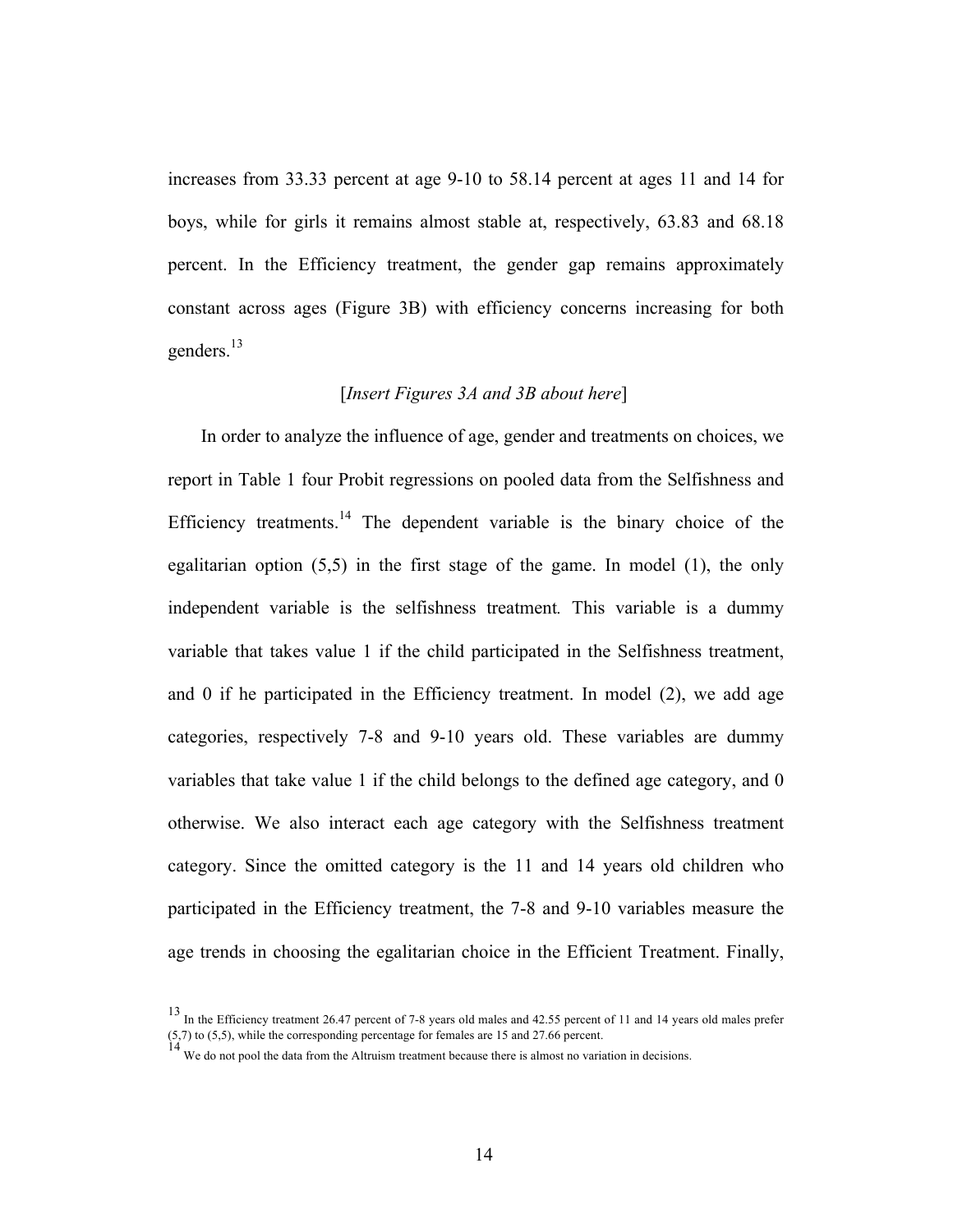the interaction terms between the Selfishness treatment and each age category measure the differences in the probability of choosing the egalitarian choice between the Selfishness and the Efficiency treatments in each age category versus the difference in the oldest children. In model (3), we include a female dummy variable that takes value 1 if the decision-maker was a female, and 0 otherwise, and an interaction term between the treatment and the gender variables. Finally, model (4) is the most complete model, including all the previous independent variables. Table 1 displays marginal effects.

#### [*Insert Table 1 about here*]

Model (1) in Table 1 shows that children are less likely to choose the egalitarian option when the alternative option allows them to increase their own payoff instead of the other's one. Model (2) shows that this effect is mainly due to younger children. Indeed, the difference between the Selfishness and the Efficiency treatment declines with age, *i.e*. as children become older, they choose less often the (5-5) option in the Efficiency treatment and more often the (5-5) option in the Selfishness treatment. Model (3) indicates that girls are significantly more prone than boys to share tokens equally, independently on the available alternative option. As shown by the insignificant interaction term between the Selfishness treatment and gender in models (3) and (4), the impact of children's gender on the probability to choose the egalitarian option is the same regardless of the treatment. This analysis is consistent with most of the previous literature on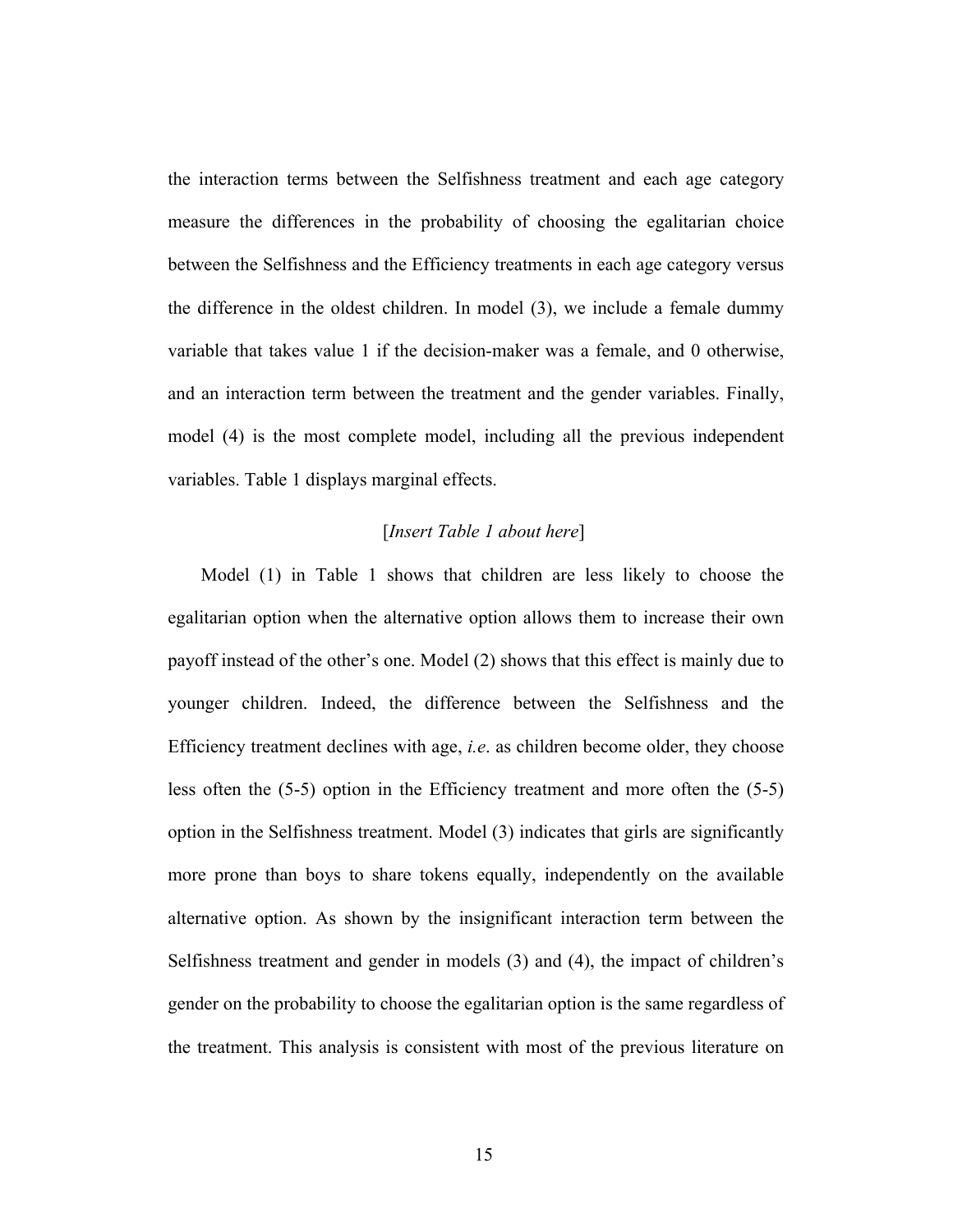the topic (Fehr*,* Bernhard and Rockenbach 2008, Blake and Rand 2010, Martinsson *et al*. 2011, Fehr, Glätzle-Rützler and Sutter 2013).

To sum up, our first results can be stated as follows:

**Result 1**: From 7 to 14 years old children, selfishness diminishes and efficiency concerns increase.

**Result 2**: Girls are more averse than boys to both advantageous and disadvantageous inequality but the gender gap decreases with age.

#### *B. Lying behavior and social preferences*

Once children have revealed their other regarding preferences, we gave them the opportunity to lie in order to get their favorite allocation option in the second stage of the experiment. In this section we analyze the lying behavior of children, first with respect to age and gender and, next, conditional on their other regarding preferences. We restrict the analysis to the children who did not observe the shape corresponding to their preferred allocation option and thus had an incentive to lie by misreporting the observed shape. Among these 319 children (50 percent of the total sample), only 14.42 percent lied to obtain their favored outcome*.* <sup>15</sup> The fact that a large proportion of the participants reported the truth, independently on any preferences over outcomes, is consistent with the notion that most children are lie averse.

<sup>&</sup>lt;sup>15</sup> Note that this percentage of liars among children who had an incentive to lie is significantly higher than the percentage of children who observed the shape corresponding to their preferred option but misreported the observed shape (3.42 percent) ( $p$ <0.001, normal approximation two sample test of equality of independent proportions, two-tailed,  $N=637$ ). While misreporting could be interpreted as mistakes in the latter case, this cannot be the case in the former case.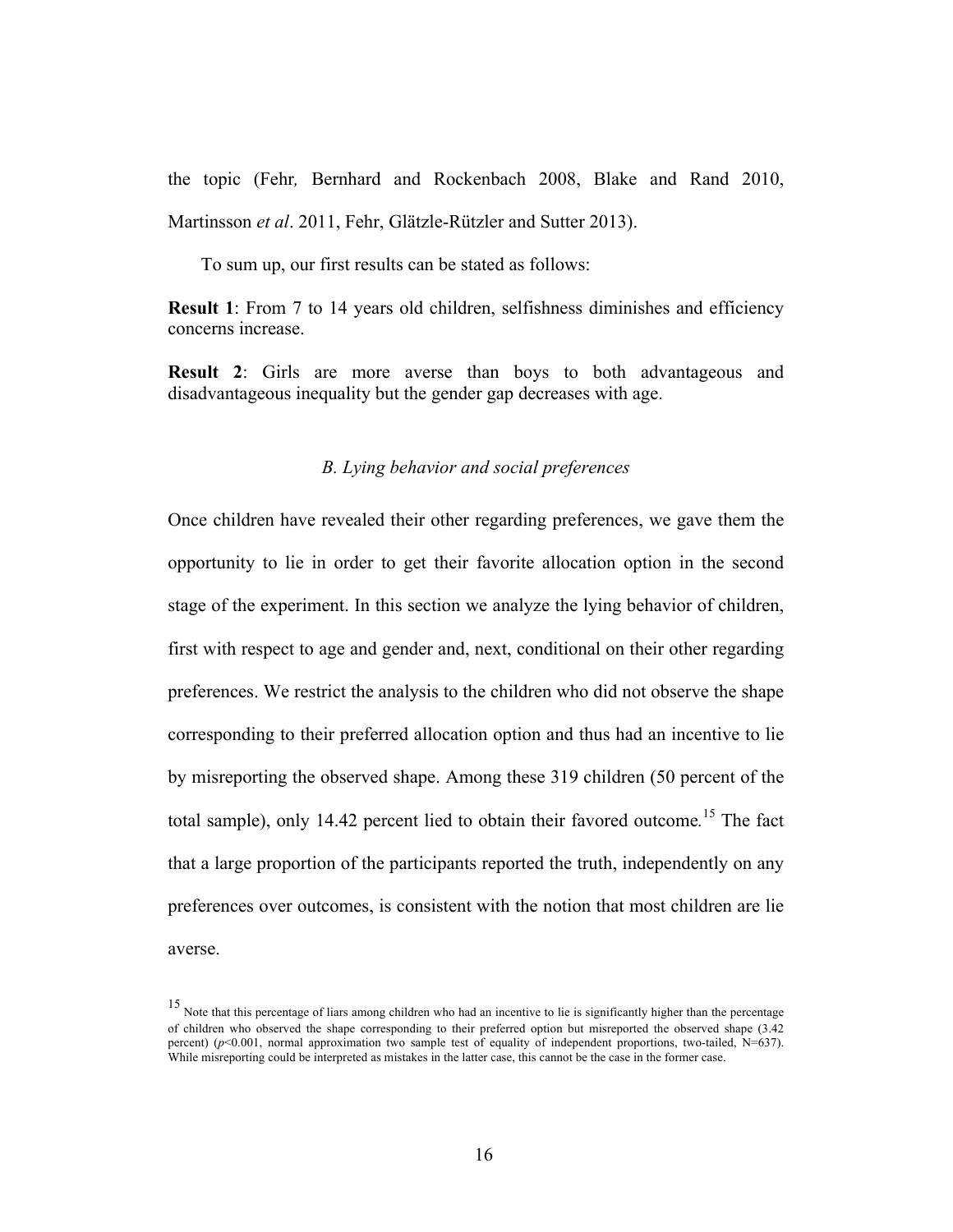Deception, age and gender.—Figure 4 displays the distribution of lies by age group. 12.75 percent of children at age 7-8 lied to get their preferred option. This is roughly 6 percentage points lower than the corresponding fraction of 9-10 year olds (19.20 percent) but this difference is not significant according to a  $\chi^2$ -test. In contrast, 9.78 percent of the 11 and 14 year olds lied. Deceit thus follows a humpshaped path across age groups with 9-10 year olds being significantly more prone to lie than older children ( $p=0.056$ ,  $\chi^2$ -test, N=217). In the following paragraphs we analyze whether lying behavior differs with respect to age categories because of children lying for different reasons at different ages or whether their *attitude* towards lying is different.

#### [*Insert Figure 4 about here*]

Recent studies have shown that individuals' unethical behavior depends partly on their ability to self-justify their action (Shalvi *et al.* 2011, Fischabcher and Föllmi-Heusi 2013). In our study, we expect older children, who possess higher deliberate cognitive resources to reason about their actions, to be more likely to need and search justifications for self-serving unethical behavior. To test this hypothesis, we analyze whether observing the shape corresponding to their preferred allocation option after clicking more than once on the computer screen modifies children's ethical perceptions and their subsequent lying behavior.

We find that among the children who have not observed the shape corresponding to their preferred option at first, the likelihood of clicking again to

17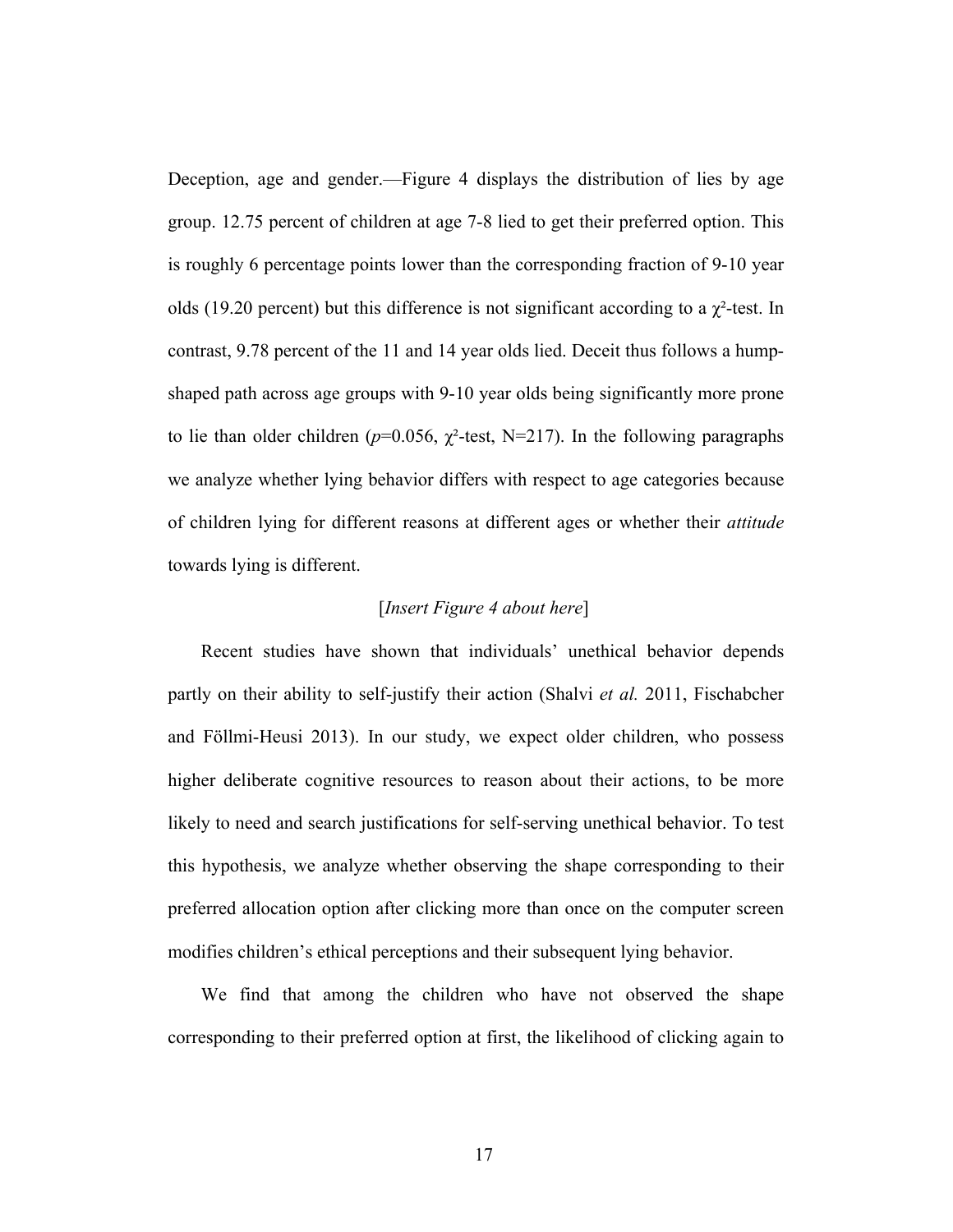make the other shape appear increases from 7-8 year old (10.78 percent) to 11 and 14 year old children (18.48 percent). Testing the hypothesis that older children are more prone than others to click several times, we find a marginally significant difference at the 10 percent level  $(p=0.064,$  two-sample proportion test, onetailed). Next, we observe that while almost 77 percent of the 7-8 year olds misreport the observed shape after clicking only once, this percentage decreases to 66.67 for the 9-10 year olds and to 22.22 for the 11 and 14 years olds (a Fisher's exact test confirms a significant difference in behavior when comparing the older group both with 7-8 and 9-10 years old children  $p=0.047$  and  $p=0.027$ , respectively). Thus, the great majority of older children lie only after having observed their preferred shape when clicking more than once, while younger participants seem not to need such a self-justification for lying. This sheds light on when individuals become concerned about feeling honest while misbehaving.

We also test whether the gender difference in deceitful behavior that has been observed in adults, with males being more likely than females to lie in order to secure a monetary payoff (Dreber and Johanesson 2008), are already present in children. Across all age levels, we find that 16.77% of boys and 12.10% of girls lied to get their preferred outcome (however, the difference is not significant;  $p=0.246$ ;  $\chi^2$ -test, two-sided, N=319).

White and black lies in children.—Next, to study whether having a self- or an other-regarding preference affects children's willingness to lie we consider two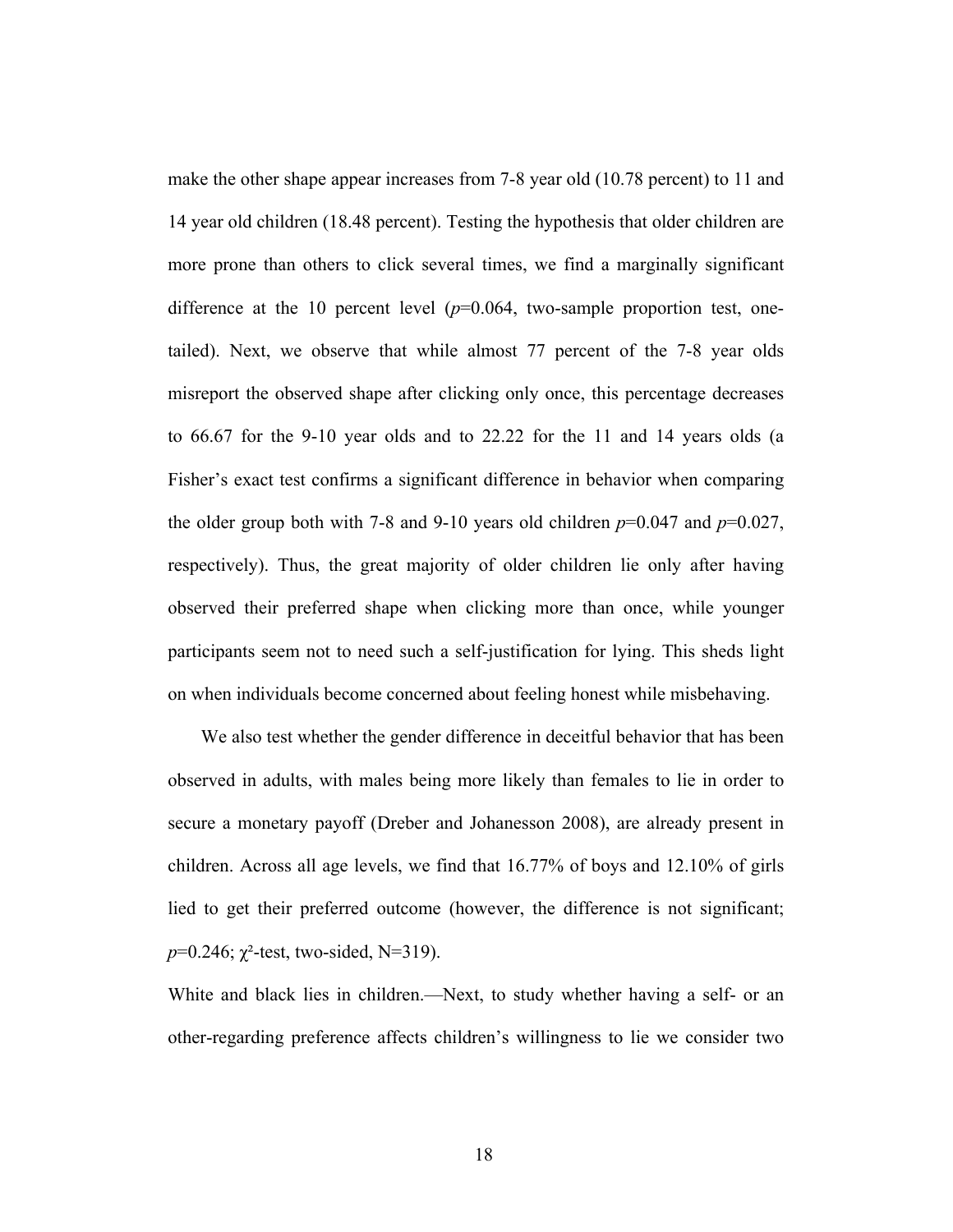types of lies with respect to their consequences, using the Erat and Gneezy's (2012) categorization of lies. White lies are defined as lies that benefit the other person and black lies as lies that harm the other part. The characterization of white and black lies differs across treatments. In the Selfishness treatment, a black lie -untruthfully reporting the (7,3) preferred allocation option instead of the observed (5,5) option- provides a monetary benefit to the liar while reducing his partner's payoff. In contrast, a white lie -untruthfully reporting the (5,5) preferred option when observing the (7,3) one- equalizes outcomes by diminishing the liar's payoff and increasing the recipient's payoff. In the Efficiency treatment, a black lie -untruthfully reporting (5,5) instead of (5,7)- decreases the other's payoff while providing no monetary benefit to the liar. A white lie-untruthfully reporting (5,7)- increases the recipient's payoff at no monetary cost for the liar. In the Altruism treatment, a black lie -untruthfully reporting (5,5) instead of (3,7) increases the liar's payoff at the expense of his partner, while a white lie untruthfully reporting (3,7)- benefits the partner to the liar's detriment.

In the Selfishness treatment, 20 percent of those who prefer (7,3) but observed the (5,5) option told a black lie, while only 4.84 percent of those who prefer  $(5,5)$  to the  $(7,3)$  option told a white lie. This difference is significant at the 5 percent level  $(p=0.014$ , Fisher's exact test, two-sided,  $N=127$ ). In the Efficiency treatment, 18.63 percent of the envious children who did not observe their favorite option told a black lie while only 5.13 percent of those who prefer  $(5,7)$  lied to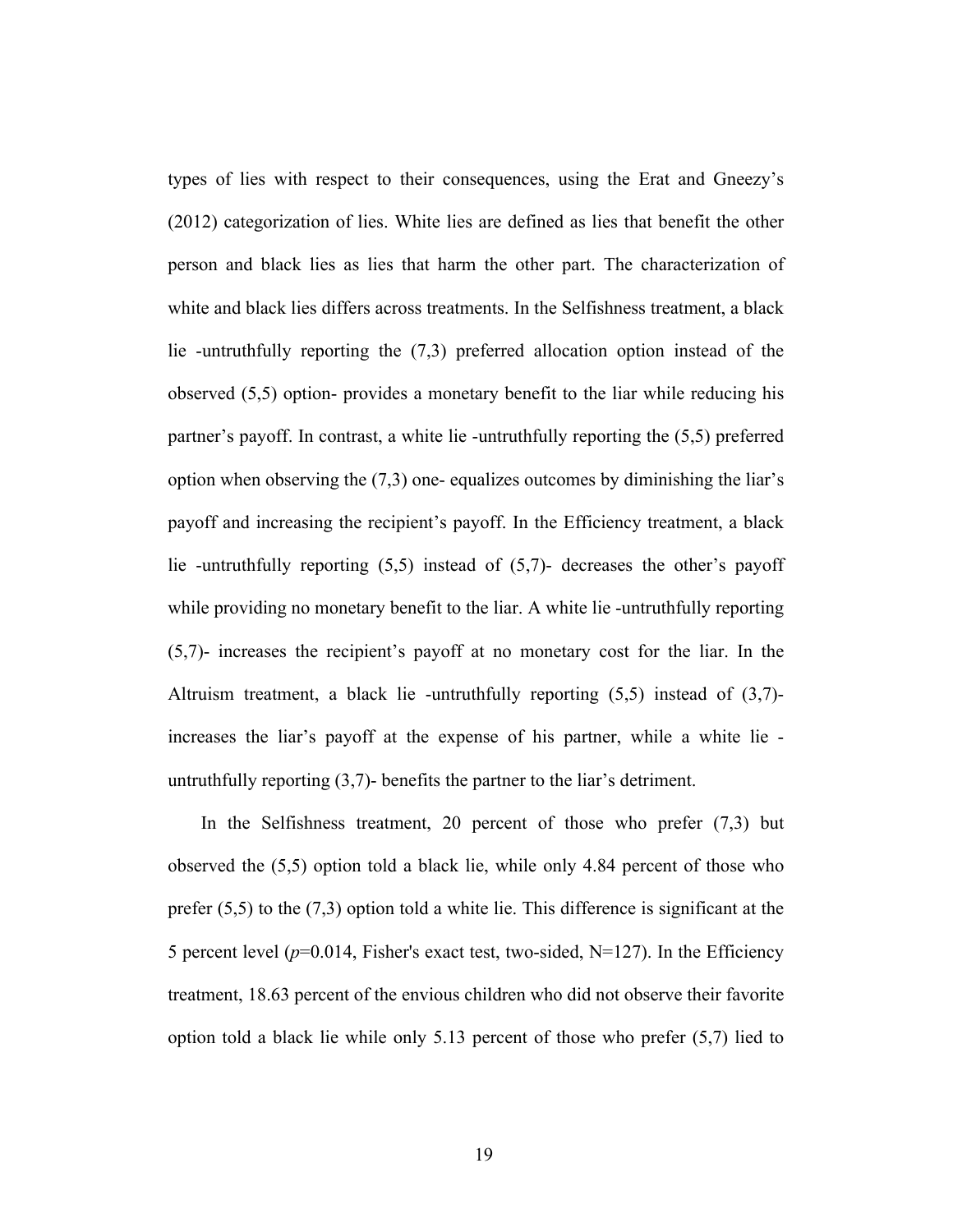benefit their partner although such a white lie is free of monetary cost  $(p=0.062,$ Fisher's exact test, two-sided, N=141). In the Altruism treatment, no altruistic child lies whereas 18.75 percent of those who prefer the (5,5) to the (3,7) option tell a black lie. Thus, selfish and envious children are more likely to lie than other-regarding children.

Although children's concern for others' payoffs develops with age, we find no statistical evidence of an evolution in white *vs*. black lie telling behavior with respect to age. Indeed, Figure 5 shows that across all age categories envy and selfishness are more likely to generate lies than other-regarding preferences. Among the children who did not obtain their preferred option, the youngest children lied more for selfish or envy reasons. Indeed, 15.49 percent of them told black lies vs. 6.45 percent who told white lies. The corresponding percentages for the 9-10 year olds were 23.33 percent for black lies and 8.57 percent for white lies. These percentages are significantly different neither from the oldest children (white lies,  $p=0.105$ , Fisher's exact test, two-sided, N=73; black lies,  $p=0.340$ ,  $\gamma^2$ test,  $N=144$ ) nor from the youngest ones ( $p=0.100$ , Fisher's exact test,  $N=66$ ;  $p=0.261$ ,  $\chi^2$ -test, N=161, respectively for white and black lies). Finally, 16.67 percent at ages 11 and 14 tell a black lie and not one child is prone to tell a white lie. Thus, we find no statistical evidence of an effect of age on black lie telling behavior.

#### [*Insert Figure 5 about here*]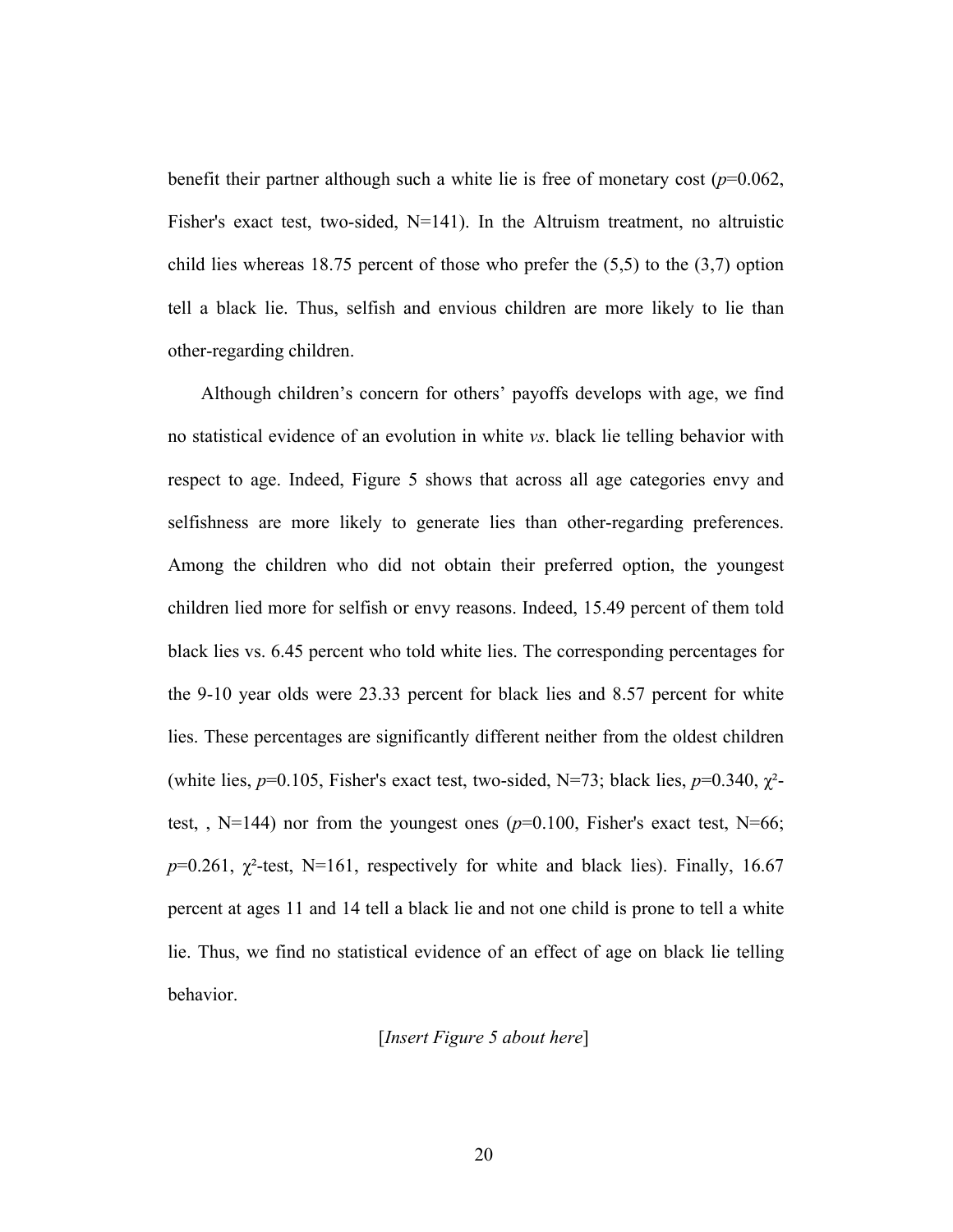Finally, regarding the impact of gender when conditioning lying behavior on children's other-regarding preferences, we observe that males are significantly more likely than females to tell black lies. 23.58% of males but only 14.68% of females lied when preferring an equal sharing in the Efficiency and Altruism treatments or the (7,3) option in the Selfishness treatment ( $p=0.097$ ,  $\gamma^2$ -test, N=215). In contrast, females tell more white lies than males but not significantly more (3.57% of males and 6.25% of females tell white lies; *p*=0.660; Fisher's exact test, two-tailed,  $N=104$ ). Figure 6 displays the frequency of black lies by gender with respect to age. Boys at age 7-8 seem to be more likely than girls of the same age to tell black lies: 22.86% of boys lied to get more than their partner or to decrease their partner's payoff, whereas only 8.33% of girls do so. However, according to a Fisher's exact test this difference is not significant and almost disappears in the oldest children, with 17.86% of boys and 15.38% of girls at age 11 and 14 telling black lies.

#### [*Insert Figure 6 about here*]

These results are confirmed by the Probit regressions reported in Table 2 in which the dependent variable is the decision to misreport or not the first observed shape on the screen when having an incentive to misreport it (*i.e*. among the subjects who actually observed the shape that did not correspond to their preferred allocation option). Five models have been estimated on the pooled data from the three treatments. In model (1), the only independent variable is the other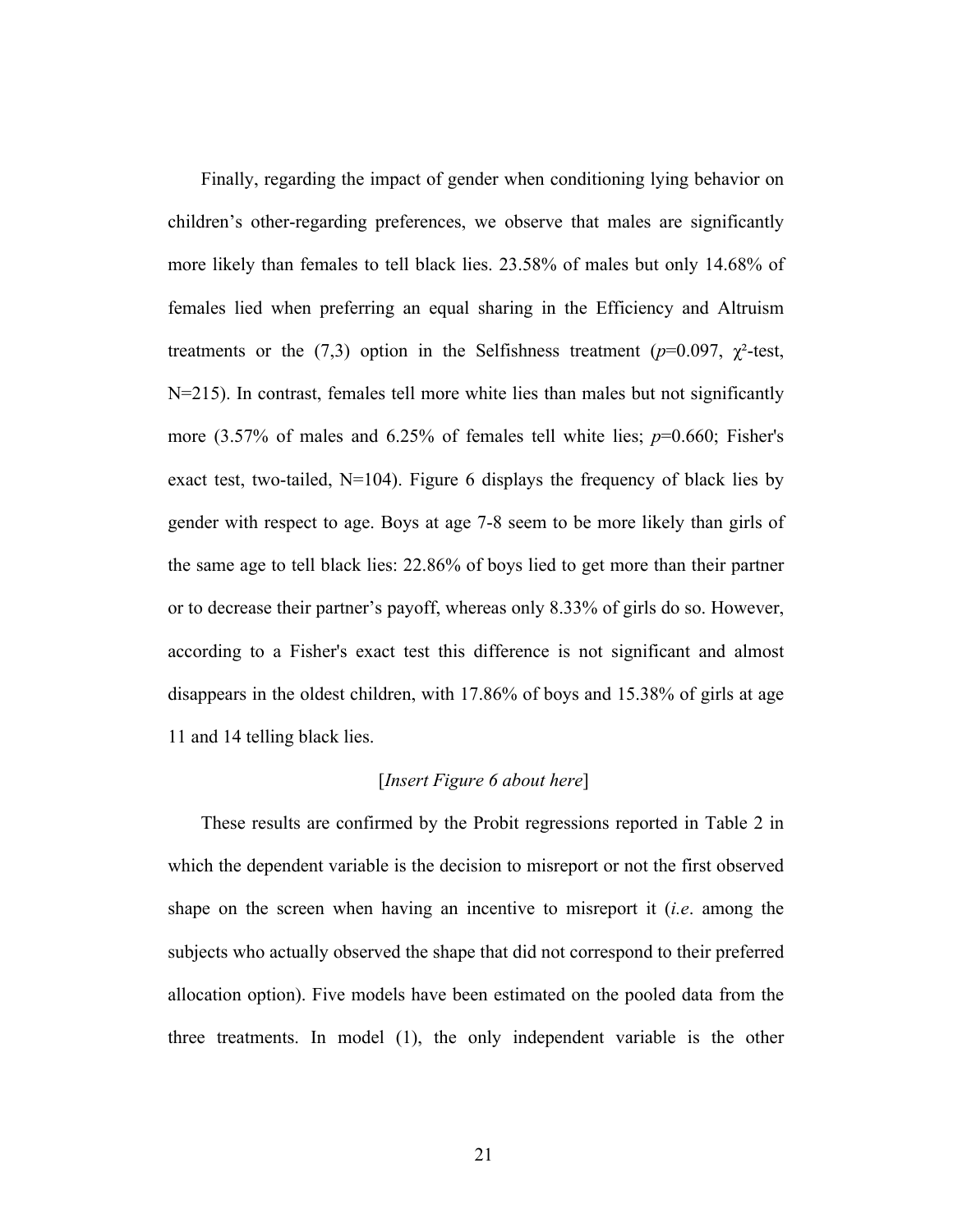regarding choice of the child. This dummy variable takes value 1 if the child expressed other-regarding preferences in the first stage of the game, and 0 if he preferred the self-regarding option (*i.e*. (7,3) in the Selfishness treatment or (5,5) in the Altruism and Efficiency treatments). In model (2), the independent variables also include the age categories, with the older children as the reference category. Model (3) augments model (2) by including both a female dummy variable and an interaction term between gender and other-regarding preferences to capture a possible specific influence of social preferences on females compared to males. Model (4) adds a justification variable to model (3). This dummy variable takes value 1 if the child obtained a self-justification for lying by observing his preferred shape only after clicking several times on his computer screen. It is equal to 0 if the child did not click several times on his screen to make a different shape appear or, even when doing so, he did not observe his preferred shape. Finally, model (5) is similar to model (4) except that it also includes interaction terms between the justification variable and age categories to test for a possible different need for self-justification across age categories. Table 2 reports the marginal effects of these independent variables.

#### [*Insert Table 2 about here*]

In Table 2, all models confirm that holding other-regarding preferences reduces the children's willingness to misreport the truth. Children prefer to equalize payoffs by lying to avoid the other's payoff exceeding their own (5,7 or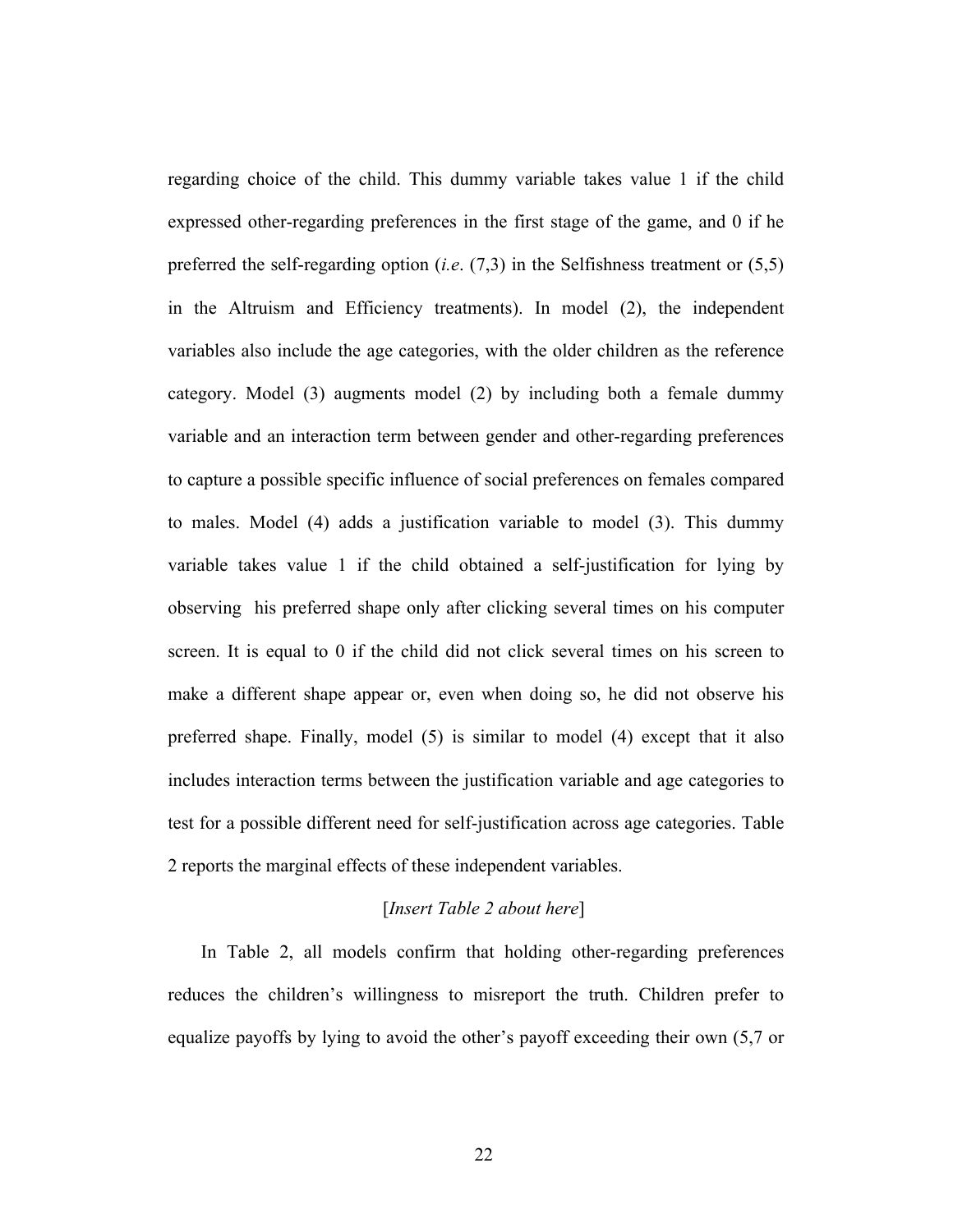3,7) and they are prone to renounce to equal sharing if lying maximizes their own outcome (7,3). Model (2) also shows that children aged 9-10 are more likely to lie than older children. In addition, model (3) confirms a gender difference in lying behavior when the participant is self-regarding, with girls being less likely to misreport the truth than boys. No specific other-regarding preference effect is observed for females. Model (4) shows the strong influence of self-justification on lying behavior. Finally, the most complete model (5) indicates that the 11 and 14 children are less likely to lie than the two other age categories, except when they can self-justify their behavior after clicking several times on their computer until their favorite allocation option appears on the screen.

We sum up our main findings as follows:

**Result 3**. Children exhibit a strong lie aversion.

**Result 4**. Deception follows a hump-shaped profile across age categories. In addition to a lower proneness to lie - even when a lie could increase the recipient's payoff at no personal cost - older children require more selfjustification to lie, compared to younger children.

**Result 5**. Selfish and envious children are more likely to lie than other-regarding children. Black lies from selfish children are more frequent than white lies from other-regarding children.

**Result 6**. The gender gap in black lies already exists in childhood: girls are less prone to tell selfish back lies than boys.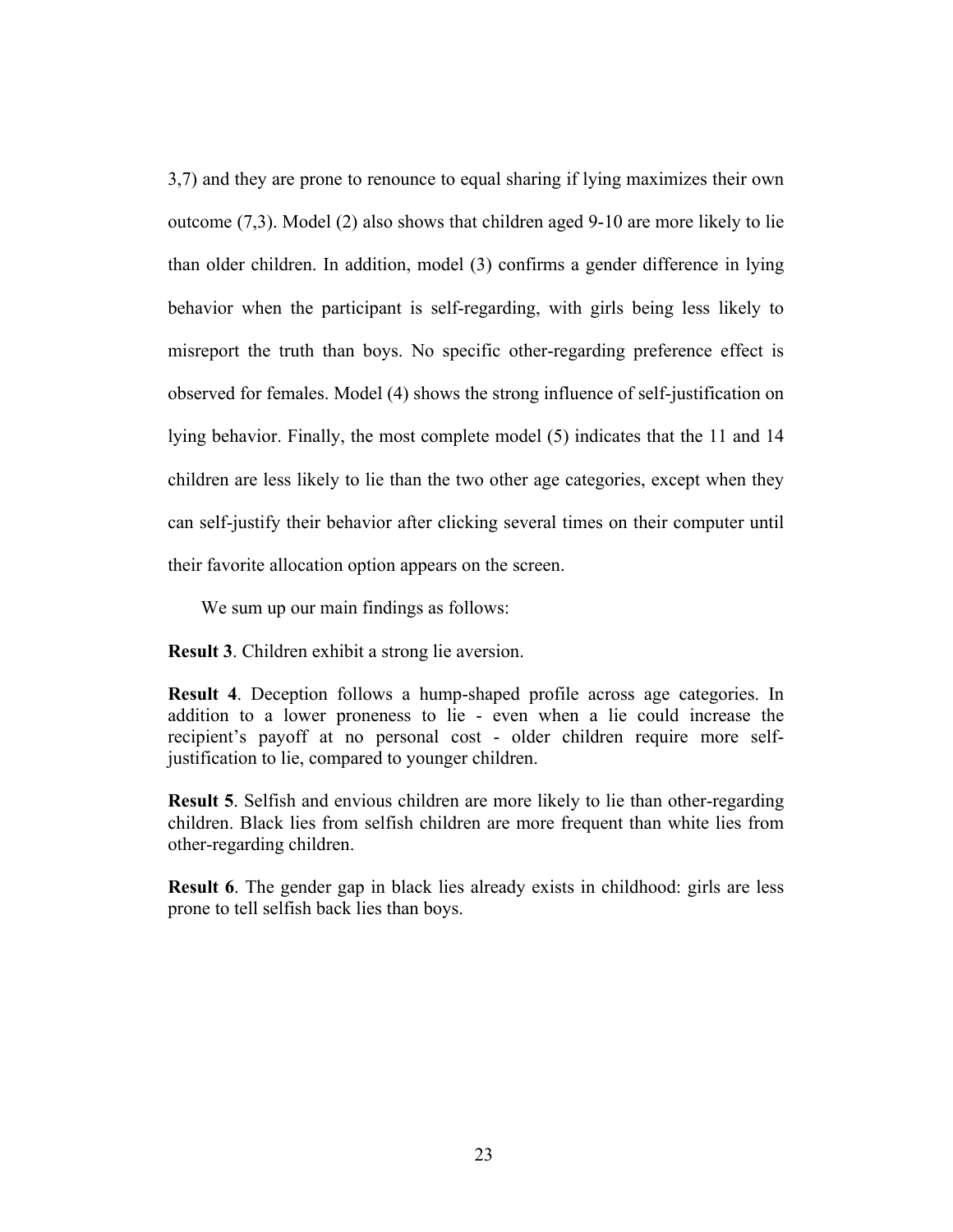#### **IV. CONCLUSION**

Important developmental changes occur in children between the ages of 7 and 14. On entering school, social comparisons and interactions with peers become prominent dimensions of a child's development: through aging, children progressively internalize other-regarding preferences. In early adolescence, children become more concerned about efficiency and are more likely to be generous with others. Children progressively base their choices not only on personal gain but also on how their actions will benefit or hurt others. Together with the development of other-regarding preferences, children develop the cognitive ability to lie but also moral reasoning. Although children are taught that lies are morally inappropriate, they may learn that deceit, in some context, can be considered morally acceptable, if lying avoids others being harmed.

We have designed an experiment that allows us to observe both the social preferences of children and their lying behavior. We find that the majority of liars are children who initially expressed selfish preferences and who violated moral rules to satisfy their desire for personal gain or for reasons of envy. The evolution of lying behavior with age follows an inverted U-shaped time path. This results from two forces. First, older children develop stronger social preferences than those in middle childhood and stronger social preferences are associated with a lower likelihood of lying, even when a lie could benefit the partner at no personal monetary cost. Second, older children are more willing to search for a self-serving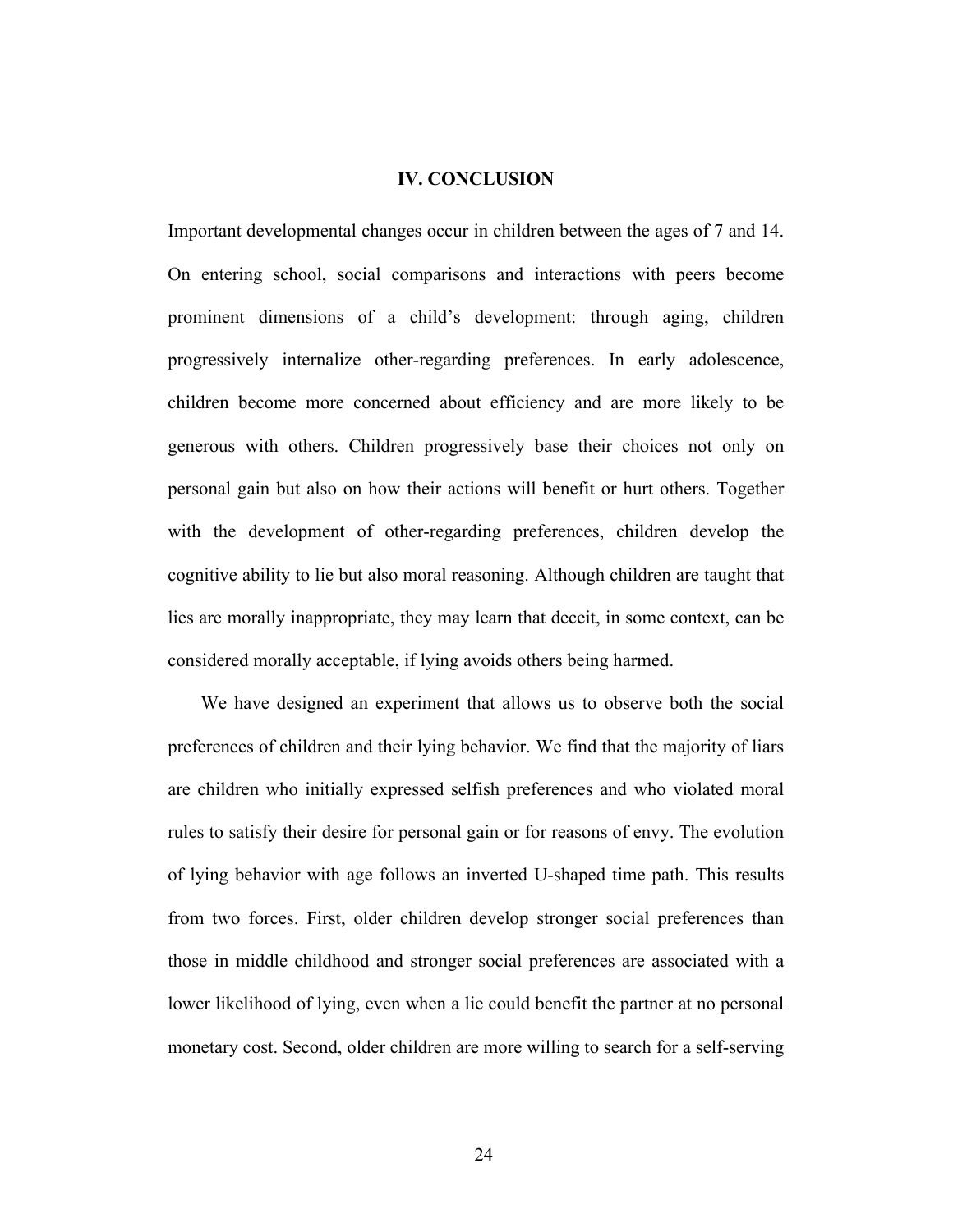justification when persecuting their self-interest by lying in order to maintain an appearance of honesty in their own eyes. Indeed, as aging, the development of internal evaluative reactions lead children to expect self-disapproval when disregarding their internalized moral standards (Bussey 1999). This type of behavior has been observed in adults (Mazar, Amir and Ariely 2008, Shalvi *et al*. 2011, Ariely 2012, Fischbacher and Föllmi-Heusi 2013); we provide the first economic paper showing how this type of behavior emerges in children.

Children who hold other-regarding preferences are less prone to lie for two possible reasons. One reason is that when they face the less generous option instead of their preferred option, lying requires more effort than for selfish children. Indeed, it implies not only betraying the moral norm of honesty but also resisting for the second time the temptation of an increased personal payoff. Selfish children who observe the generous option have only to break the ethical norm. The other possible reason is that children learn at the same time the importance of both ethical and social norms. This may explain why efficiency concerned children are less prone to lie than others although their own payoff is kept constant regardless of their reported option.

Overall, we observed a lower propensity to lie in children at all ages compared to most studies on adults. This suggests that the norm of honesty is stronger in children and that most view rules as moral absolutes. Although we guaranteed complete privacy in decision-making, we acknowledge, however, that

25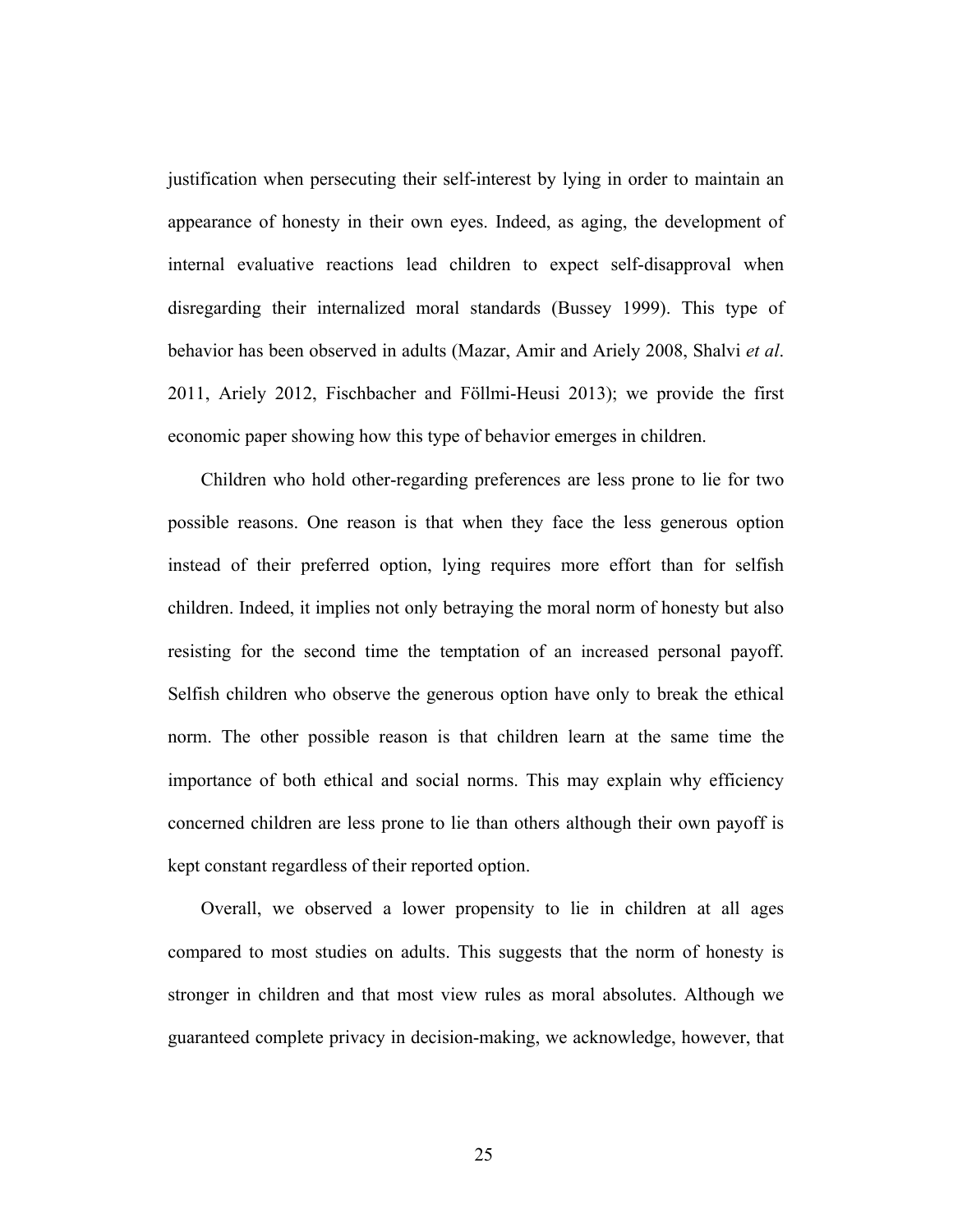conducting the experiment in schools where respect for rules is important could lead to underestimation of children's propensities to lie, since the environment may influence the decision to behave honestly or not, as showed by Abeler, Becker and Falk (2012). To reconcile the decreasing propensity of lying in children with the higher prevalence of lies in adults, it is suggested that adolescents and young adults learn to develop strategies that allow them to cheat while maintaining their self-image, like using self-deception or moral hypocrisy. The development of self-deception with age in relationship with social preferences would be an interesting extension of this paper.

#### **REFERENCES**

- Abeler, Johannes, Anke Becker, Armin Falk. 2012. "Truth-telling A representative assessment." IZA Discussion Paper 6919.
- Almås, Ingvild, Alexander W. Cappelen, Erik Ø. Sørensen, and Bertil Tungodden. 2010. "Fairness and the Development of Inequality Acceptance." *Science*, 328(5982): 1176-1178.
- Ariely, Dan. 2012. *The honest truth about dishonesty.* HarperCollins.
- Benenson, Joyce F., Joanna Pascoe, and Nicola Radmore. 2007. "Children's Altruistic Behavior in the Dictator Game." *Evolution and Human Behavior*, 28(3): 168–175.
- Blake Peter R., and David G. Rand. 2010. "Currency value moderates equity preference among young children." *Evolution and Human Behavior*, 31: 210- 218.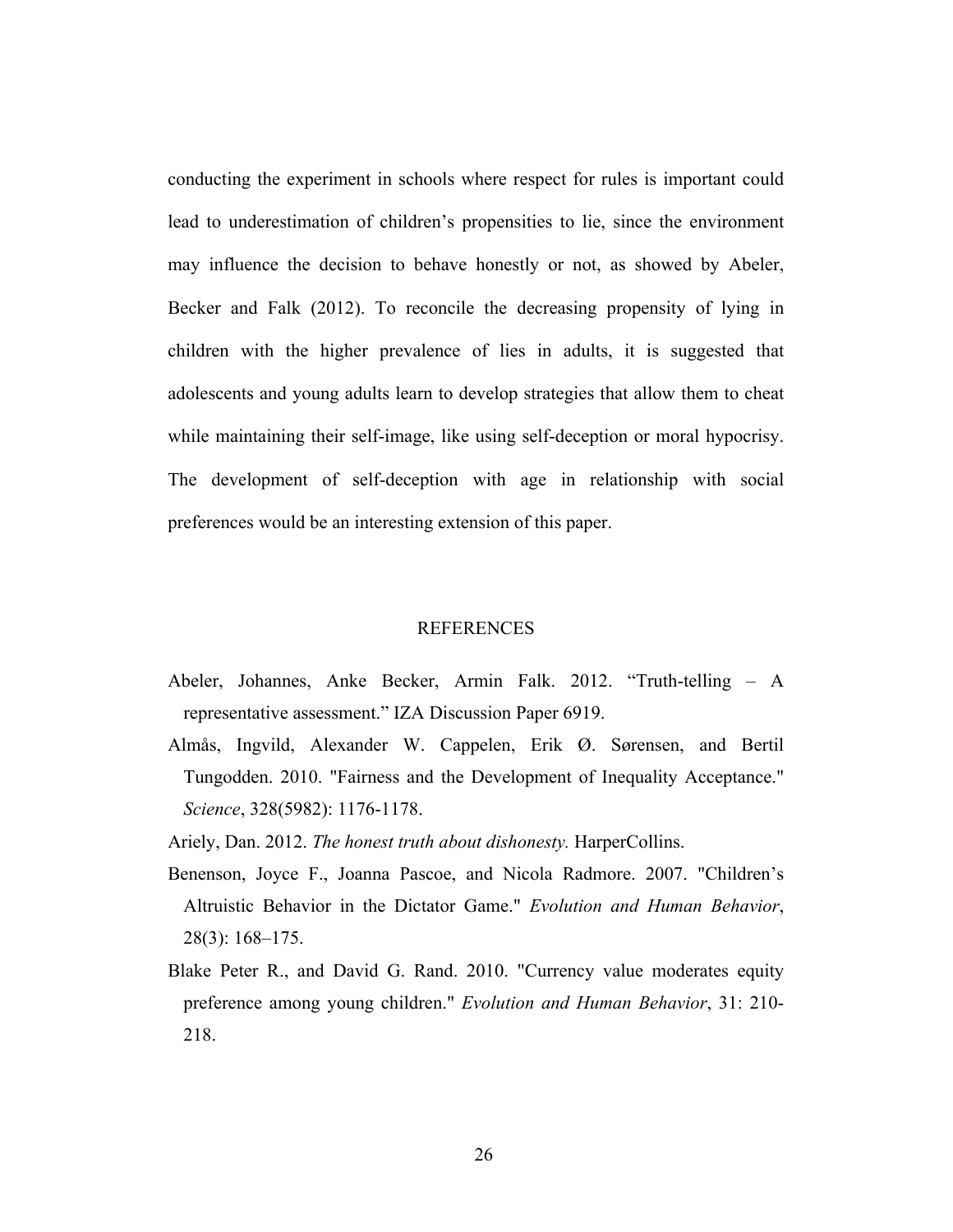- Bricolo, Francesco, Douglas A. Gentile, Rachel L. Smelser and Giovanni Serpelloni. 2007. "Use of the Computer and Internet among Italian families: First national study." *Cyberpsychology & Behavior*, 10(6): 789-798.
- Broomfield, K. A., E. J. Robinson, and W. P Robinson. 2002. "Children's understanding about white lies." *British Journal of Developmental Psychology*,  $20(1)$ : 47–65.
- Bucciol, Alessandro, and Marco Piovesan. 2011. "Luck or cheating? A field experiment on honesty with children." *Journal of Economic Psychology*, 32(1): 73-78.
- Bussey, Kay. 1999. "Children's categorization and evaluation of different types of lies and truths." *Child Development*, 70(6): 1338–1347.
- Bussey, Kay. 1992. "Lying and truthfulness: Children's definitions, standards, and evaluative reactions." *Child Development*, 63(1): Child Development.
- Chandler, Michael, Anna S. Fritz, and Suzanne Hala. 1989. "Small-scale deceit: Deception as a marker of two-, three-, and four-year-olds' early theories of mind." *Child Development*, 60(6): 1263-1277.
- Charness, Gary, and Martin Dufwenberg. 2006. "Promises and Partnership." *Econometrica*, 74(6): 1579-1601.
- Childs, Jason. 2012. "Gender differences in lying." *Economics Letters*, 114(2): 147–149.
- Dawes, Christopher T., James H. Fowler, Tim Johnson, Richard McElreath, and Oleg Smirnov. 2007. "Egalitarian motives in humans." *Nature*, 446(7137): 794- 796.
- Dreber, Anna, and Magnus Johannesson. 2008. "Gender differences in deception." 99: 197-199.
- Dreber, Anna, Emma von Essen, and Eva Ranehill. 2011. "Outrunning the gender gap—boys and girls compete equally." *Experimental Economics* 14(4): 567- 582.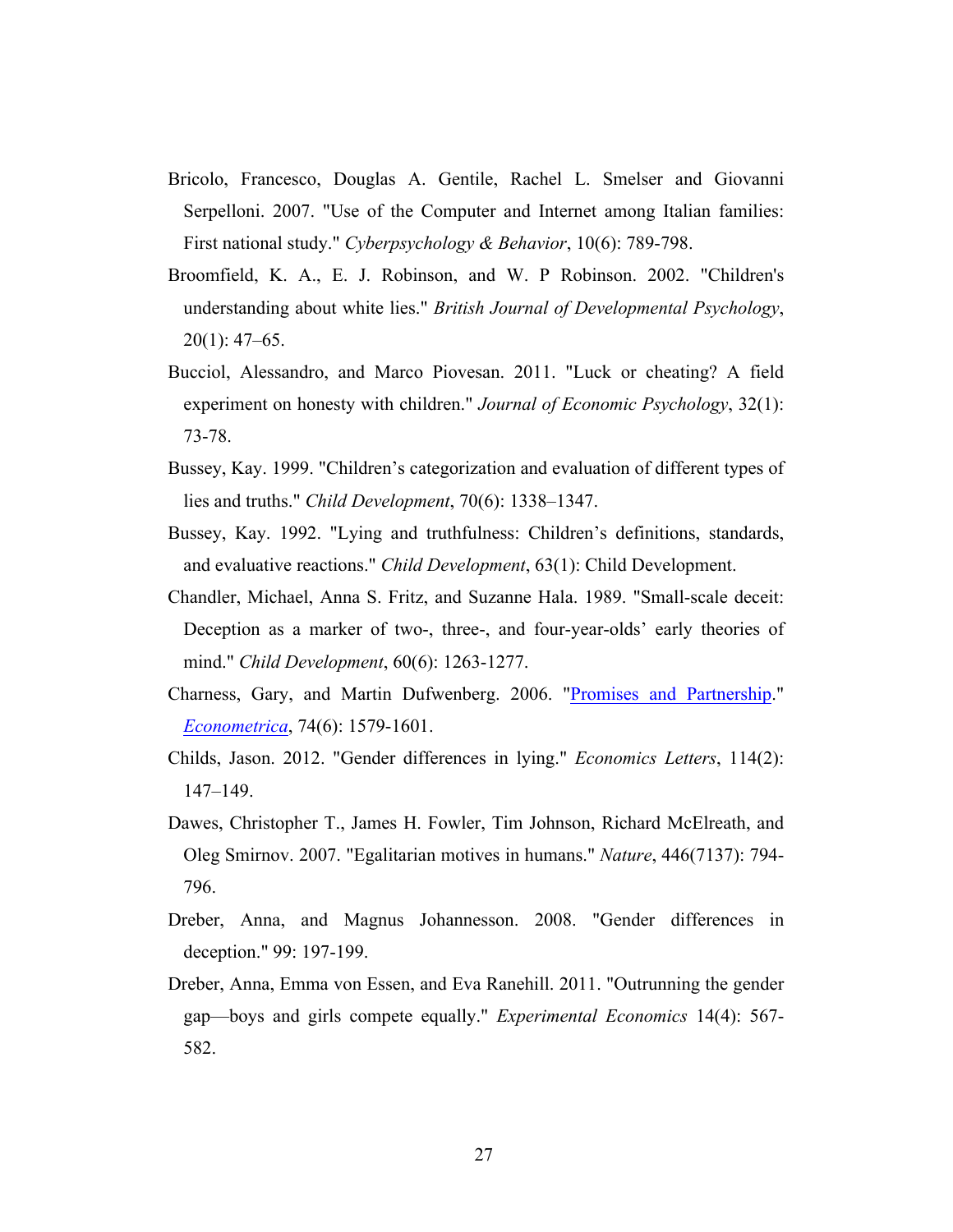- Erat, Sanjiv, and Uri Gneezy. 2012. "White Lies." *Management Science*, 58(4): 723-733.
- Fehr, Ernst, Helen Bernhard, and Bettina Rockenbach. 2008. "Egalitarianism in young children." *Nature*, 454(7208): 1079 - 1083.
- Fehr, Ernst, and Urs Fischbacher. 2002. "Why social preferences matter the impact of non-selfish motives on competition, cooperation and incentives." *The Economic Journal*, 112(478): C1-C33.
- Fehr, Ernst, and Urs Fischbacher. 2003. "The nature of human altruism." *Nature*, 425(6960): 785-791.
- Fehr, Ernst, Daniela Glätzle-Rützler, and Matthias Sutter. 2013. "The Development of Egalitarianism, Altruism, Spite and Parochialism in Childhood and Adolescence." *European Economic Review*, 64: 369-383.
- Fischbacher, Urs. 2007. "z-Tree: Zurich Toolbox for Ready-made Economic Experiments." *Experimental Economics*, 10(2): 171-178.
- Fischbacher, Urs, and Franziska Föllmi-Heusi. 2013. "Lies in disguise An experimental study on cheating." *Journal of the European Economic Association*, 11(3): 1542-4774.
- Gibson, Rajna, Carmen Tanner, and Alexander F. Wagner. 2013. "Preferences for truthfulness: Heterogeneity among and within individuals." *American Economic Review*, 103(1): 532-548.
- Gneezy, Uri. 2005. "Deception: The Role of Consequences." *American Economic Review*, 95(1): 384-394.
- Gneezy, Uri, and Aldo Rustichini. 2004. "Gender and Competition at a Young Age." *American Economic Review* 94(2): 377-381.
- Harbaugh, William T. and Kate Krause. 2000. "Children's altruism in public good and dictator experiments." *Economic Inquiry* 38(1): 95-109.
- Harbaugh, William T., Kate Krause, and Lise Vesterlund. 2002. "Risk Attitudes of Children and Adults: Choices Over Small and Large Probability Gains and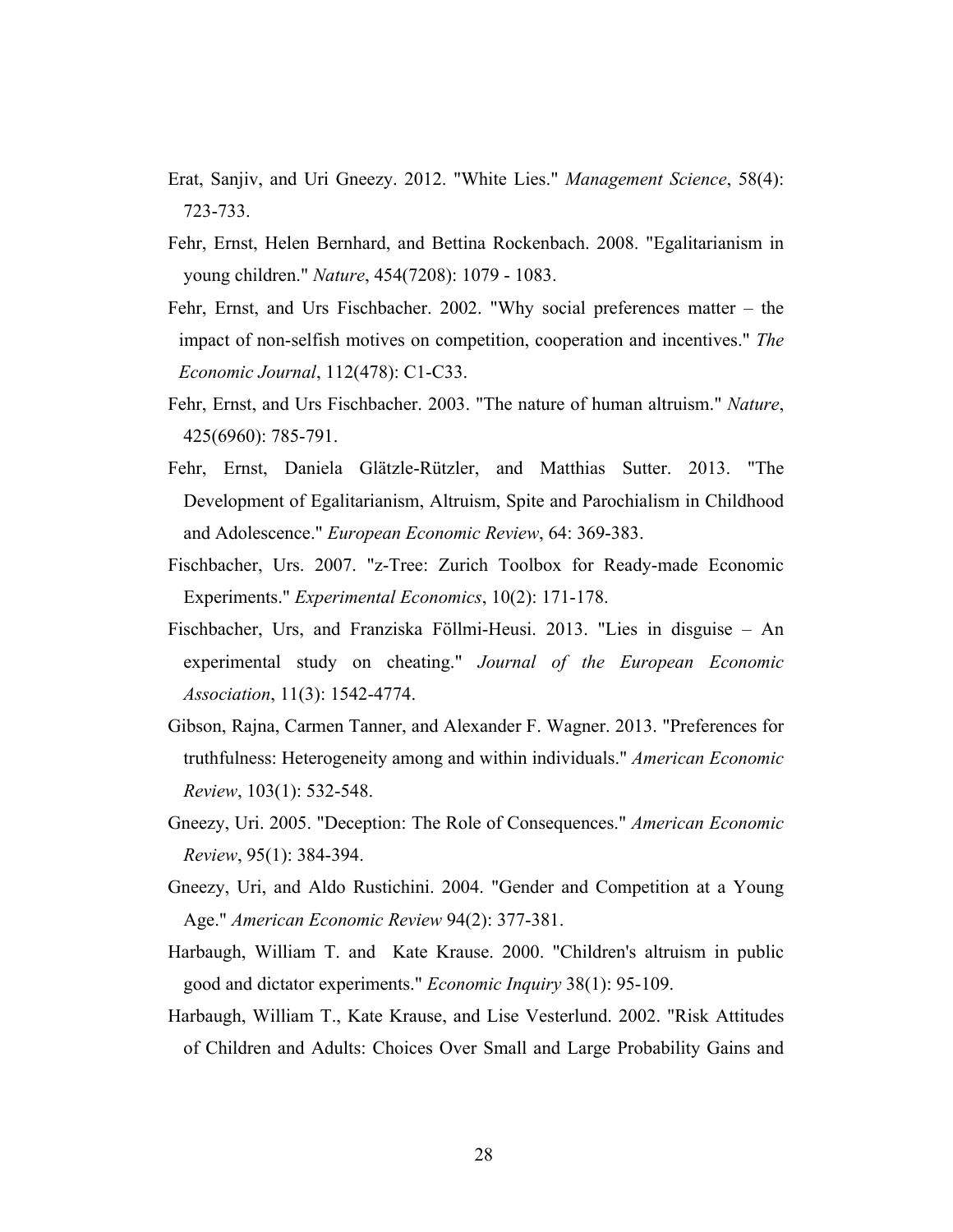Losses." *Experimental Economics* 5(1): 53-84.

- Harbaugh, William, Kate Krause, Steve Liday, and Lise Verserlund. 2003. "Trust in children." In *Trust, Reciprocity and Gains from Association: Interdisciplinary Lessons from Experimental Research*, by Elinore Ostrom and James Walker. New York City: Russell Sage Foundation.
- Henrich, Joseph. 2001. "In Search of Homo Economicus: Behavioral Experiments in 15 Small-Scale Societies." *American Economic Review*, 91(2): 73-78.
- Heussner, Ki Mae. 2010. "Biking, Swimming? Nah. Survey Says Kids Master Tech First." *abcNEWS*, January, 20. http://abcnews.go.com/Technology/bikingswimming-gaming-survey-kids-master-tech-skills/story?id=12657216
- Hilbig, Benjamin E., and Ingo Zettler. 2009. "Pillars of cooperation: Honesty– Humility, social value orientations, and economic behavior." *Journal of Research in Personality*, 43(3): 516-519.
- Hurkens, Sjaak, and Navin Kartik. 2009. "Would I lie to you? On social preferences and lying aversion." *Experimental Economics*, 12(2): 180-192.
- Kant, Immanuel. 1998. *Groundwork of the metaphysics of morals.* Translated by Mary J. Gregor. Cambridge: Cambridge University Press.
- Lewis, Michael, Catherine Stanger, and Margaret W. Sullivan. 1989. "Deception in 3-Year-Olds." *Developmental Psychology*, 25(3): 439-443.
- López-Pérez, Raúl, and Eli Spiegelman. 2013. "Why do people tell the truth? Experimental evidence for pure lie aversion." *Experimental Economics*, 16(3): 233-247.
- Lundquist, Tobias, Tore Ellingsen, Erik Gribbe, and Magnus Johannesson. 2009. "The Aversion to Lying." *Journal of Economic Behavior & Organization*, 70(1- 2): 81-92.
- Martinsson, Peter, Katarina Nordblom, Daniela Rützler, and Matthias Sutter. 2011. "Social preferences during childhood and the role of gender and age. An experiment in Austria and Sweden." *Economics Letters*, 110(3): 248–251.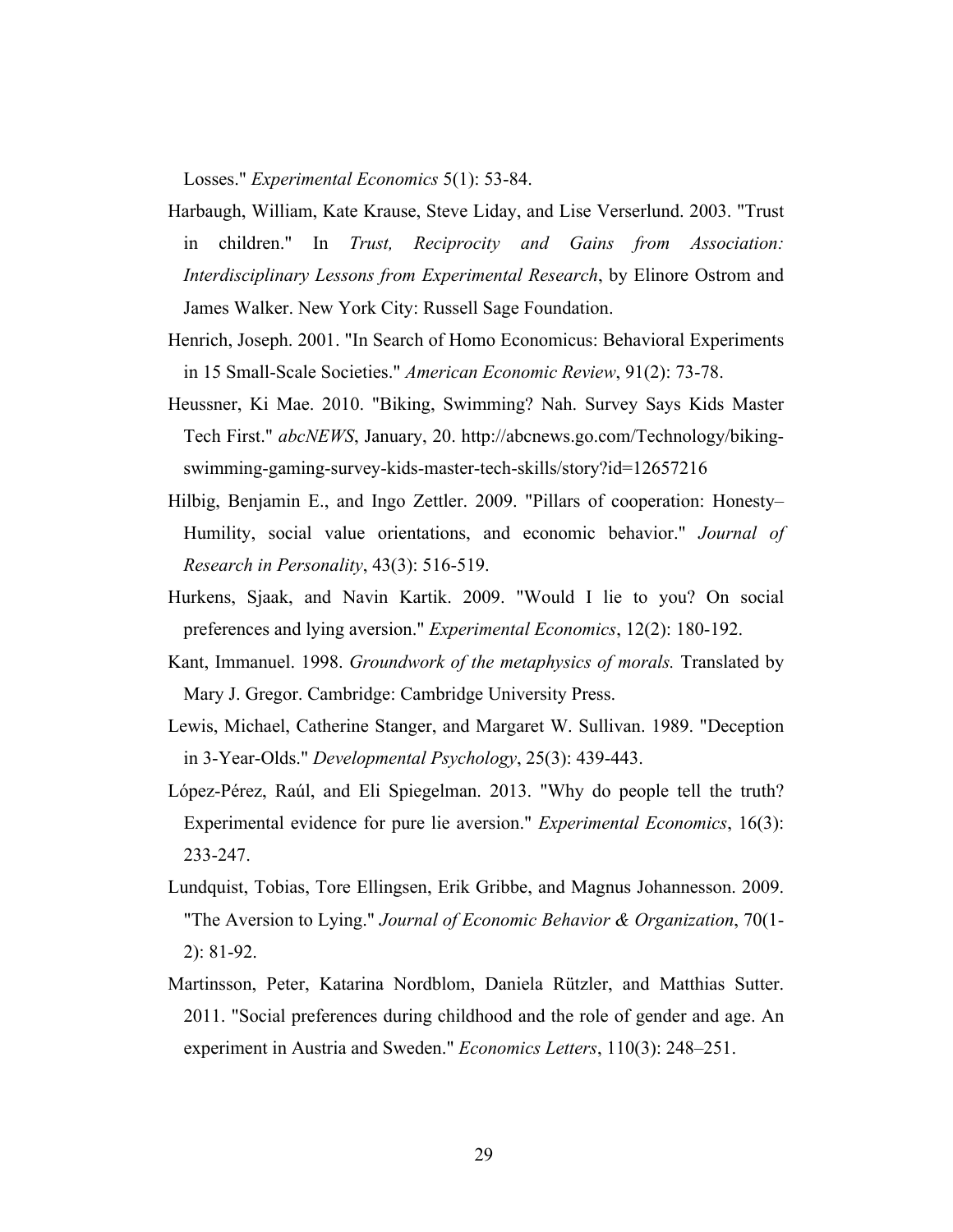- Mazar, Nina, On Amir, and Dan Ariely. 2008. "The Dishonesty of Honest People: A Theory of Self-Concept Maintenance." *Journal of Marketing Research*, 46(6): 633-644.
- Nyberg, Sten. 1997. "The honest society: Stability and policy considerations." *Journal of Public Economics*, 64(1): 83-99.
- Ostrom, Elina. 1990. *Governing the commons: the evolution of institutions for collective action.* Cambridge: Cambridge University Press.
- Piaget, Jean. 1965. *The moral judgment of the child.* New York: The Free Press.
- Pruckner, Gerald J., and Rupert Sausgruber. 2013. "Honesty on the Streets: A Field Study on Newspaper Purchasing. " *Journal of the European Economic Association*, 11(3): 661-679.
- Shalvi Shaul, Jason Dana, Michel J.J. Handgraaf, and Carsten K.W. De Dreu. 2011. "Justified ethicality: Observing desired counterfactuals modifies ethical perceptions and behavior." *Organizational Behavior and Human Decision Processes*, 115:180-191
- Sutter, Matthias, and Daniela Rützler. 2010. "Gender differences in competition emerge early in life." *Journal of Labor Economics,* 8(1): 123-144.
- Sutter, Matthias, and Martin G. Kocher. 2007. "Trust and trustworthiness across different age groups." *Games and Economic Behavior*, 59(2): 364–382.
- Sutter, Matthias, Martin G. Kocher, Daniela Glätzle-Rüetzler, and Stefan T. Trautmann. 2013. "Impatience and Uncertainty: Experimental Decisions Predict Adolescents' Field Behavior." *American Economic Review* 103(1): 510-531.
- Talwar, Victoria, and Angela Crossman. 2011. "From little white lies to filthy liars: The evolution of honesty and deception in young children." *Advances in Child Development and Behavior*, 40: 139-179.
- Talwar, Victoria, and Kang Lee. 2008. "Social and Cognitive Correlates of Children's Lying Behavior." *Child Development*, 79(4): 866-81.

Talwar, Victoria, and Kang Lee. 2002. "Emergence of white lie-telling in children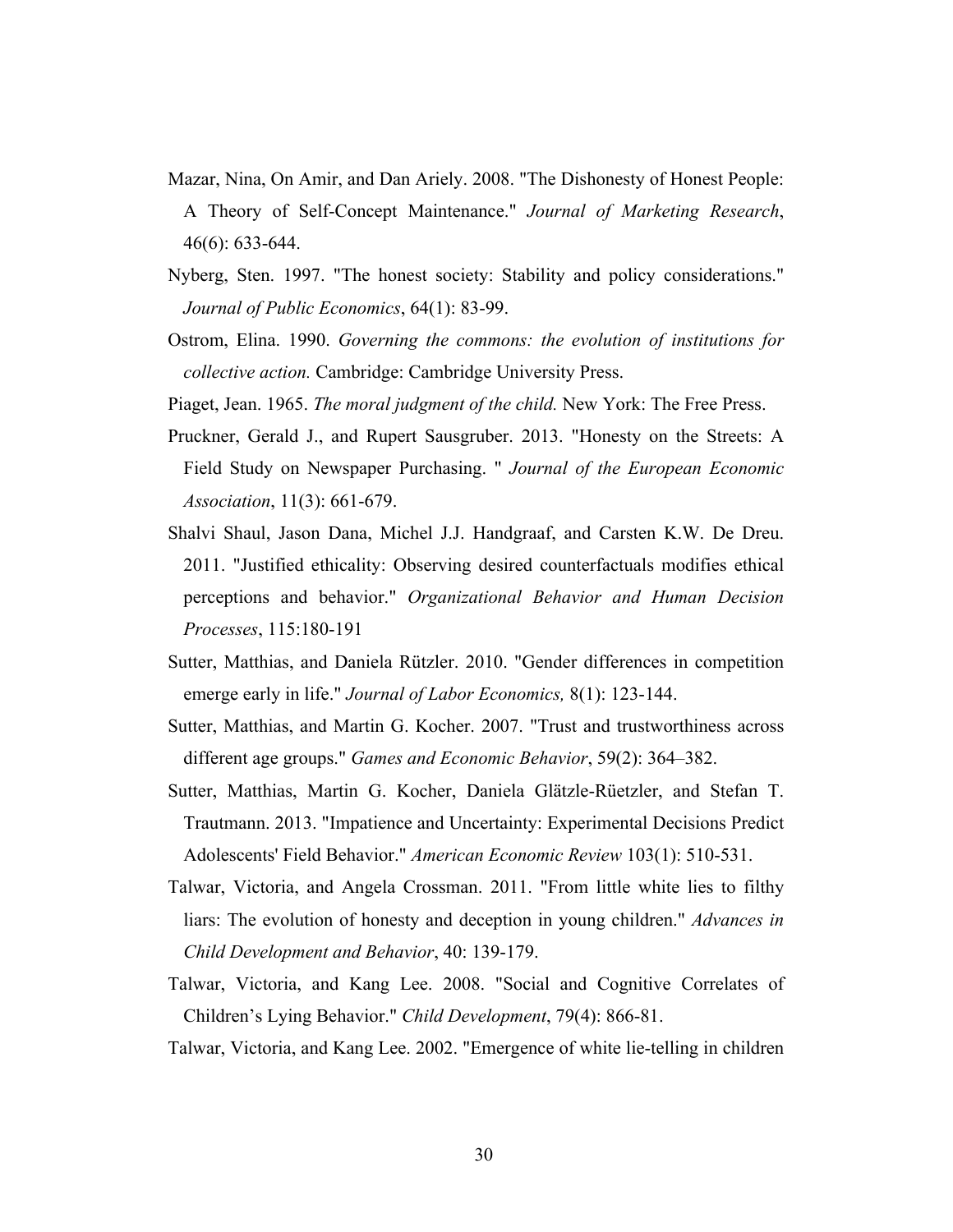between 3 and 7 years of age." *Merrill-Palmer Quarterly*, 48(2): 160-181.

- Talwar, Victoria, Heidi M. Gordon, and Kang Lee. 2007. "Lying in the elementary school: Verbal deception and its relation to second-order belief understanding." *Developmental Psychology*, 43(3): 804-810.
- Talwar, Victoria, Susan M. Murphy, and Kang Lee. 2007. "White lie-telling in children for politeness purposes." *International Journal of Behavioral Development*, 31(1): 1-11.
- Tricomi, Elizabeth, Antonio Rangel, Colin F. Camerer, and John P. O'Doherty. 2010. "Neural evidence for inequality-averse social preferences." *Nature*, 463(7284): 1089-1091.
- Xu, Fen, Xuehua Bao, Genyue Fu, Victoria Talwar, and Kung Lee. 2010. "Lying and truth-telling in children: from concept to action." *Child Development*, 81(2): 581–596.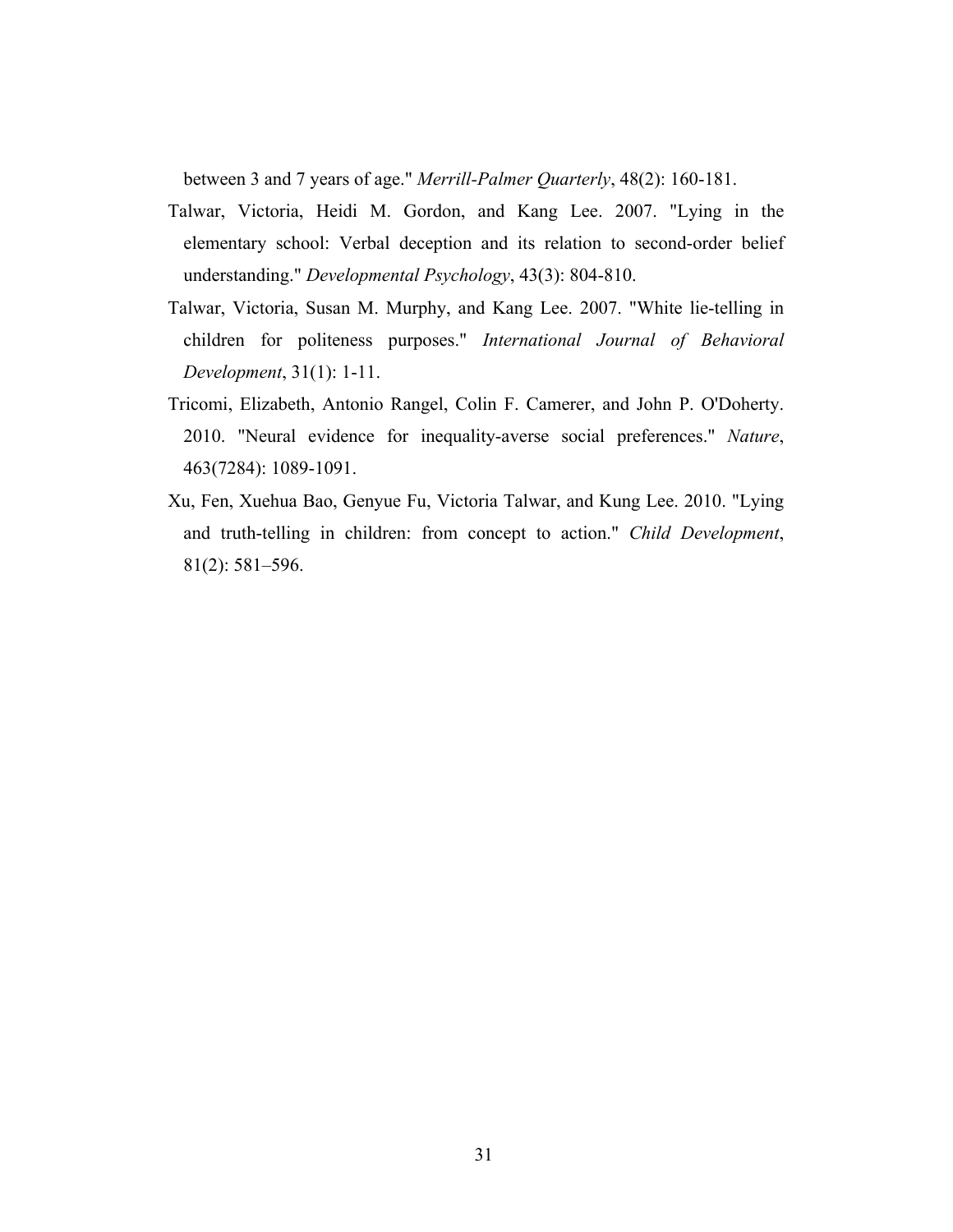#### FIGURES AND TABLES



FIGURE 1. SCREENSHOT AND REPORTING SHEET IN STAGE 2

*Note:* The figure on top displays an example of the screenshot used in the second stage of the experiment. The figure at the bottom represents the reporting sheet that children had to fill out after making a shape appear on their computer screen.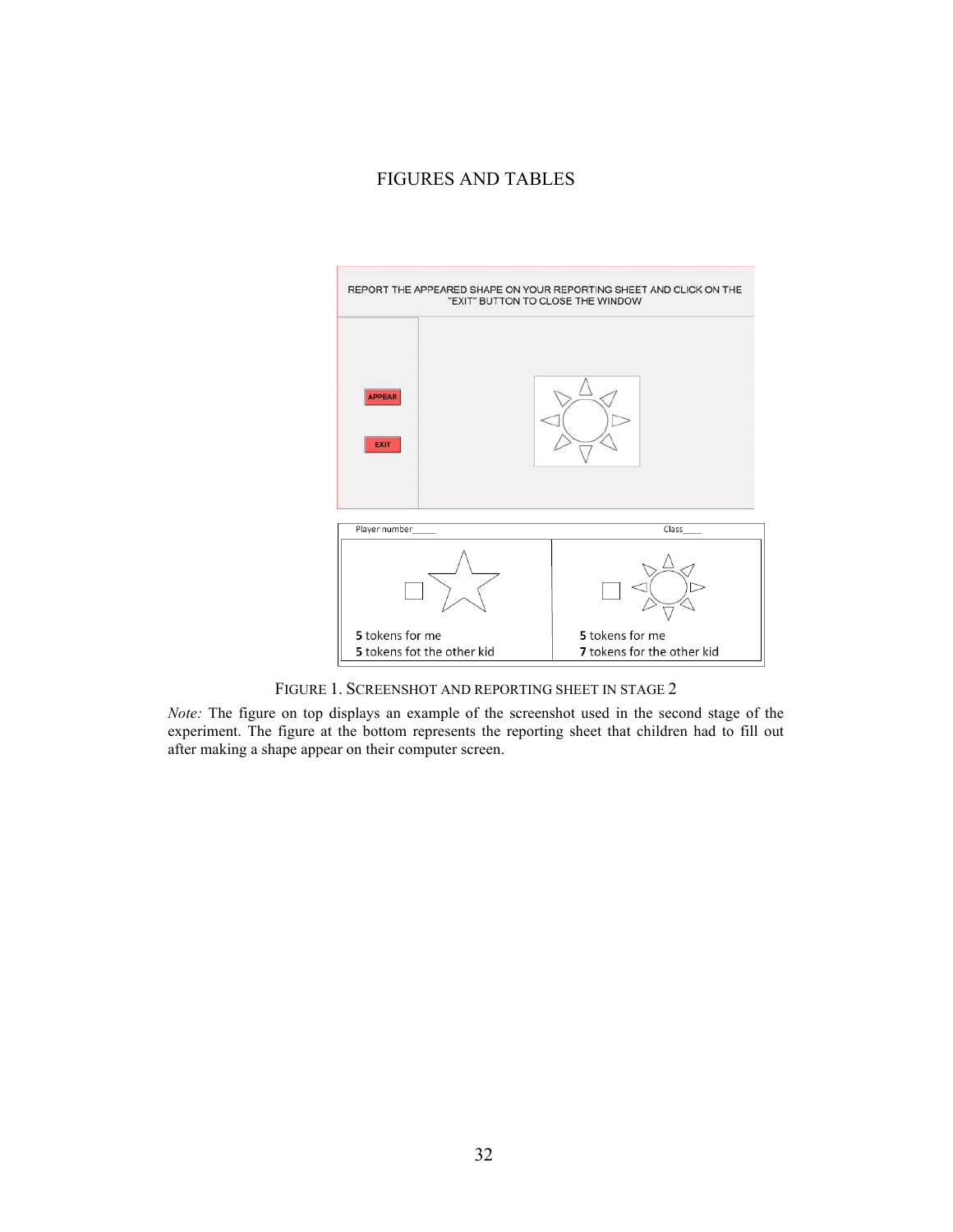

FIGURE 2. FREQUENCY OF EGALITARIAN CHOICES ACROSS AGE GROUPS

*Notes:* In the Selfishness treatment, the frequency of egalitarian choices increases with age. In the Efficiency treatment, where the alternative option allows children to augment other's payoff at no cost, the 11-14 year olds are more prone to renounce to share points equally. In the Altruism treatment, most children choose the egalitarian allocation independently of age groups. Error bars illustrate standard errors (SEM).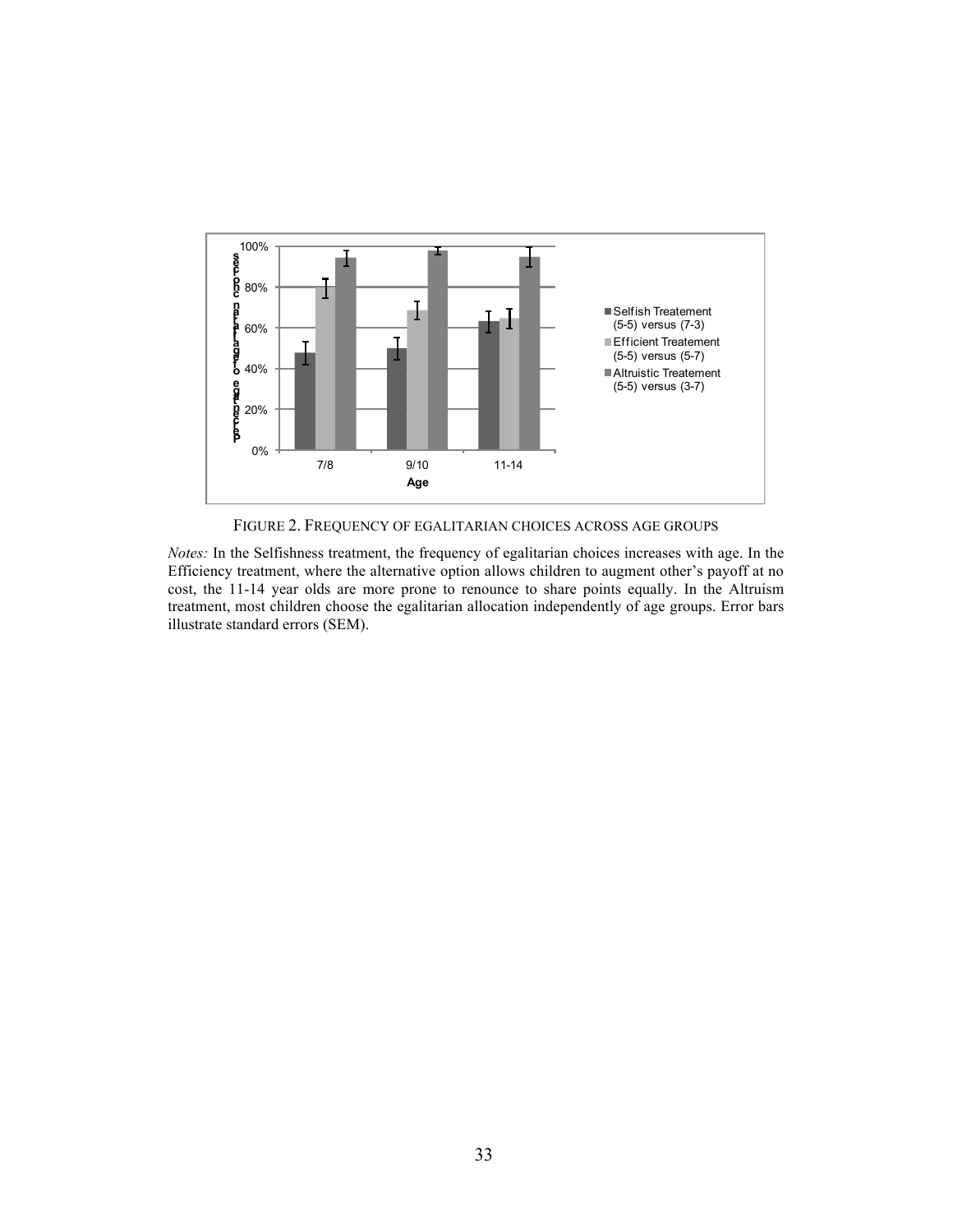

FIGURE 3. GENDER DIFFERENCES IN EGALITARIAN CHOICES

*Notes:* The solid lines represent the percentages of egalitarian choices of females; the dashed lines represent the corresponding percentages for males. In the Selfishness treatment (A) the choice is between  $(5,5)$  and  $(7,3)$  whereas in the Efficiency treatment  $(B)$  the choice is between  $(5,5)$  and (5,7). (A) shows that boys become less selfish as they age; girls are more likely to share equally at all ages but the gap reduces at older ages. (B) shows that both males and females develop a concern for efficiency as they age; the gender gap is small but persistent.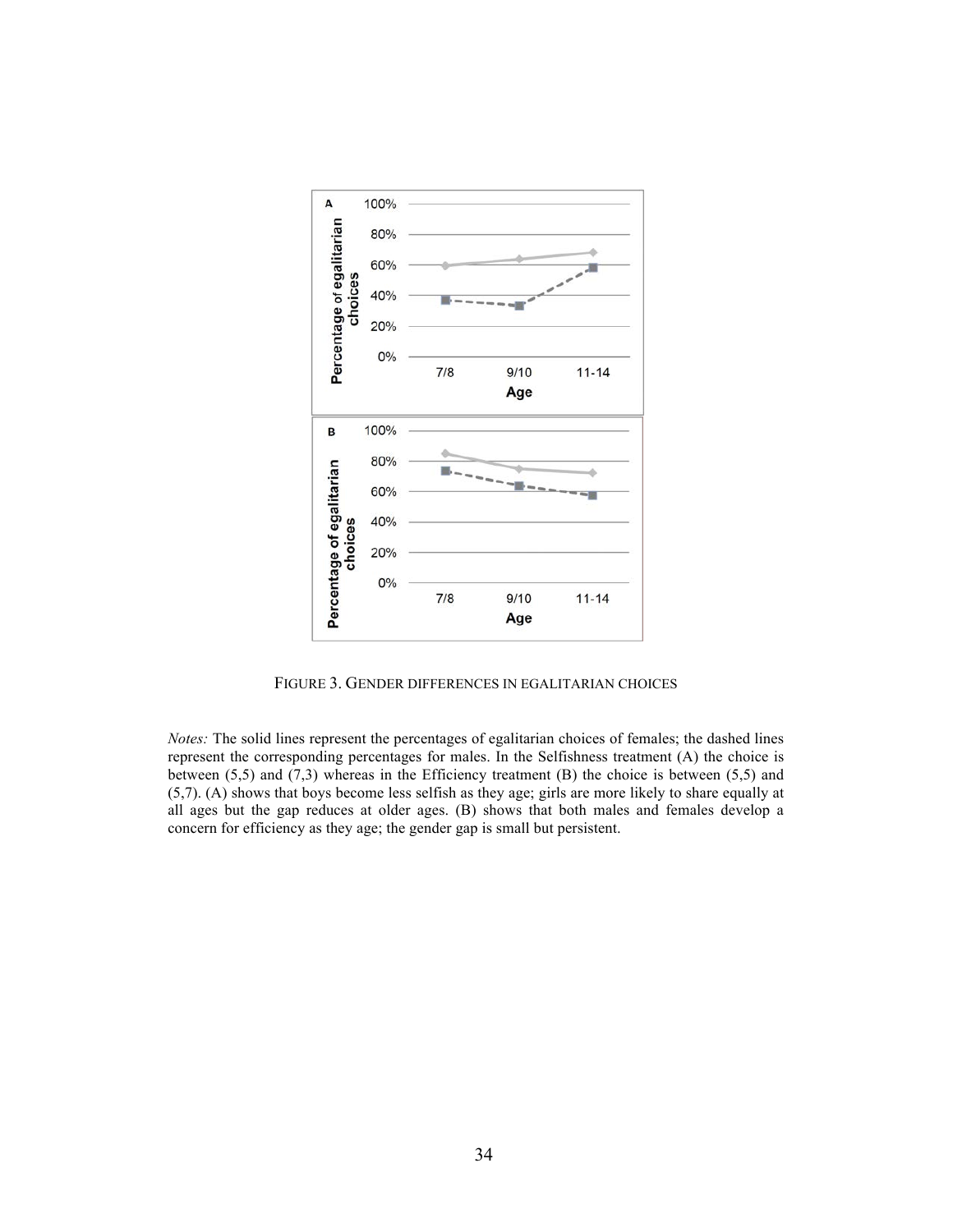

FIGURE 4. FREQUENCY OF LIES ACROSS AGE GROUPS

*Notes:* The figure shows that the evolution of deceit with respect to age groups is hump-shaped. The 9-10 year old children are more likely to lie than older children. Error bars illustrate standard errors (SEM).





*Notes:* Black lies decrease the other's payoff while increasing or holding the liar's payoff constant. White lies increase the other's payoff while reducing or holding the liar's payoff constant. When children have to lie to get their preferred allocation option, they are more likely to tell black lies than white lies. This behavior remains constant across all age groups. Error bars illustrate standard errors (SEM).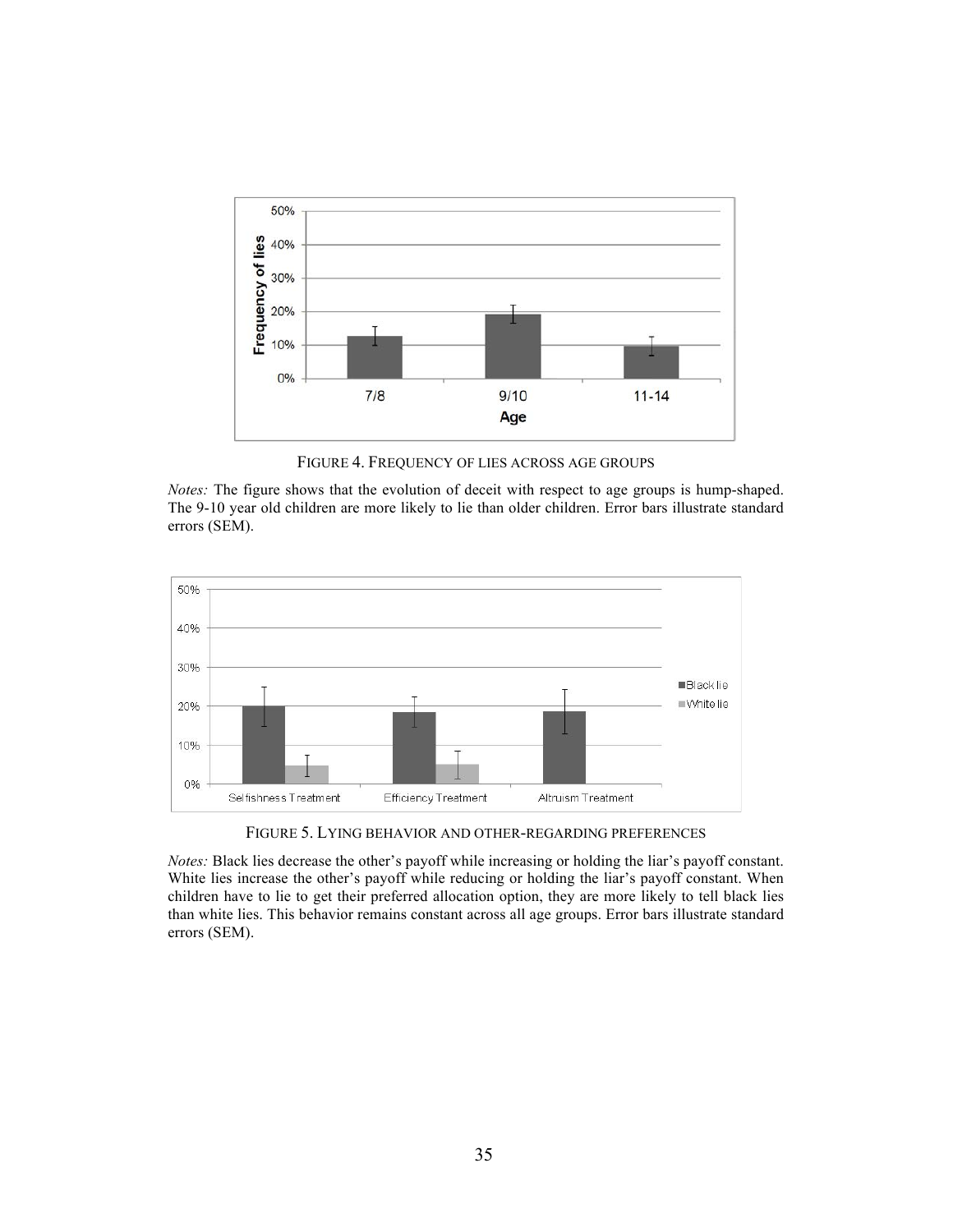

FIGURE 6. LYING GENDER DIFFERENCES IN BLACK LIES

*Notes:* This figure displays the percentage of children by gender and age group who tell a lie that decreases the other's payoff, among those who did not observe their preferred allocation option in the second part of the experiment. The dashed line is for males; the solid line is for females. Males are more likely to lie than females, but this difference disappears for older children.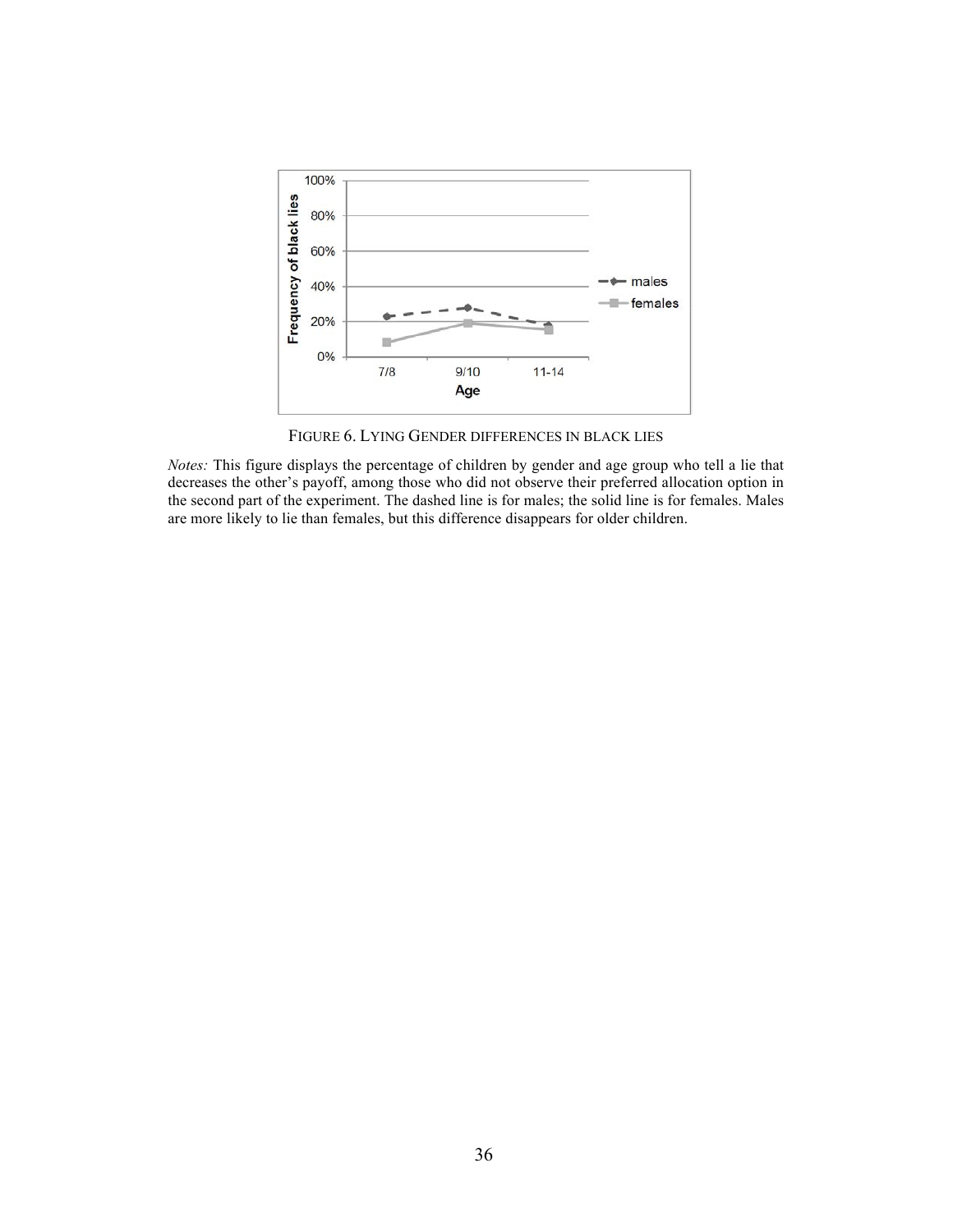|                            | $\left(1\right)$ | (2)         | (3)         | (4)         |
|----------------------------|------------------|-------------|-------------|-------------|
| Selfishness treatment (ST) | $-0.167$ ***     | $-0.017$    | $-0.205***$ | $-0.052$    |
|                            | (0.042)          | (0.072)     | (0.058)     | (0.083)     |
| 7-8 year olds              |                  | $0.162**$   |             | $0.159**$   |
|                            |                  | (0.072)     |             | (0.072)     |
| 9-10 year olds             |                  | 0.050       |             | 0.058       |
|                            |                  | (0.068)     |             | (0.068)     |
| 7-8 year olds * ST         |                  | $-0.324***$ |             | $-0.323***$ |
|                            |                  | (0.108)     |             | (0.109)     |
| 9-10 year olds $*ST$       |                  | $-0.183*$   |             | $-0.204*$   |
|                            |                  | (0.104)     |             | (0.105)     |
| Female                     |                  |             | $0.135**$   | $0.132**$   |
|                            |                  |             | (0.060)     | (0.060)     |
| Female * ST                |                  |             | 0.069       | 0.069       |
|                            |                  |             | (0.083)     | (0.083)     |
| # observations             | 525              | 525         | 525         | 525         |
| Log likelihood             | $-338.485$       | $-333.827$  | $-330.563$  | $-325.879$  |
| Pseudo $R^2$               | 0.023            | 0.036       | 0.046       | 0.059       |
| Likelihood-ratio test      | 15.7             | 25          | 31.6        | 40.9        |
| $(\chi^2, p-value)$        | (<0.01)          | (<0.01)     | (<0.01)     | (<0.01)     |
| Wald test statistic        | 15.6             | 9.2         | 15.7        | 15.7        |
| $(\chi^2, p-value)$        | (<0.01)          | (<0.05)     | (<0.01)     | (<0.01)     |

TABLE 1— OTHER-REGARDING PREFERENCES AND CHILDREN'S AGE AND GENDER

*Notes:* This Table presents the marginal effects in Probit regressions. The dependent variable is the EGALITARIAN CHOICE. Standard errors appear in parentheses. \*\*\* indicate significance at the 1 percent level; \*\* significant at the 5 percent level; \* significant at the 10 percent level.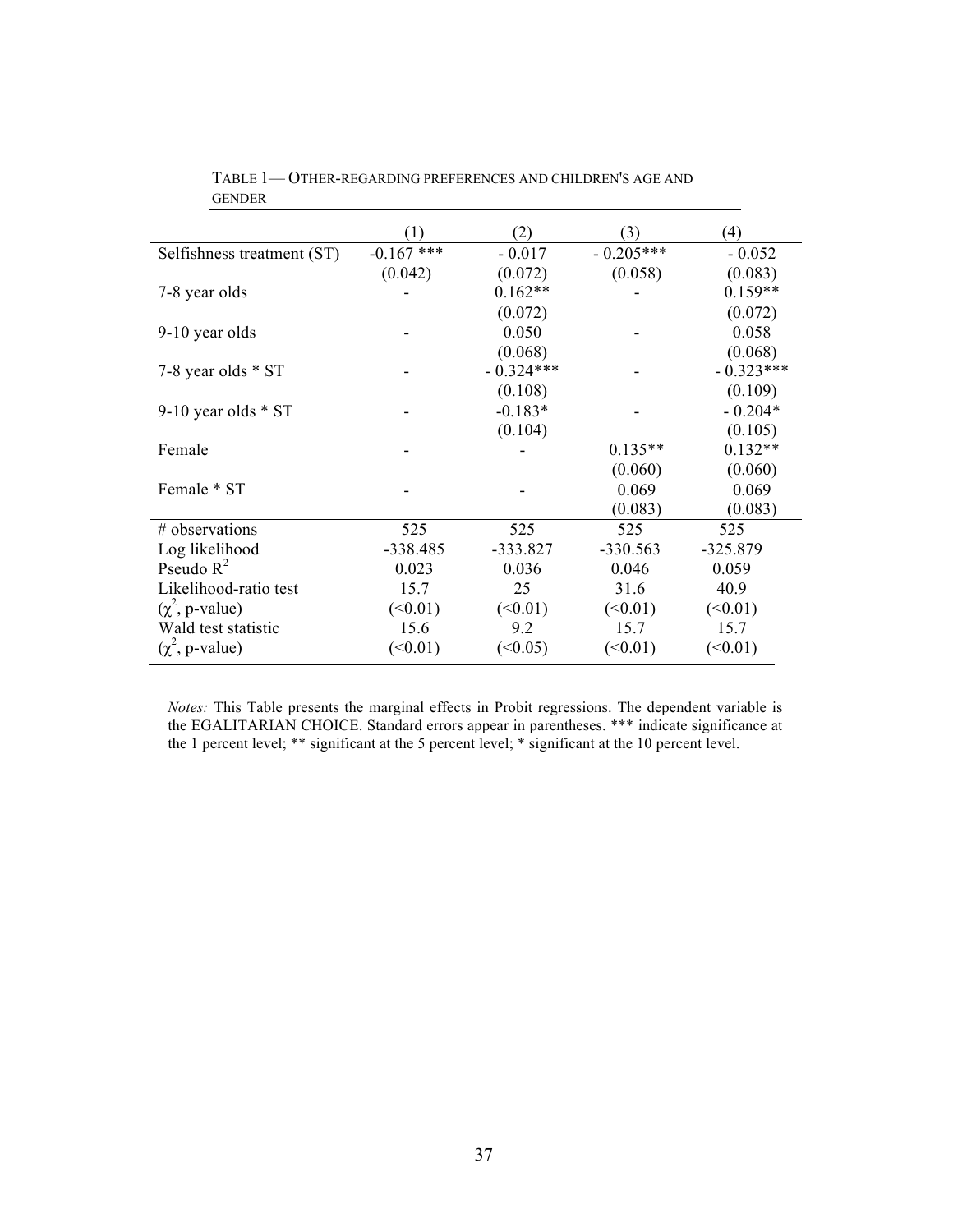|                            | (1)        | (2)         | (3)         | (4)         | (5)        |
|----------------------------|------------|-------------|-------------|-------------|------------|
| Other-regarding            |            | $-0.137***$ | $-0.179***$ | $-0.152***$ |            |
| preferences                | $0.143***$ | (0.034)     | (0.045)     | (0.042)     | $0.148***$ |
| 7-8 year olds              | (0.034)    | 0.026       | 0.024       | 0.073       | (0.041)    |
|                            |            | (0.05)      | (0.053)     | (0.059)     | $0.137*$   |
| 9-10 year olds             |            | $0.082*$    | $0.084*$    | $0.122**$   | (0.077)    |
|                            |            | (0.051)     | (0.051)     | (0.055)     | $0.159**$  |
| Female                     |            |             | $-0.070*$   | $-0.068*$   | (0.068)    |
|                            |            |             | (0.041)     | (0.038)     | $-0.063*$  |
| Female * Other-            |            |             | 0.156       | 0.122       | (0.037)    |
| regarding pref.            |            |             | (0.143)     | (0.141)     | 0.113      |
| Justification              |            |             |             | $0.565***$  | (0.140)    |
|                            |            |             |             | (0.097)     | $0.767***$ |
| Justification *            |            |             |             |             | (0.130)    |
| 7-8 year olds              |            |             |             |             | $-0.094**$ |
| Justification *            |            |             |             |             | (0.020)    |
| 9-10 year olds             |            |             |             |             | $-0.065$   |
|                            |            |             |             |             | (0.049)    |
| # observations             | 319        | 319         | 319         | 319         | 319        |
| Log likelihood             | $-124.808$ | $-123.177$  | $-121.486$  | $-99.390$   | $-97.331$  |
| Pseudo $R^2$               | 0.051      | 0.064       | 0.076       | 0.24        | 0.26       |
| Likelihood-ratio           | 13.6       | 16.8        | 20.2        | 64.6        | 68.5       |
| $(\chi^2, p\text{-value})$ | (<0.01)    | (<0.01)     | (<0.01)     | (<0.01)     | (<0.01)    |
| Wald test                  | 11.6       | 3.24        | 3.35        | 40.7        | 3.99       |
| $(\chi^2, p\text{-value})$ | (<0.01)    | (0.019)     | (0.019)     | (<0.01)     | (0.13)     |

TABLE 2—CHILDREN'S LYING BEHAVIOR

*Notes:* This Table presents the marginal effects in Probit regressions. The dependent variable is THE DECISION TO LIE. Standard errors appear in parentheses. \*\*\* indicate significance at the 1 percent level; \*\* significant at the 5 percent level; \* significant at the 10 percent level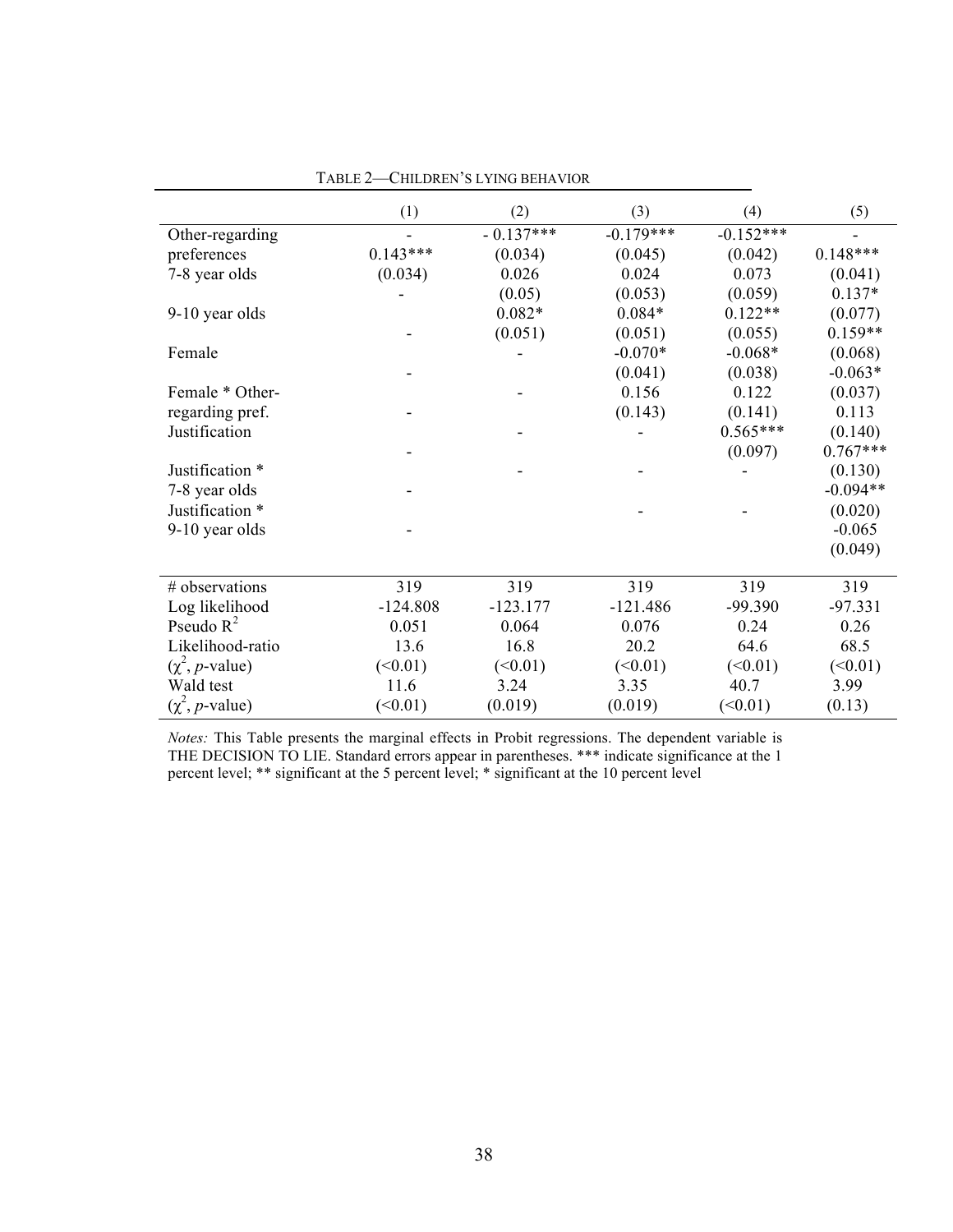#### **Appendix - Experimental instructions** *(translated from Italian)*

#### **1. Introduction**

Hi everybody! How are you? (*children answer*) My name is Valeria, this is Daniela and this is Giulia*.* First of all, thanks a lot for letting us come to your school today. It is really nice to be here. Today we are going to play a simple game! Only children whose parents have signed the consent form will participate in the game. If your parents have not signed the consent form, please stay quiet. You are free to not participate in the game if you do not want to, just raise your hand and wait.

#### **2. Identification**

First of all, you will randomly pick a tag with a random number on it, because it is too difficult for us to remember all your names! Please, attach your number to your shirt. You are not allowed to change your number with others. Please keep this number with you until the end of the game.

#### *Each child picks a number from a bag.*

Are you ready? If you do not understand something of this explanation, do not worry: before playing the game I will individually explain to each participant the rules of the game one more time. I will then privately answer all your questions.

#### **3. Explanations of the rules to the class**

Let's start by explaining the rules of the game. Please pay attention and be quiet! In this game you will have the possibility to earn some tokens that you can exchange at the end of the experiment for pencils, shokkhy-bandz, etc.

#### *An assistant shows the 'prizes' to children (see Figure S5).*

As you can see, there are enough pencils, shokky-bandz, etc. for everybody. Obviously, the more tokens you have, the more things you can get.

This game consists of two parts and you will get the tokens you have earned in just one of these two parts: this part will be randomly selected at the very end of the game. Which part to consider in order to give you the tokens DOES NOT DEPEND on the choices you will take, it is completely random.

Now, I am going to explain you the first part of the game: please pay attention and be quiet. If you have any questions I will answer them privately and individually before playing the game.

This game is played in pairs. You are going to be randomly paired with one of your classmates. You will never know which child is your partner in this game.

Remember that you cannot choose your partner, s/he will be chosen at random.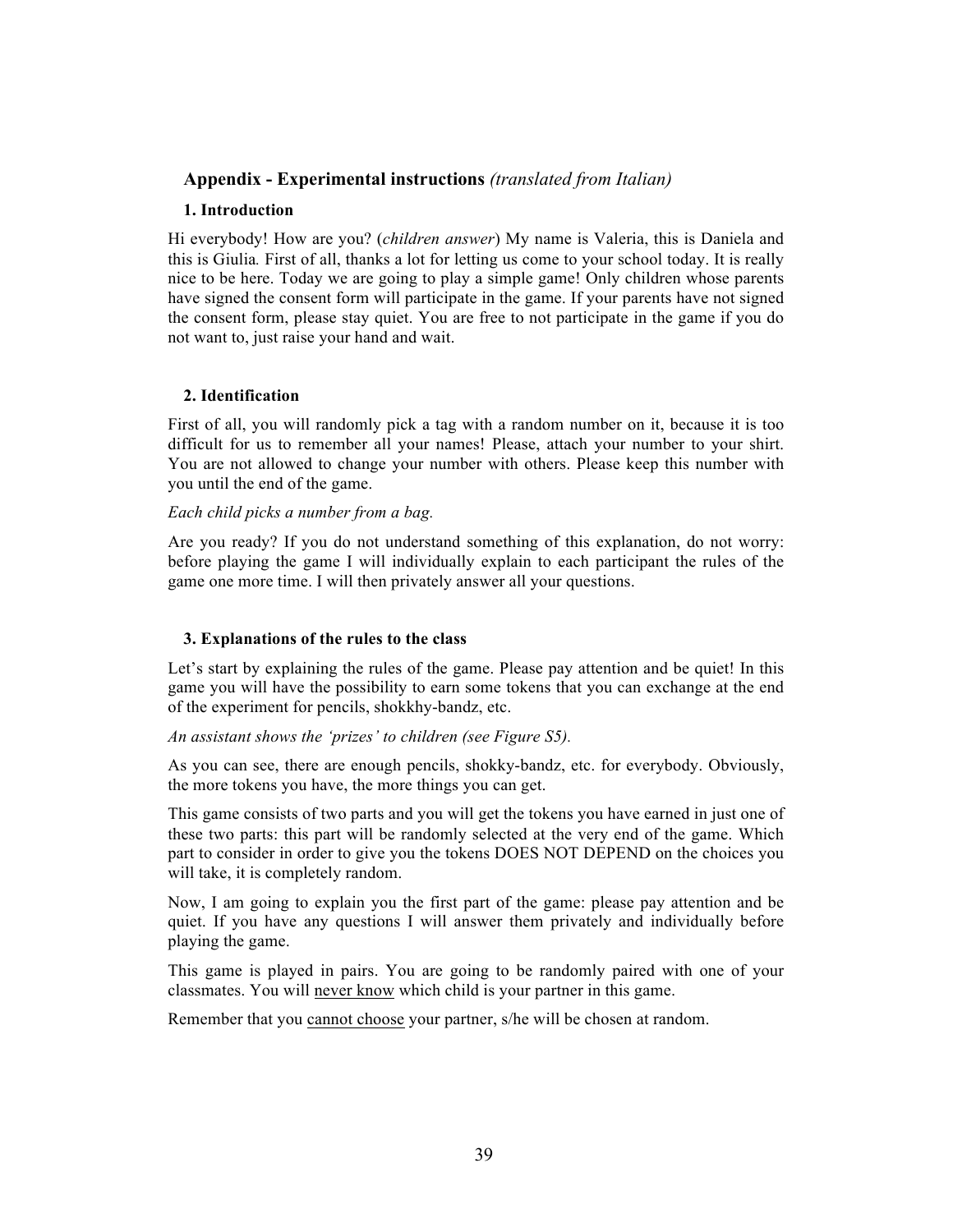You will play this game one by one, using a computer. Do not worry, this game is really simple, and if you have any doubts, I will answer all your questions before you play it!

In the first part of the game, you have to make a decision: you have to decide how to divide 10 tokens between yourself and your partner. You will take this decision alone,



*An assistant shows the following poster showing the screenshot for the first part of the game* As you can see, there are two possible ways to allocate the tokens between you and the other kid: the option on the left-hand side and the option on the right-hand side. The option on the left-hand side will give to you and to the other kid the same amount of tokens, that is 5, whereas the right-hand side option will give 5/7/3 tokens to you and 7/3 tokens to the other kid. You have to tick the option you prefer by clicking on it. After you have ticked your preferred option, you have to click on the "done" button and wait. Remember that there are no correct or incorrect choices, just choose the option that you prefer.

You will take this decision alone. The other children, the teacher, your friends and your parents will never know what was your choice. Remember that your choice is private, so you are not allowed to speak about it until the very end of the game.

The explanation of the first part of the game is finished…as you have seen, it is a very simple game!

If you have not understood what you have to do, do not worry, before playing the game I am going to individually explain to you the rules of the first part of the game and I will answer all your questions.

Let's start with the second part of the game! Are you ready? **Please remember that you are going to get only the tokens you have earned in only one of the two parts of the game: this part will be randomly selected!**

After you have clicked on your preferred allocation choice and on the "done" button in the first part of the game, the second part of the game begins. In the second part of the game you will firstly see this screen.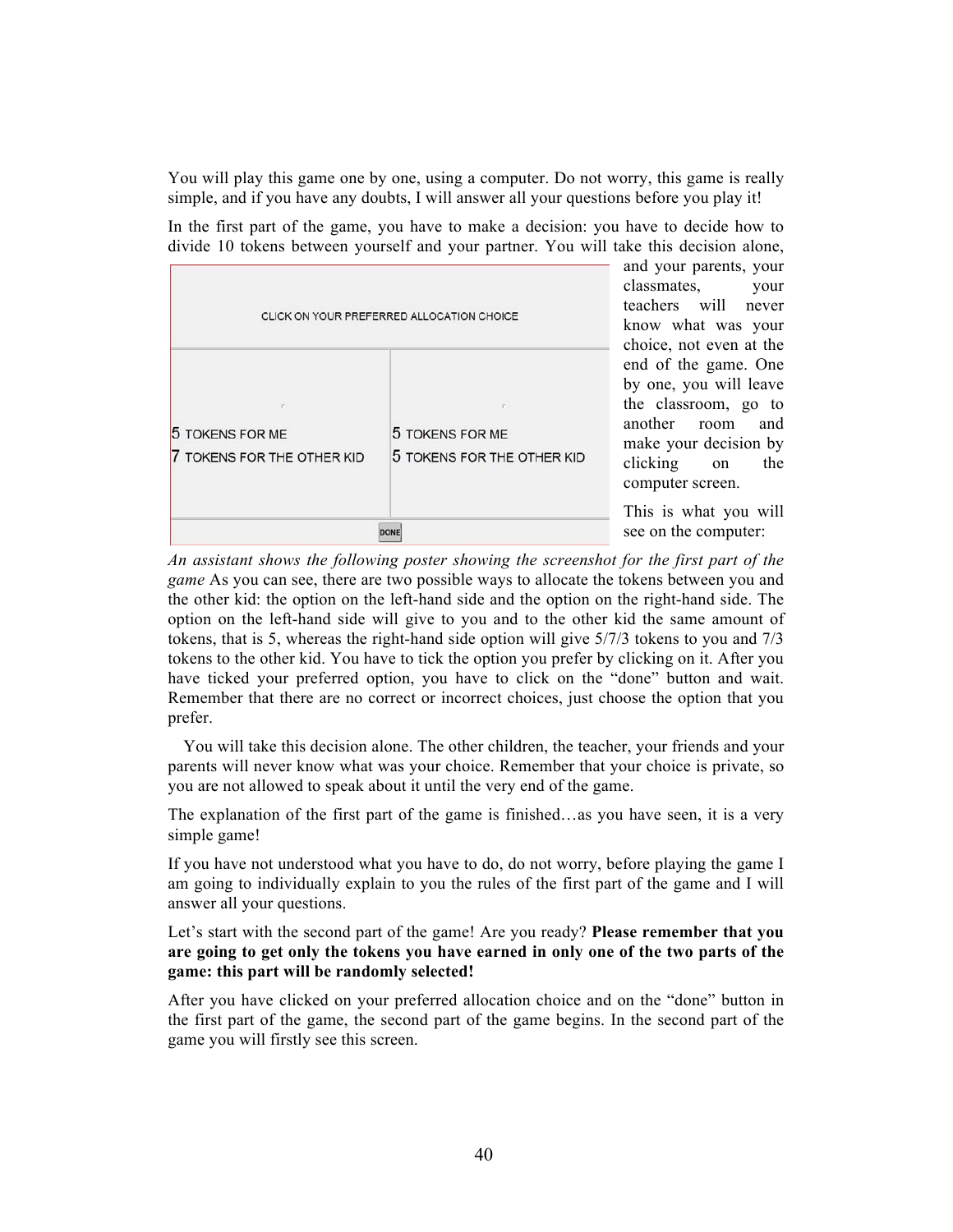*An assistant shows the following poster showing the screenshot for the second part of the game* 



As you can see, this screen asks you to click on the "APPEAR" button in order to make a picture appear. Which picture? A sun or a star! As you click on this "APPEAR" button you will see a sun or a star. In the computer there are as many suns as stars, so you will see one of the two at random. Some of you will see a star, some

others will see a sun.

*An assistant shows the sun and the star to the children.* 

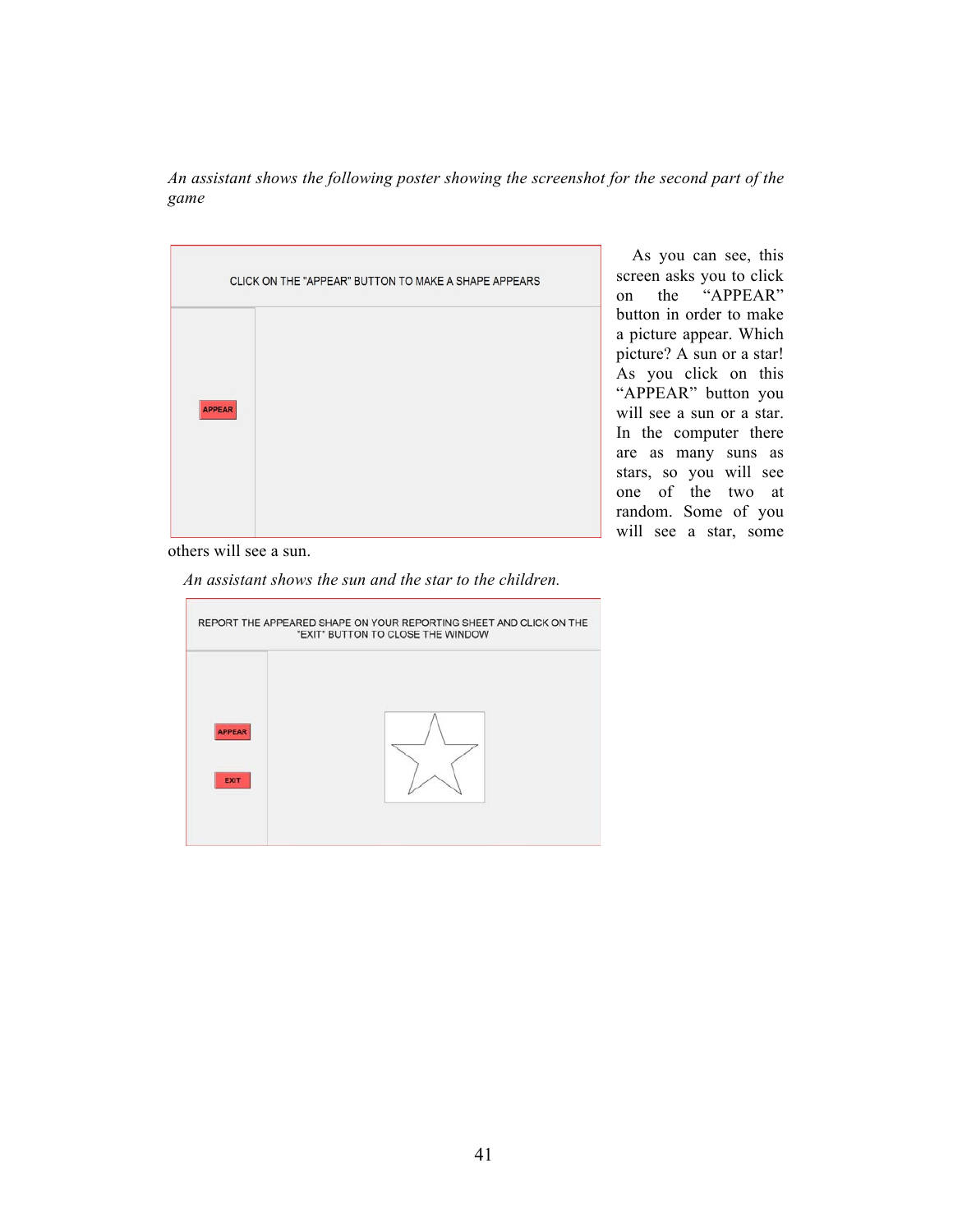

Once you have seen the shape, you have to report which picture you have seen in this reporting sheet.

*An assistant shows the reporting sheet to the children.*



As you can see, this reporting sheet is similar to the computer screen I have just shown you in the first part of the game. The only difference is that you have two pictures: a sun and a star, one for each of the two options.

If you tick that you have seen the star then both you and the other kid will receive 5 tokens, whereas if you tick you have seen the sun then you will receive 5/7/3 tokens and the other kid will receive 7/3 tokens.

After you have ticked one of the two options in the reporting sheet, you have to exit the game by clicking on the "EXIT" button: the "EXIT" button will close the computer screen. Each of you will tick one of the two options alone and the other children, the teacher, your friends and your parents will never know which option you ticked.

Once you have clicked on the exit button the screen will go grey and the game will be finished!

After that, you have to put the reporting sheet in the cardboard box and then come back to your classroom. As in the first part of the game, you are not allowed to speak about it until the very end of the game.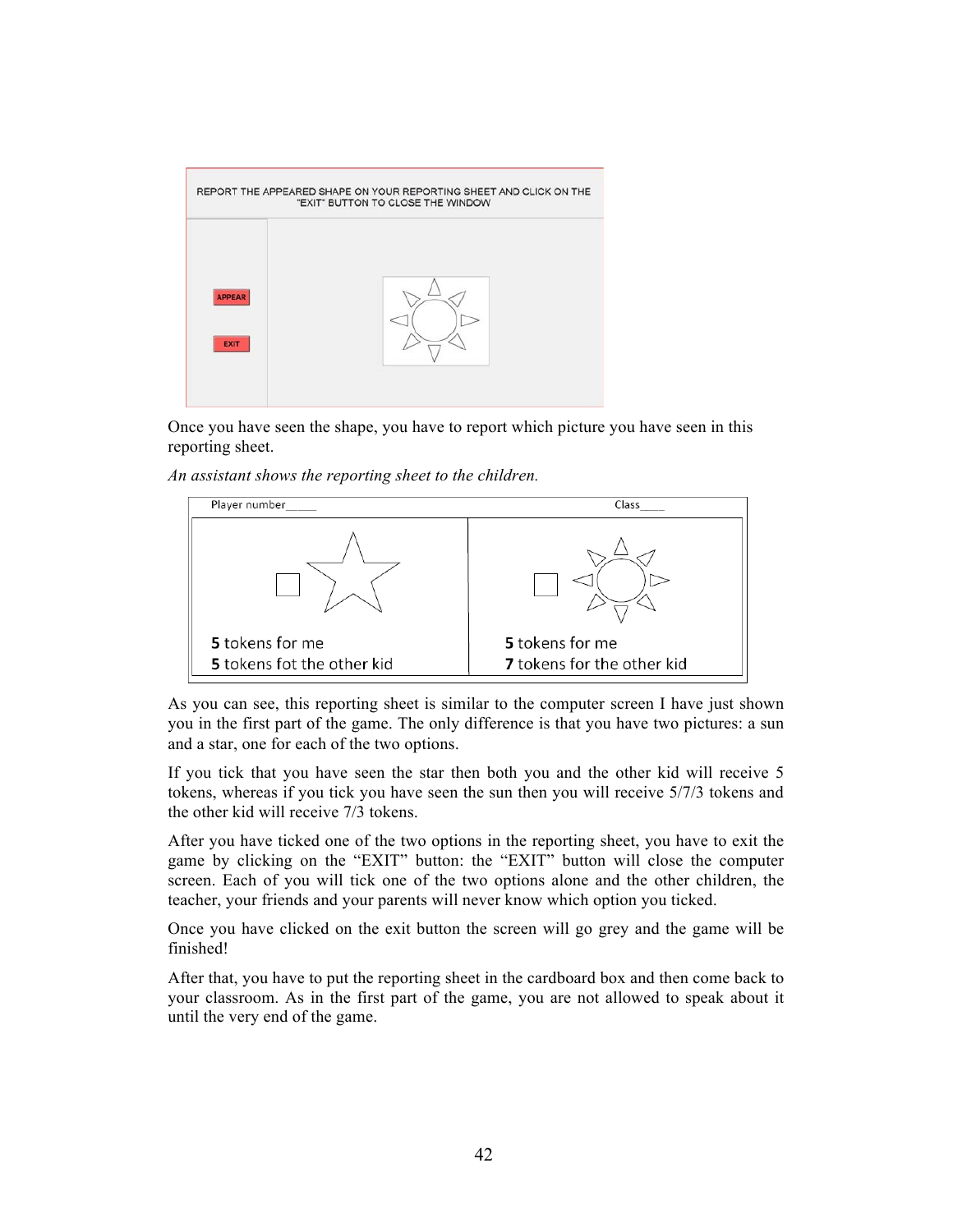At the very end of the game, in order to give you the tokens, we will toss this coin in order to select randomly whether we will consider the decisions made in the first part of the game **or** the reporting sheets you put in the cardboard box in the second part of the game.

As you can see, in these two bags – a white and a black bag – we have all your numbers: numbers in the white bag are paired with numbers in the black bag. Since all of you have participated in the game, at the end of the experiment we will select randomly between one of the two bags and will distribute the tokens according to the choices these children made.

Remember, however, that you will never know the identity of your partner.

If you do not understand what you have to do, don't worry, before playing the game I am going to individually re-explain to you the rules of the first and the second parts of the game and I will answer all your questions.

Let's start with the game! You can come into the room next door, one by one, and play the game with us. Giulia will call out numbers and when you hear your number it's your turn to play. Giulia will take you to me, where you will play the games. When you are finished the games, you can go back to the classroom and carry on drawing. It's really important to us that you do not talk about the game until all the kids have played. We really want you to follow this rule!

#### **4. Children play the game**

*One assistant calls out the next number and fills in name, surname and number of the child on a table. Each odd numbered child is matched with an even numbered child***.**

#### **Individual explanation of the rules of the game**

Hi! Now I shall explain to you the rules of the game. If you have any questions, please ask me, I shall be happy to answer them all!

In this game you will be paired up with one of the children in your class. You will never know the identity of the other kid, and the other kid will never know your identity, not even at the end of the game. You have to decide how to divide some tokens between yourself and the other kid.

**In the first part of the game**, you have to choose between two allocation options and you have to click on the one that you prefer. If you tick the left-hand side option, then both you and the other kid will receive 5 tokens; if you tick the right-hand side option then you will receive 7/5/3 tokens whereas the other kid will receive 3/7 tokens. Your friends, your teacher, your classmates and your parents will never know what you chose.

Is it clear? Do you have questions?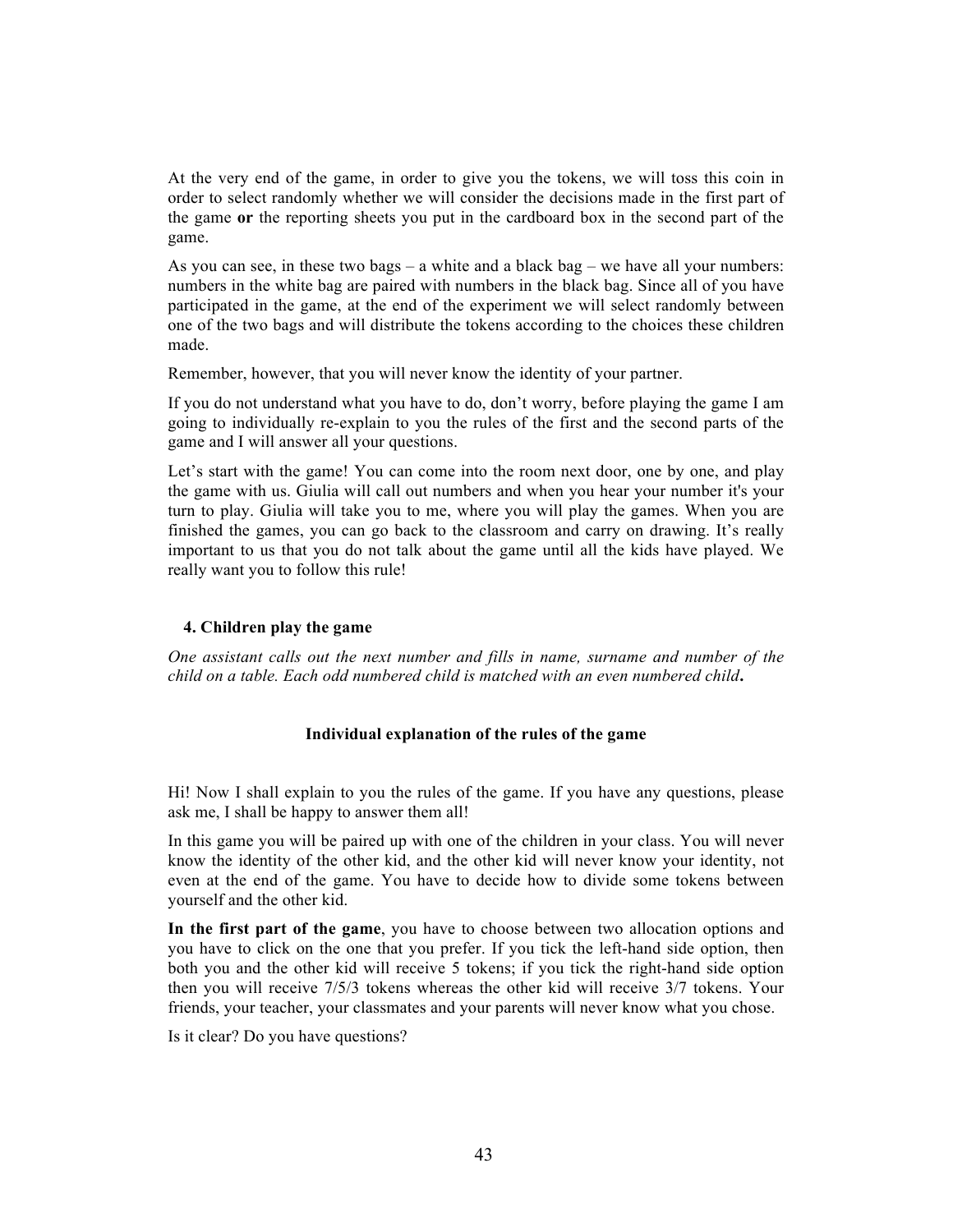After you have clicked on your preferred choice you have to click on the "Done" button. The first part of the game is finished.

**In the second part of the game**, you have to click on the "Appear" button to make a sun or a star appear. After you have seen the picture, you have to report it on this reporting sheet.

*The child is given a reporting sheet, with his/her own number on it.* 

If you report the sun, then you and the other kid will both receive 5 tokens; if you report the star then you will receive 7/5/3 tokens whereas the other kid will receive 3/7 tokens. After you have reported the appeared shape in the reporting sheet, you have to click on the EXIT button to exit the game and close the video screen. Finally, you have to put your reporting sheet in the cardboard box.

Your friends, your teacher, your classmates and your parents will never know which option you ticked.

Remember that you will receive the tokens according to the decisions you make either in the first **or** in the second part of the game, and this will be random.

Is it clear? Do you have questions?

#### **5. Distribution of the 'prizes', after all children have played the game**

*After all kids have played the game, one assistant tosses a coin to determine whether children will be paid according to the choices made in the first or in the second part of the game. The coin is tossed again to determine whether children will be paid according to the choices made by the children whose number is contained in the white bag or by the children whose number is contained in the black bag.*

Now that all the children have played the game, we will tell each of you how many tokens you have won and we will exchange them for what you want, according to this rule:

*The following exchange rule is written on the blackboard.*

3 tokens: you can get 1 colored pen/pencil or 1 packet of stickers or 5 shokky-bandz.

5 tokens: you can get 2 colored pens/pencils or 2 packets of stickers or 10 shokkybandz. You can also mix the prizes and get 1 pen/pencil and 1 packet of stickers or 1 packet of stickers and 5 shokky-bandz, etc.

7 tokens: you can get 3 colored pens/pencils or 3 packets of stickers or 1 packet of shokky-bandz. You can also mix the prizes and get 1 colored pen/pencil, 5 shokkybandz and 1 packet of stickers or 2 packets of stickers and 5 shokky-bandz, etc.

When I call your number please come here: I will tell you how many tokens you have won so that you can choose the prize you want.

Once you get the prize, please put it in your schoolbag and keep quiet.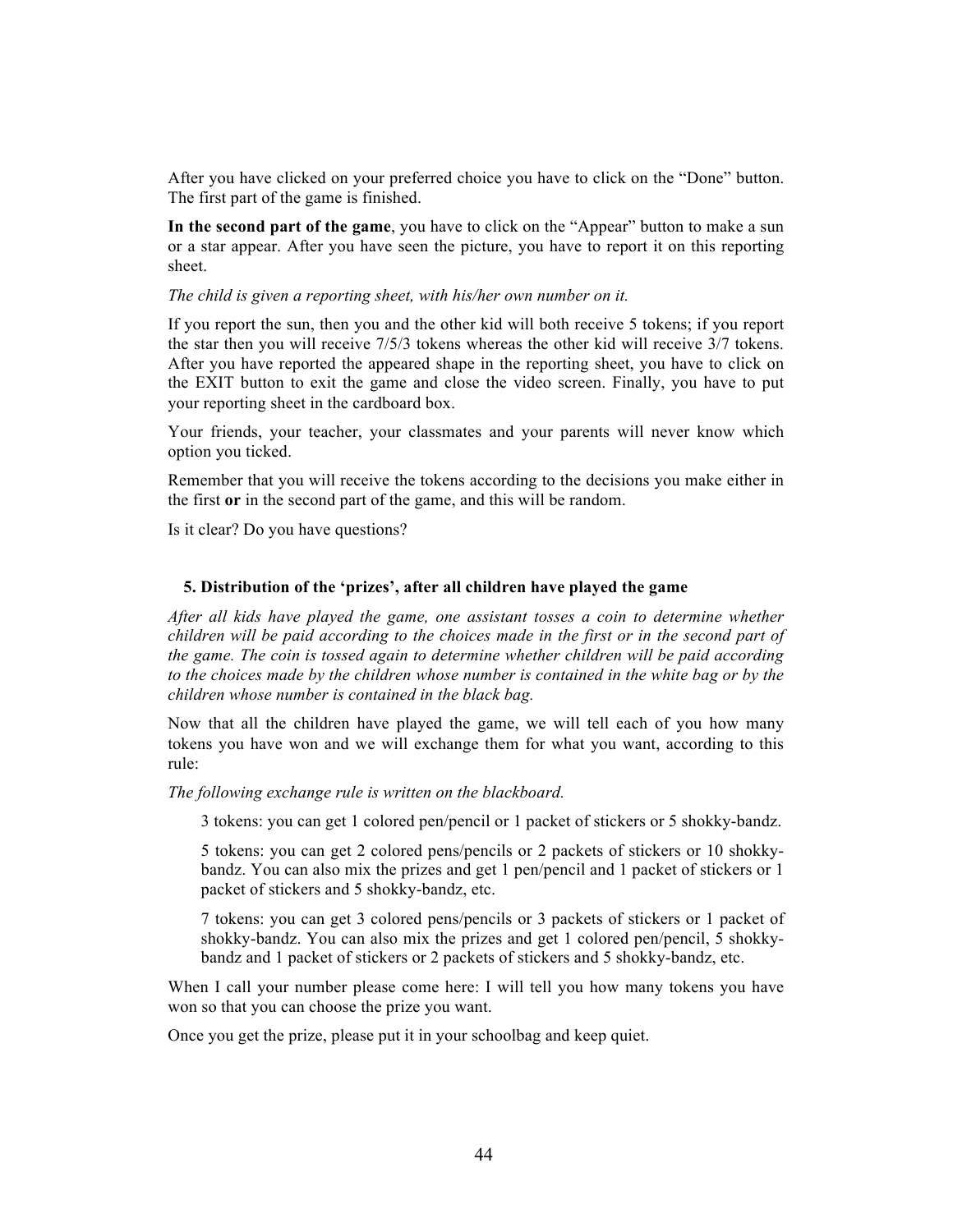#### **6. Individual distribution of the prize**

Hi, you have won 3/5/7 tokens! You can get these items, what do you want? Do you like the prize?

#### **7. End of the experiment**

Thank you very much for participating in this game! We really enjoy our staying! Now you will continue your lesson with Professor xxx. Please, remember not to talk with the others about the game! Bye bye!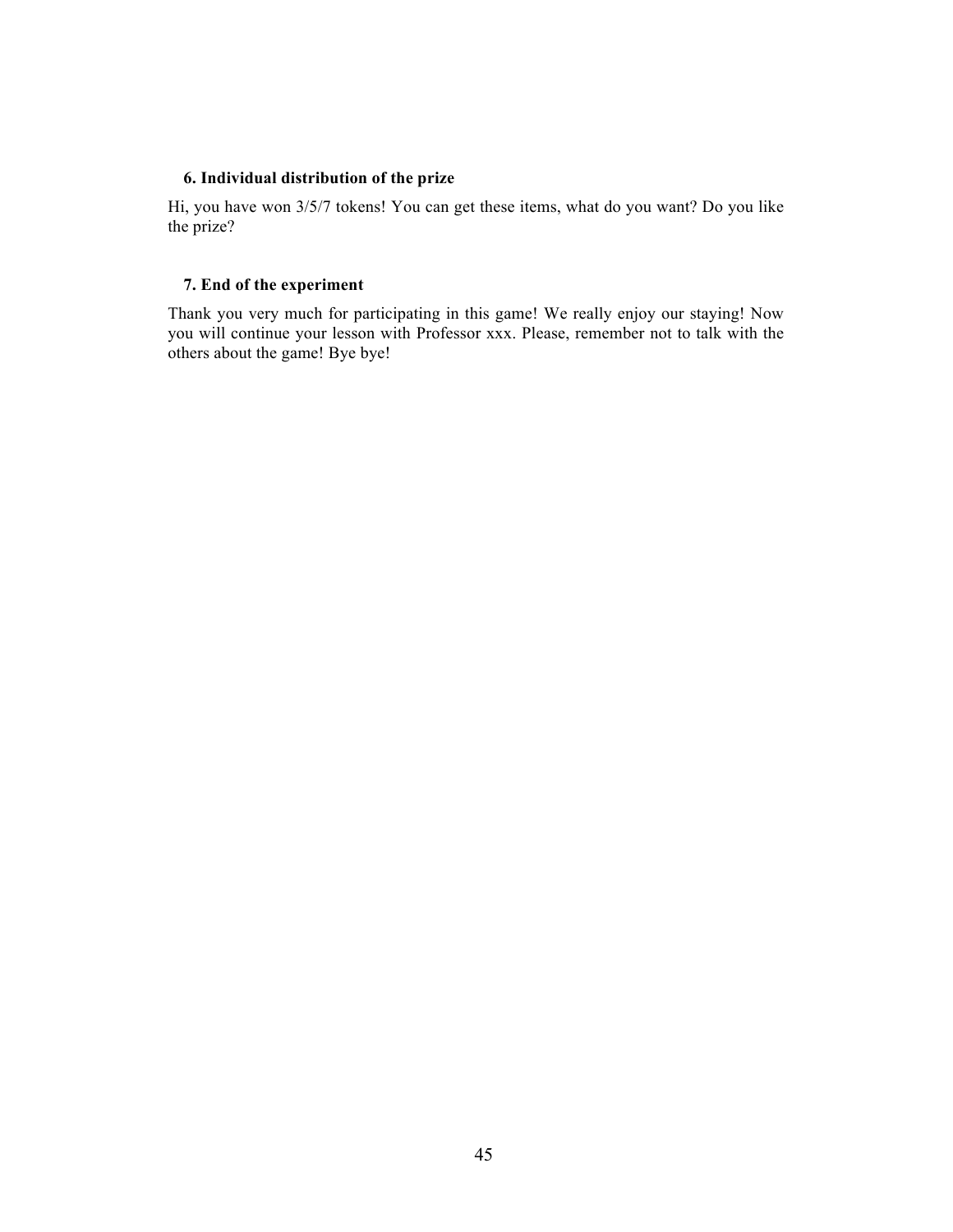On-line Appendix 1. The decision-making environment



*Note*: This picture shows the experimental set up in the decision room: a computer, the reporting sheet and the cardboard box.